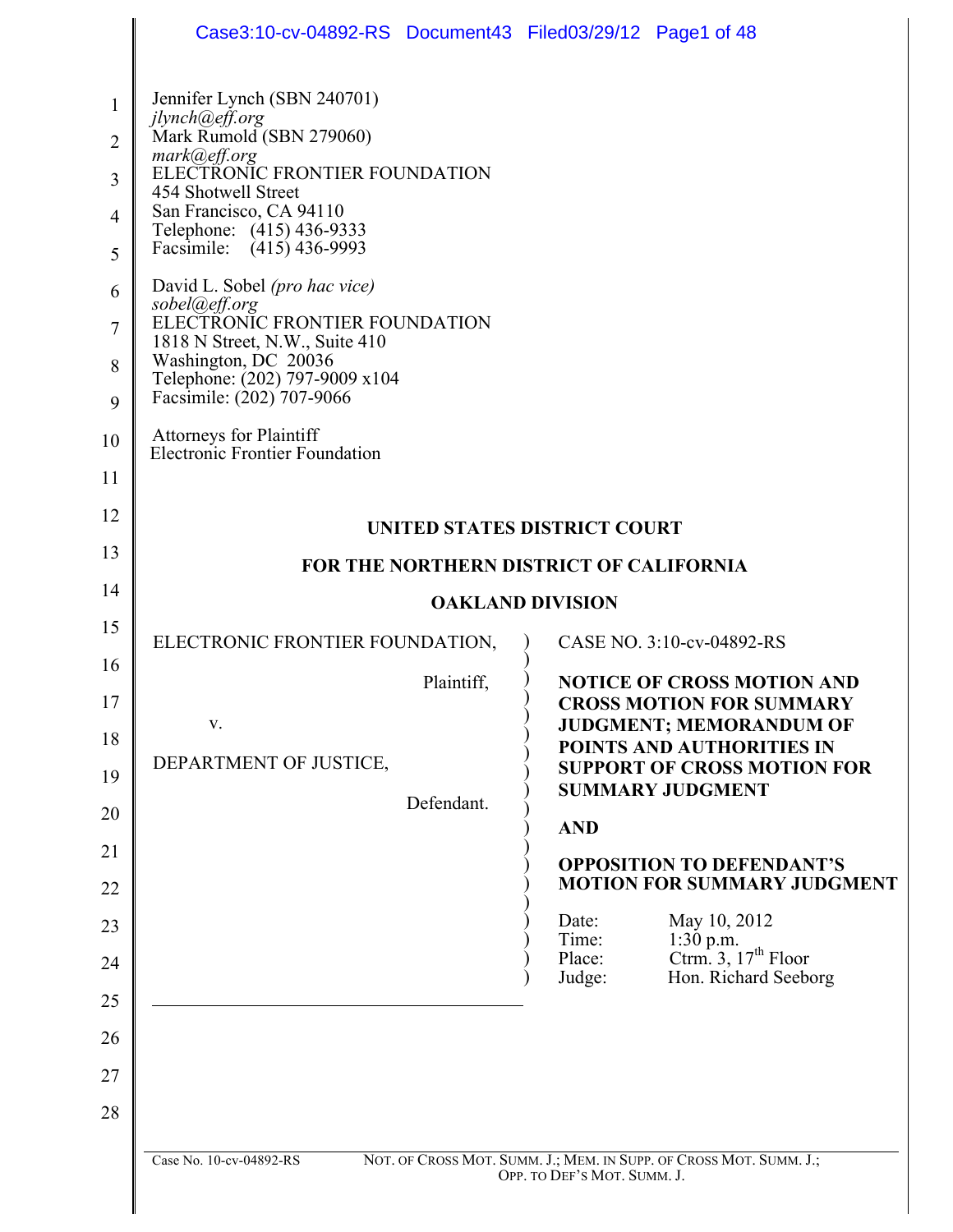|          |      |            |    |                         |       | Case3:10-cv-04892-RS Document43 Filed03/29/12 Page2 of 48                   |  |
|----------|------|------------|----|-------------------------|-------|-----------------------------------------------------------------------------|--|
| 1        |      |            |    |                         |       | <b>TABLE OF CONTENTS</b>                                                    |  |
| 2        | I.   |            |    |                         |       |                                                                             |  |
| 3        | II.  |            |    |                         |       |                                                                             |  |
| 4<br>5   |      | A.         |    |                         |       | THE COMMUNICATIONS ASSISTANCE FOR LAW ENFORCEMENT ACT (CALEA) AND           |  |
| 6        |      | <b>B.</b>  |    |                         |       | EFF'S FOIA REQUESTS FOR RECORDS RELATED TO THE FBI'S "GOING DARK"           |  |
| 7        |      |            |    |                         |       |                                                                             |  |
| 8        | III. |            |    |                         |       |                                                                             |  |
| 9        |      | A.         |    |                         |       | THE FREEDOM OF INFORMATION ACT AND THE STANDARD OF REVIEW 4                 |  |
| 10       |      | <b>B</b> . |    |                         |       | EFF IS ENTITLED TO SUMMARY JUDGMENT BECAUSE THE GOVERNMENT HAS              |  |
| 11       |      |            | 1. |                         |       | Defendant Has Improperly Withheld Records as "Outside the Scope" and "Not   |  |
| 12       |      |            |    |                         |       |                                                                             |  |
| 13<br>14 |      |            | 2. |                         |       | FBI Has Failed to Meet the Procedural Requirements Necessary to Sustain Its |  |
| 15       |      |            | 3. |                         |       | DEA and FBI Have Improperly Withheld Records Under Exemption 111            |  |
| 16       |      |            | 4. |                         |       |                                                                             |  |
| 17       |      |            | 5. |                         |       | Defendant Has Improperly Withheld Records Under Exemption 4 16              |  |
| 18       |      |            | 6. |                         |       |                                                                             |  |
| 19       |      |            |    | (a)                     |       | Defendant Has Improperly Withheld Records That Are not Inter or Intra-      |  |
| 20       |      |            |    | (b)                     |       | Defendant Has Improperly Withheld Records Under the Deliberative            |  |
| 21       |      |            |    |                         |       |                                                                             |  |
| 22       |      |            |    |                         | (i)   | FBI's Vaughn Submission Fails to Satisfy the Heightened                     |  |
| 23       |      |            |    |                         |       | Specificity Required to Withhold Records Under the Deliberative             |  |
| 24<br>25 |      |            |    |                         | (ii)  | All Components Have Improperly Withheld Records Reflecting                  |  |
| 26       |      |            |    |                         |       |                                                                             |  |
| 27       |      |            |    |                         | (iii) | Defendant Has Improperly Withheld Purely Factual Information  24            |  |
| 28       |      |            |    | (c)                     |       | The Criminal Division Has Improperly Withheld Records Under the Work        |  |
|          |      |            |    | Case No. 10-cv-04892-RS |       | 1<br>NOT. OF CROSS MOT. SUMM. J.; MEM. IN SUPP. OF CROSS MOT. SUMM. J.;     |  |
|          |      |            |    |                         |       | OPP. TO DEF'S MOT. SUMM. J.                                                 |  |

 $\mathsf{l}$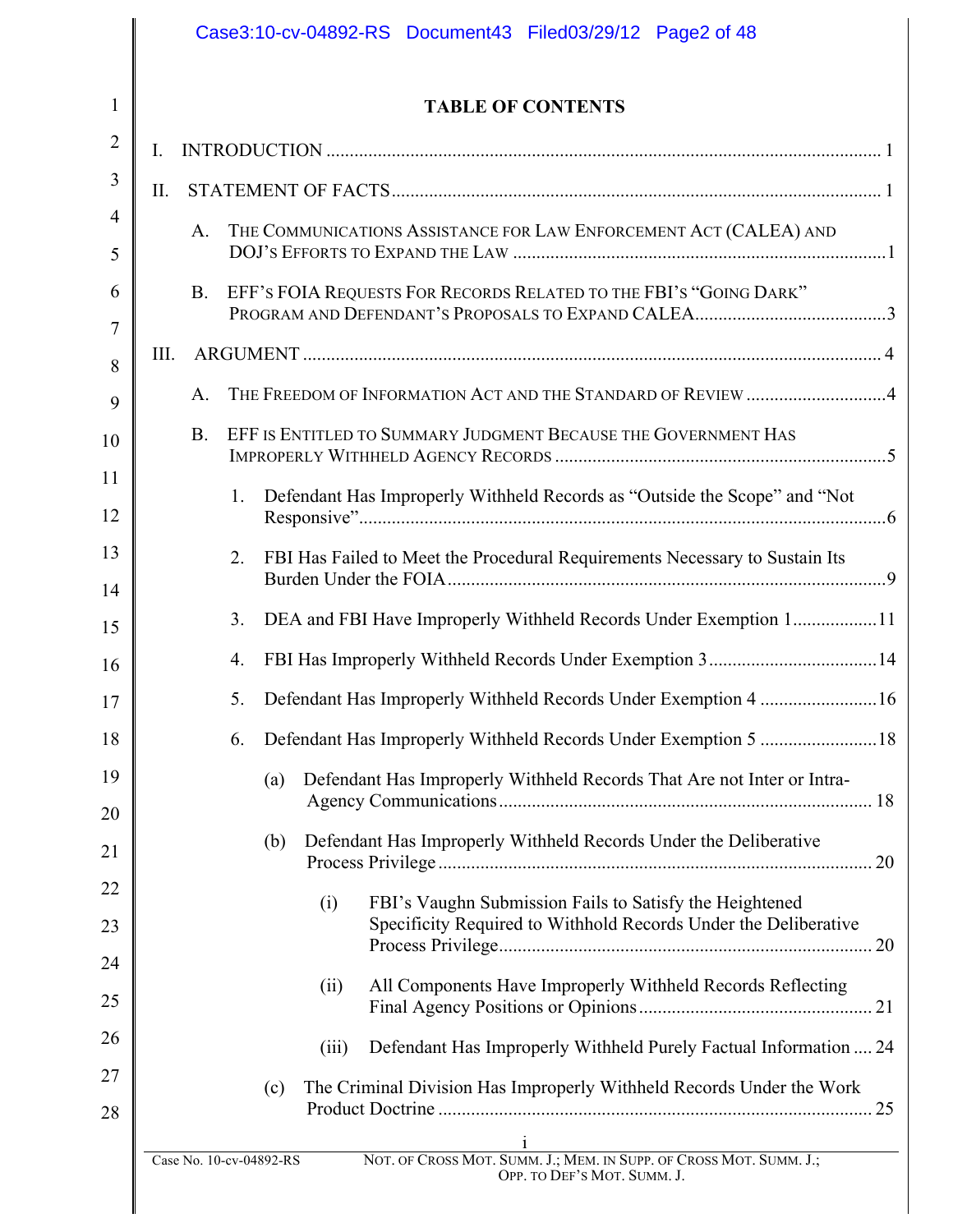|                   | Case3:10-cv-04892-RS Document43 Filed03/29/12 Page3 of 48                                           |
|-------------------|-----------------------------------------------------------------------------------------------------|
|                   |                                                                                                     |
| $\mathbf{1}$<br>2 | Defendant Has Improperly Withheld Records Under Exemption 7(A)26<br>7.                              |
| 3                 | 8.                                                                                                  |
| 4                 | Defendant Improperly Withheld Records Under Exemption 7(E) 30<br>9.                                 |
| 5                 | FBI's Boilerplate Vaughn Submission Fails to Show That Releasing<br>(a)                             |
| 6                 | Records Would Allow Criminals to Circumvent Detection, Apprehension                                 |
| 7                 | Defendant Has Improperly Withheld Law Enforcement Techniques That<br>(b)                            |
| 8                 |                                                                                                     |
| 9                 | 10. Defendant Has Failed to Segregate and Release All Non-Exempt Information34                      |
| 10                | IV.                                                                                                 |
| 11                |                                                                                                     |
| 12                |                                                                                                     |
| 13                |                                                                                                     |
| 14                |                                                                                                     |
| 15                |                                                                                                     |
| 16                |                                                                                                     |
| 17                |                                                                                                     |
| 18                |                                                                                                     |
| 19<br>20          |                                                                                                     |
| 21                |                                                                                                     |
| 22                |                                                                                                     |
| 23                |                                                                                                     |
| 24                |                                                                                                     |
| 25                |                                                                                                     |
| 26                |                                                                                                     |
| 27                |                                                                                                     |
| 28                |                                                                                                     |
|                   | 11<br>Case No. 10-cv-04892-RS<br>NOT. OF CROSS MOT. SUMM. J.; MEM. IN SUPP. OF CROSS MOT. SUMM. J.; |
|                   | OPP. TO DEF'S MOT. SUMM. J.                                                                         |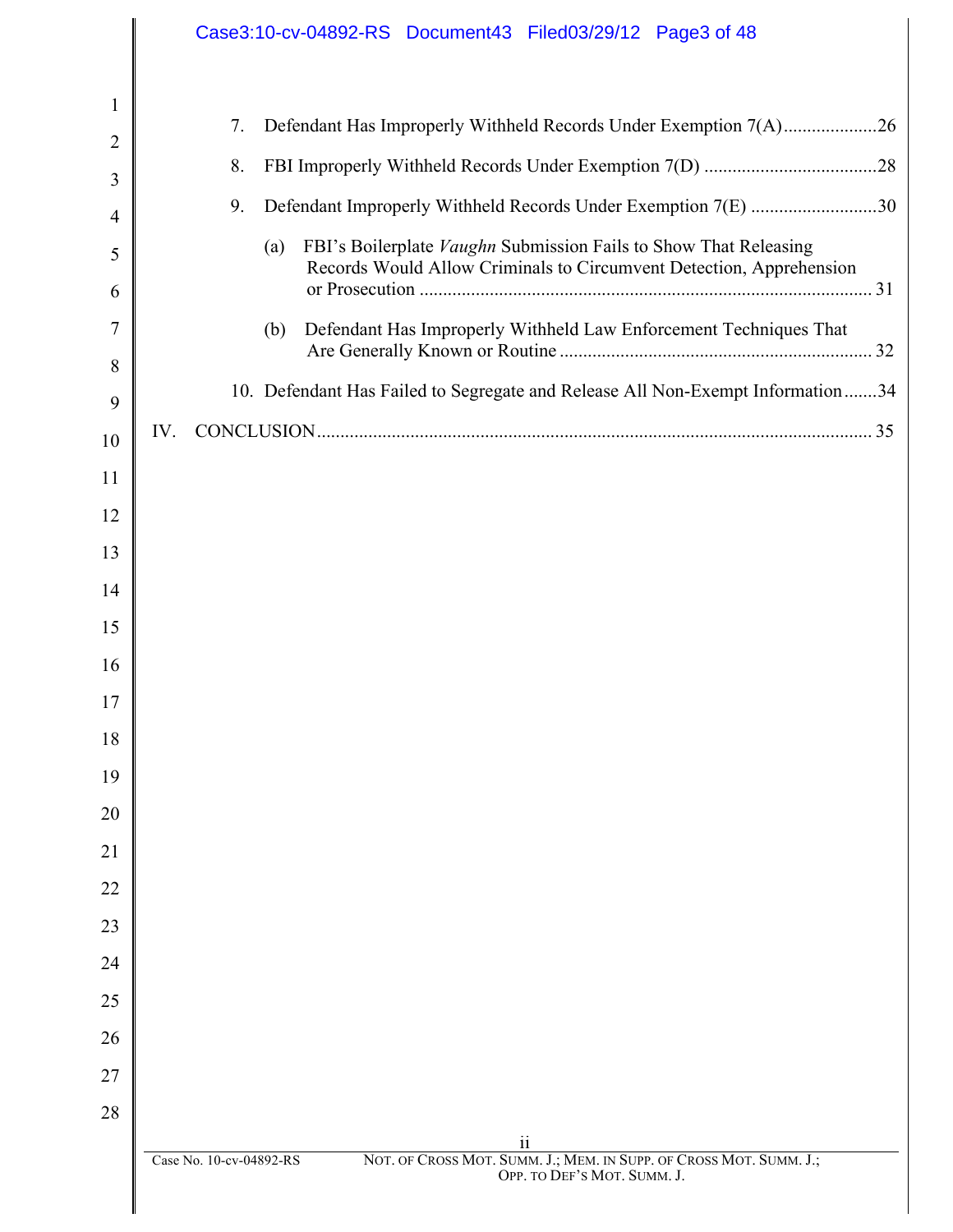|                | Case3:10-cv-04892-RS Document43 Filed03/29/12 Page4 of 48                                            |
|----------------|------------------------------------------------------------------------------------------------------|
|                |                                                                                                      |
| 1              | <b>TABLE OF AUTHORITIES</b>                                                                          |
| $\overline{2}$ | <b>CASES</b>                                                                                         |
| 3              | ACLU of Wash. v. DOJ,                                                                                |
| 4              | No. 09-0642, 2011 U.S. Dist. LEXIS 26047 (W.D. Wash. Mar. 10, 2011)  13, 31                          |
| 5              | ACLU v. ODNI,<br>No. 10-4419, 2011 U.S. Dist. LEXIS 132503 (S.D.N.Y. Nov. 15, 2011)  13, 31          |
| 6<br>7         | Albuquerque Publ'g Co. v. DOJ,                                                                       |
| 8<br>9         | Animal Legal Def. Fund, Inc. v. Dep't of Air Force,                                                  |
| 10             | Arthur Andersen & Co. v. IRS,                                                                        |
| 11<br>12       | Asian Law Caucus v. DHS,                                                                             |
| 13             | Bay Area Lawyers Alliance for Nuclear Arms Control v. Dep't of State,<br>.24                         |
| 14<br>15       | Bevis v. Dep't of State,                                                                             |
| 16<br>17       | Binion v. DOJ,                                                                                       |
| 18             | Birch v. USPS,                                                                                       |
| 19<br>20       | Bloomberg, L.P. v. Bd. of Governors of the Fed. Reserve Sys.,                                        |
| 21<br>22       | Campbell v. Dep't of Health & Human Servs.,<br>.27                                                   |
| 23             | Campbell v. DOJ,                                                                                     |
| 24<br>25       | Carson v. DOJ,                                                                                       |
| 26             | Carter v. Dep't of Commerce,                                                                         |
| 27<br>28       |                                                                                                      |
|                | 111<br>NOT. OF CROSS MOT. SUMM. J.; MEM. IN SUPP. OF CROSS MOT. SUMM. J.;<br>Case No. 10-cv-04892-RS |
|                | OPP. TO DEF'S MOT. SUMM. J.                                                                          |

 $\parallel$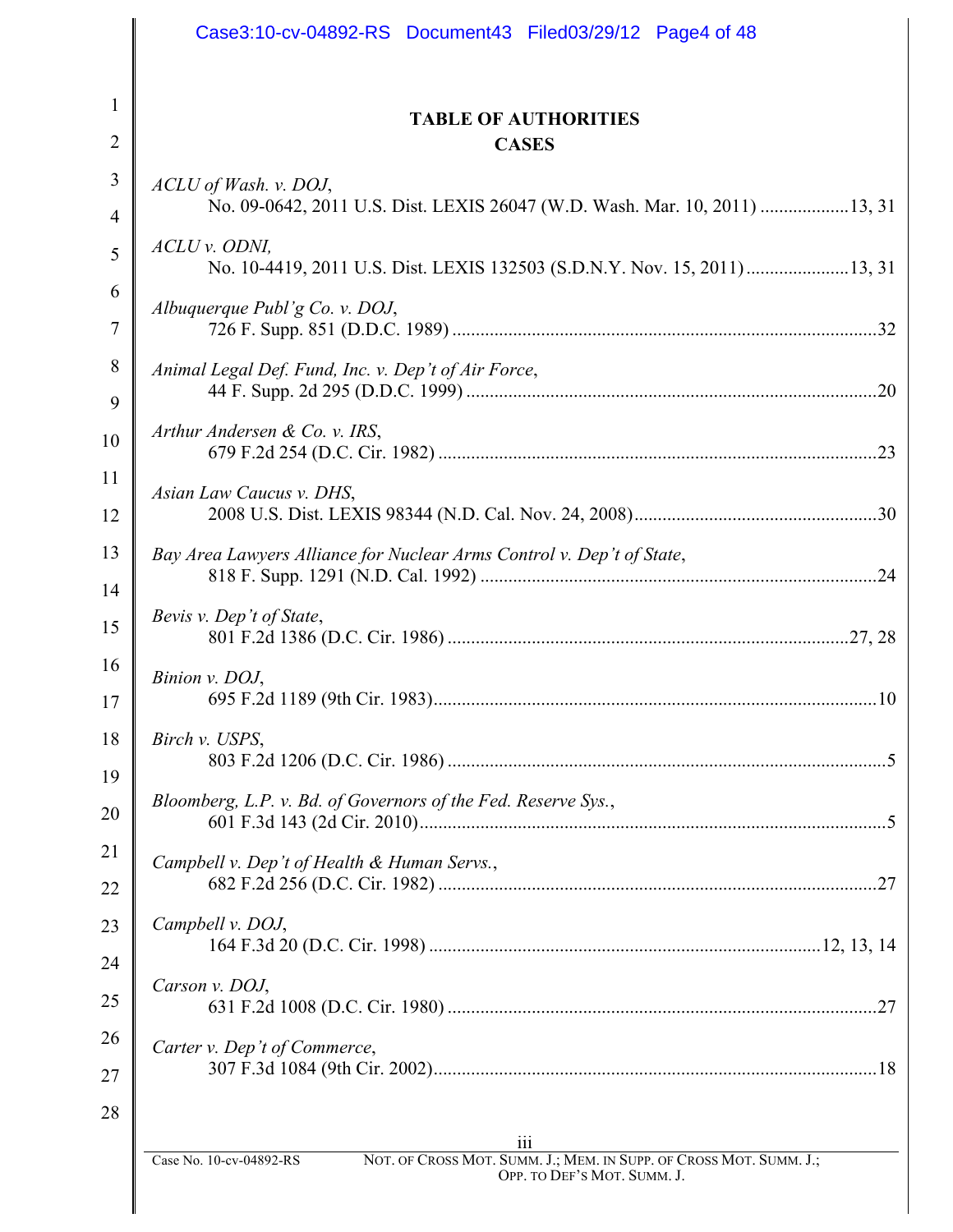| Case3:10-cv-04892-RS Document43 Filed03/29/12 Page5 of 48                                                                                   |
|---------------------------------------------------------------------------------------------------------------------------------------------|
| Celotex Corp. v. Catrett,                                                                                                                   |
|                                                                                                                                             |
| Cent. for Intn'l Envtl Law v. Office of U.S. Trade Representative,<br>Case No. 01-498, 2012 U.S. Dist. LEXIS 26038 (D.D.C. Feb. 29, 2012)12 |
| Chrysler Corp. v. Brown,                                                                                                                    |
|                                                                                                                                             |
| Church of Scientology Int'l v. DOJ,                                                                                                         |
|                                                                                                                                             |
| Church of Scientology v. Dep't of Army,                                                                                                     |
| Coastal States Gas Corp. v. Dep't of Energy,                                                                                                |
|                                                                                                                                             |
| Coldiron v. DOJ,                                                                                                                            |
|                                                                                                                                             |
| Cottone v. Reno,                                                                                                                            |
|                                                                                                                                             |
| Ctr. for Int'l Envtl. Law v. Office of the U.S. Trade Rep.,                                                                                 |
| Curran v. DOJ,                                                                                                                              |
|                                                                                                                                             |
| Davin v. DOJ,                                                                                                                               |
|                                                                                                                                             |
| Defenders of Wildlife v. Dep't of Agric.,                                                                                                   |
|                                                                                                                                             |
| Dep't of Air Force v. Rose,                                                                                                                 |
| Dep't of Interior v. Klamath Water Users Protective Ass'n,                                                                                  |
|                                                                                                                                             |
| DOJ v. Landano,                                                                                                                             |
|                                                                                                                                             |
| DOJ v. Reporters Comm. for Freedom of the Press,                                                                                            |
| DOJ v. Tax Analysts,                                                                                                                        |
|                                                                                                                                             |
| 1V<br>Case No. 10-cv-04892-RS NOT. OF CROSS MOT. SUMM. J.; MEM. IN SUPP. OF CROSS MOT. SUMM. J.;<br>OPP. TO DEF'S MOT. SUMM. J.             |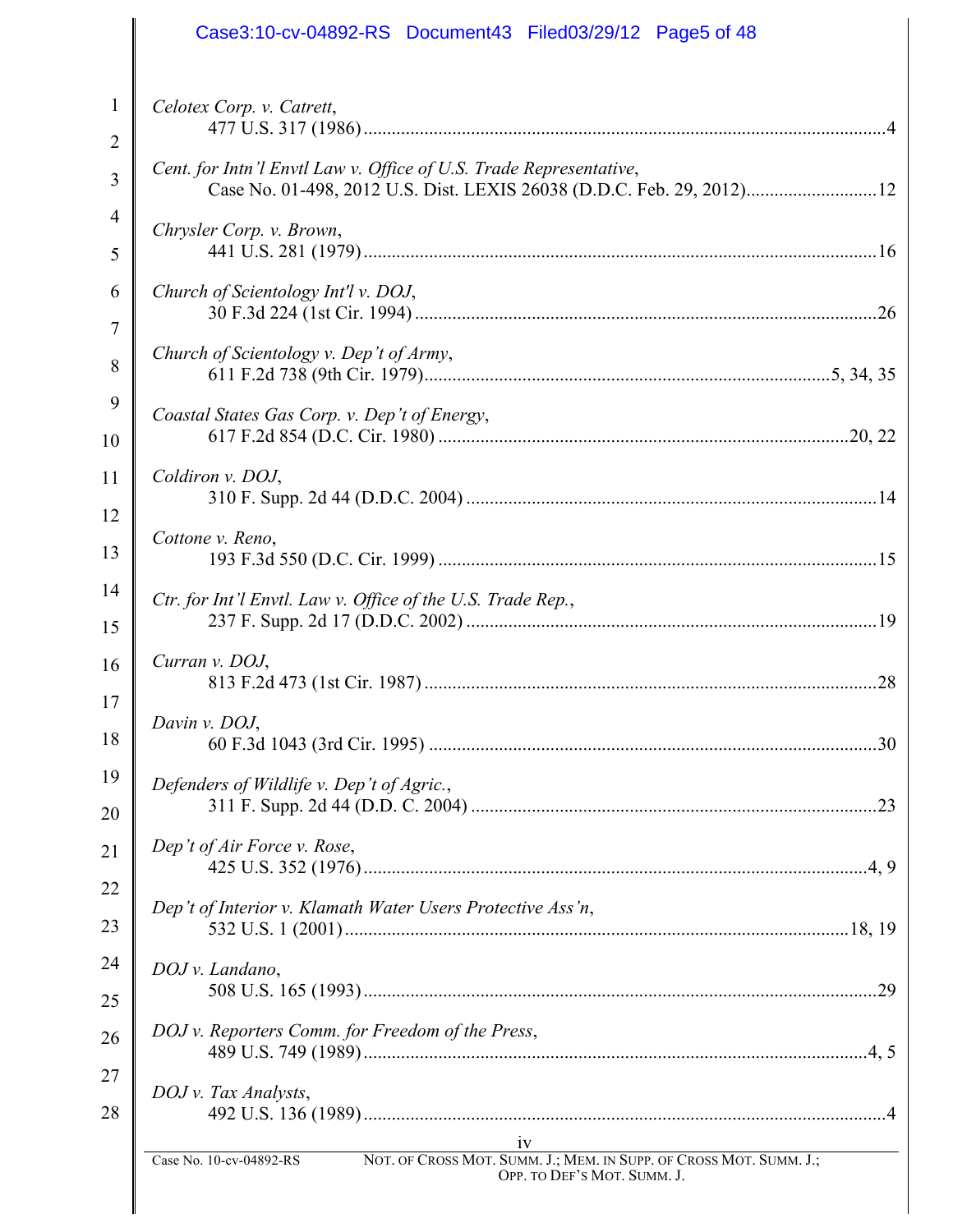|                | Case3:10-cv-04892-RS Document43 Filed03/29/12 Page6 of 48                                     |
|----------------|-----------------------------------------------------------------------------------------------|
|                |                                                                                               |
| 1              |                                                                                               |
| $\overline{2}$ | Dow Jones Co., Inc. v. FERC,                                                                  |
| 3              | Dunaway v. Webster,                                                                           |
| $\overline{4}$ |                                                                                               |
| 5              | $EFF$ v. DOJ,                                                                                 |
| 6              | Elec. Privacy Info. Ctr. v. DOJ,                                                              |
| $\overline{7}$ |                                                                                               |
| 8              | EPA v. Mink,                                                                                  |
| 9              |                                                                                               |
| 10             | Feshbach v. SEC,                                                                              |
| 11             | Frazee v. U.S. Forest Serv.,                                                                  |
| 12             |                                                                                               |
| 13             | GC Micro Corp. v. Def. Logistics Agency,                                                      |
| 14             |                                                                                               |
| 15             | Gerstein v. DOJ,                                                                              |
| 16             | Goland v. CIA,                                                                                |
| 17             |                                                                                               |
| 18             | Gordon v. FBI,                                                                                |
| 19             |                                                                                               |
| 20             | Grand Central Partnership Inc. v. Cuomo,                                                      |
| 21             | Hamilton v. Weise,                                                                            |
| 22             |                                                                                               |
| 23             | Hennessey v. United States Agency for Int'l Dev.,                                             |
| 24             | No. 97-1113, 1997 U.S. App. LEXIS 22975, No. 97-1113 (4th Cir. Sept. 2, 1997)                 |
| 25             | In re Calif. Pub. Utils. Comm'n,                                                              |
| 26             |                                                                                               |
| 27             | In re $DOJ$ ,                                                                                 |
| 28             |                                                                                               |
|                | NOT. OF CROSS MOT. SUMM. J.; MEM. IN SUPP. OF CROSS MOT. SUMM. J.;<br>Case No. 10-cv-04892-RS |
|                | OPP. TO DEF'S MOT. SUMM. J.                                                                   |
|                |                                                                                               |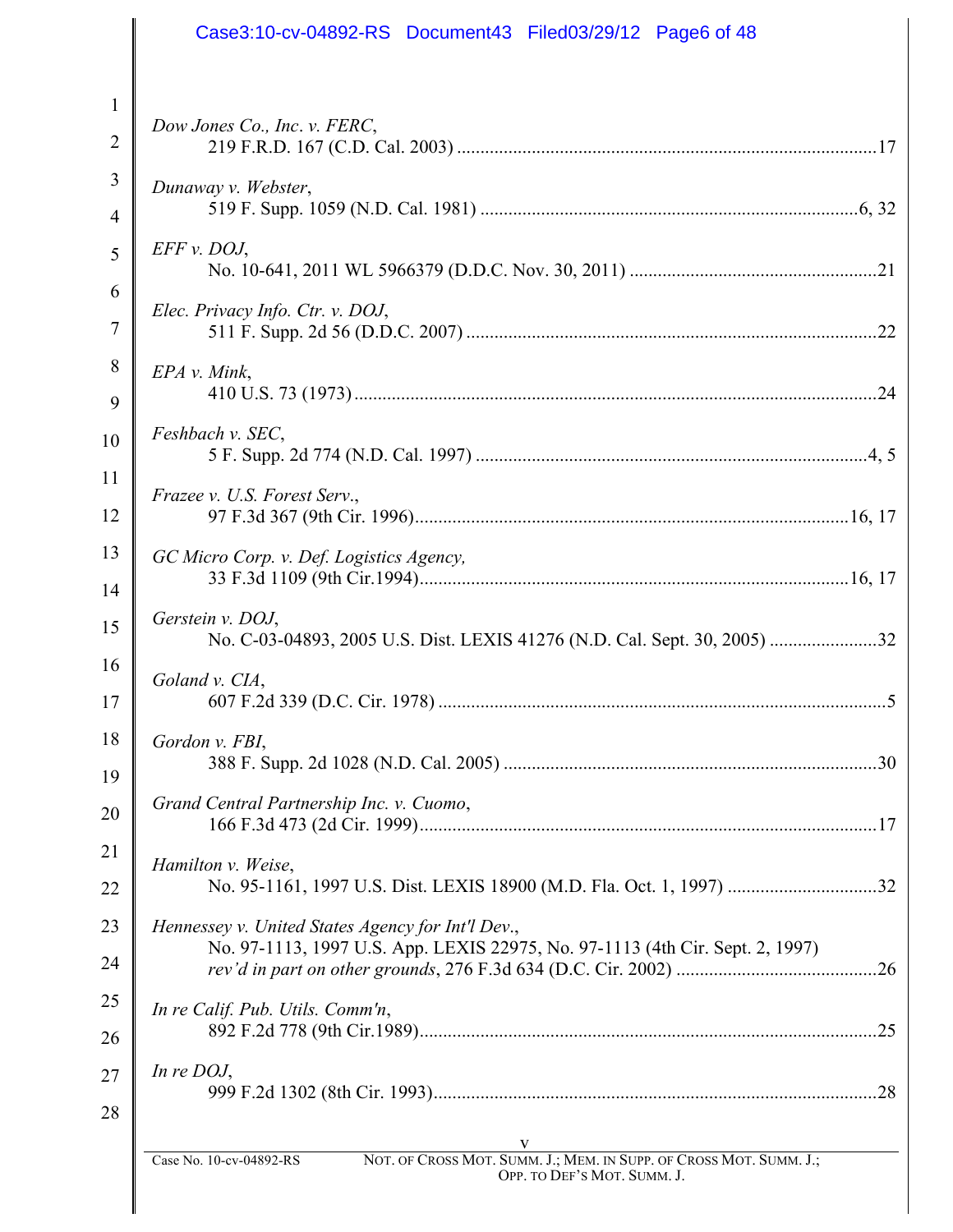|    | Case3:10-cv-04892-RS Document43 Filed03/29/12 Page7 of 48                                                                          |
|----|------------------------------------------------------------------------------------------------------------------------------------|
| 1  | Int'l Counsel Bureau v. DOD,                                                                                                       |
| 2  |                                                                                                                                    |
| 3  | Islamic Shura Council of S. Cal. v. FBI,                                                                                           |
| 4  | Islamic Shura Council of S. Cal. v. FBI,                                                                                           |
| 5  |                                                                                                                                    |
| 6  | Islamic Shura Council of S. Cal. v. FBI,                                                                                           |
| 7  |                                                                                                                                    |
| 8  | John Doe Agency v. John Doe Corp.,                                                                                                 |
| 9  | Jordan v. DOJ,                                                                                                                     |
| 10 |                                                                                                                                    |
| 11 | Judicial Watch, Inc. v. USPS,                                                                                                      |
| 12 |                                                                                                                                    |
| 13 | Kamman v. IRS,                                                                                                                     |
| 14 | King v. Dep't of Justice,                                                                                                          |
| 15 |                                                                                                                                    |
| 16 | LaCedra v. Executive Office for U.S. Attorneys,                                                                                    |
| 17 |                                                                                                                                    |
| 18 | Lam Lek Chong v. DEA,                                                                                                              |
| 19 | Larson v. Dep't of State,                                                                                                          |
| 20 |                                                                                                                                    |
| 21 | Lawyers' Comm. for Civ. Rights of S.F. Bay Area v. Dep't of Treasury,                                                              |
| 22 |                                                                                                                                    |
| 23 | Londrigan v. FBI,                                                                                                                  |
| 24 | Maine v. Dep't of Interior,                                                                                                        |
| 25 |                                                                                                                                    |
| 26 | Manna v. DOJ,                                                                                                                      |
| 27 |                                                                                                                                    |
| 28 | Maricopa Audubon Soc'y v. U.S. Forest Serv.,                                                                                       |
|    | V1<br>NOT. OF CROSS MOT. SUMM. J.; MEM. IN SUPP. OF CROSS MOT. SUMM. J.;<br>Case No. 10-cv-04892-RS<br>OPP. TO DEF'S MOT. SUMM. J. |
|    |                                                                                                                                    |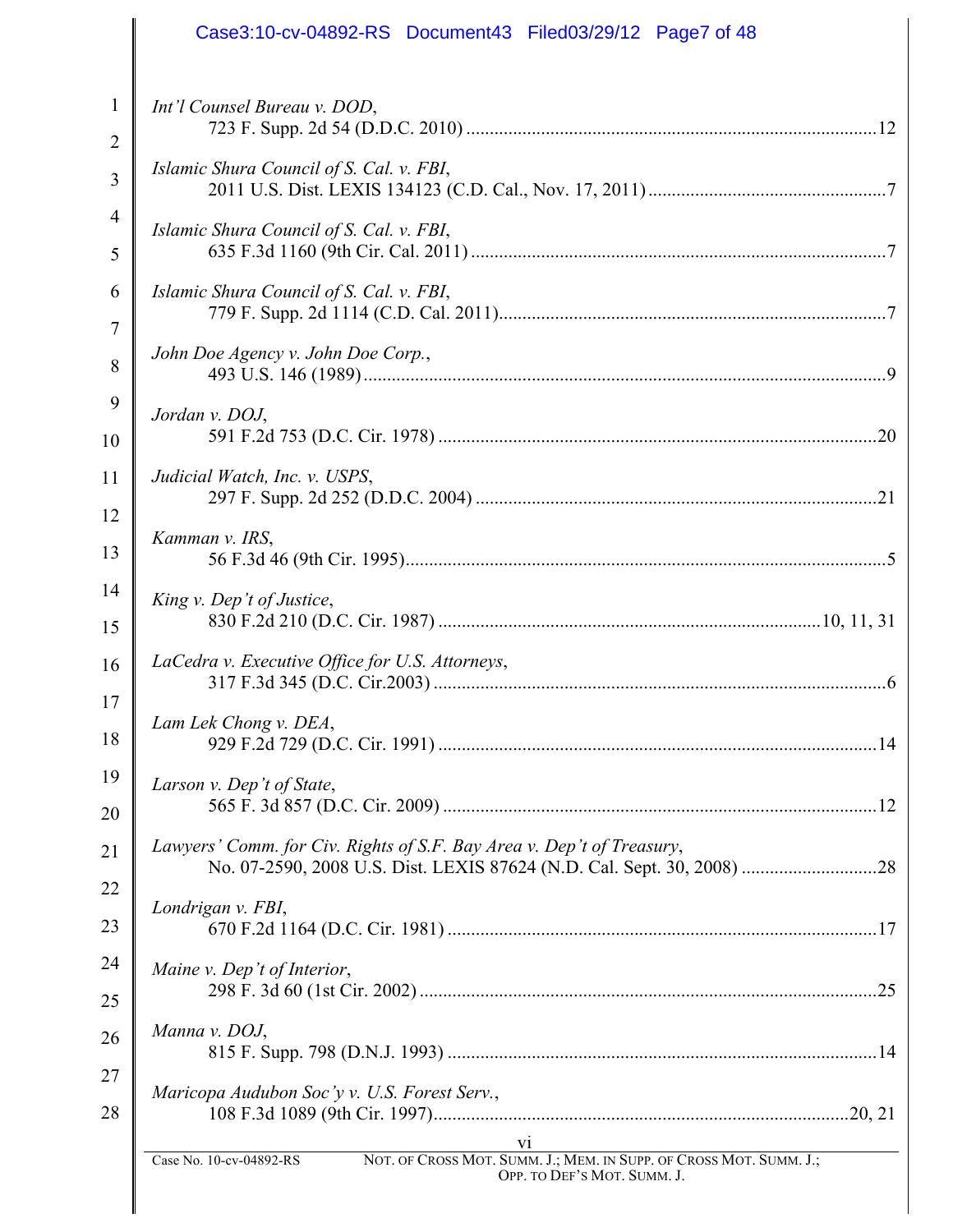|                | Case3:10-cv-04892-RS Document43 Filed03/29/12 Page8 of 48                                            |
|----------------|------------------------------------------------------------------------------------------------------|
|                |                                                                                                      |
| 1              | Mead Data Cent., Inc. v. Dep't of the Air Force,                                                     |
| $\overline{2}$ |                                                                                                      |
| 3              | Morley v. CIA,                                                                                       |
| 4              |                                                                                                      |
| 5              | $N.Y.$ Times Co. v. DOD,                                                                             |
| 6              | Nat'l Parks and Conservation Ass'n v. Morton,                                                        |
| 7              |                                                                                                      |
| 8<br>9         | Nat'l Sec. Archive v. FBI,                                                                           |
| 10             | Nat'l Wildlife Fed'n v. U.S. Forest Service,                                                         |
| 11             |                                                                                                      |
| 12             | Nation Magazine v. U.S. Customs Serv.,                                                               |
| 13             | NLRB v. Robbins Tire & Rubber Co.,                                                                   |
| 14             |                                                                                                      |
| 15             | $NLRB$ v. Sears, Roebuck & Co.,<br>.20                                                               |
| 16             | NRDC v. DOD,                                                                                         |
| 17             |                                                                                                      |
| 18             | $NRDC$ v. $DOD$ ,                                                                                    |
| 19             | Petkas v. Staats,                                                                                    |
| 20             |                                                                                                      |
| 21             | Petroleum Info. Corp. v. Dep't of Interior,                                                          |
| 22<br>23       |                                                                                                      |
| 24             | Public Citizen, Inc. v. Dep't. of State,                                                             |
| 25             | Quarles v. Dep't of Navy,                                                                            |
| 26             |                                                                                                      |
| 27             | Rosenfeld v. DOJ,                                                                                    |
| 28             |                                                                                                      |
|                | V11<br>NOT. OF CROSS MOT. SUMM. J.; MEM. IN SUPP. OF CROSS MOT. SUMM. J.;<br>Case No. 10-cv-04892-RS |
|                | OPP. TO DEF'S MOT. SUMM. J.                                                                          |
|                |                                                                                                      |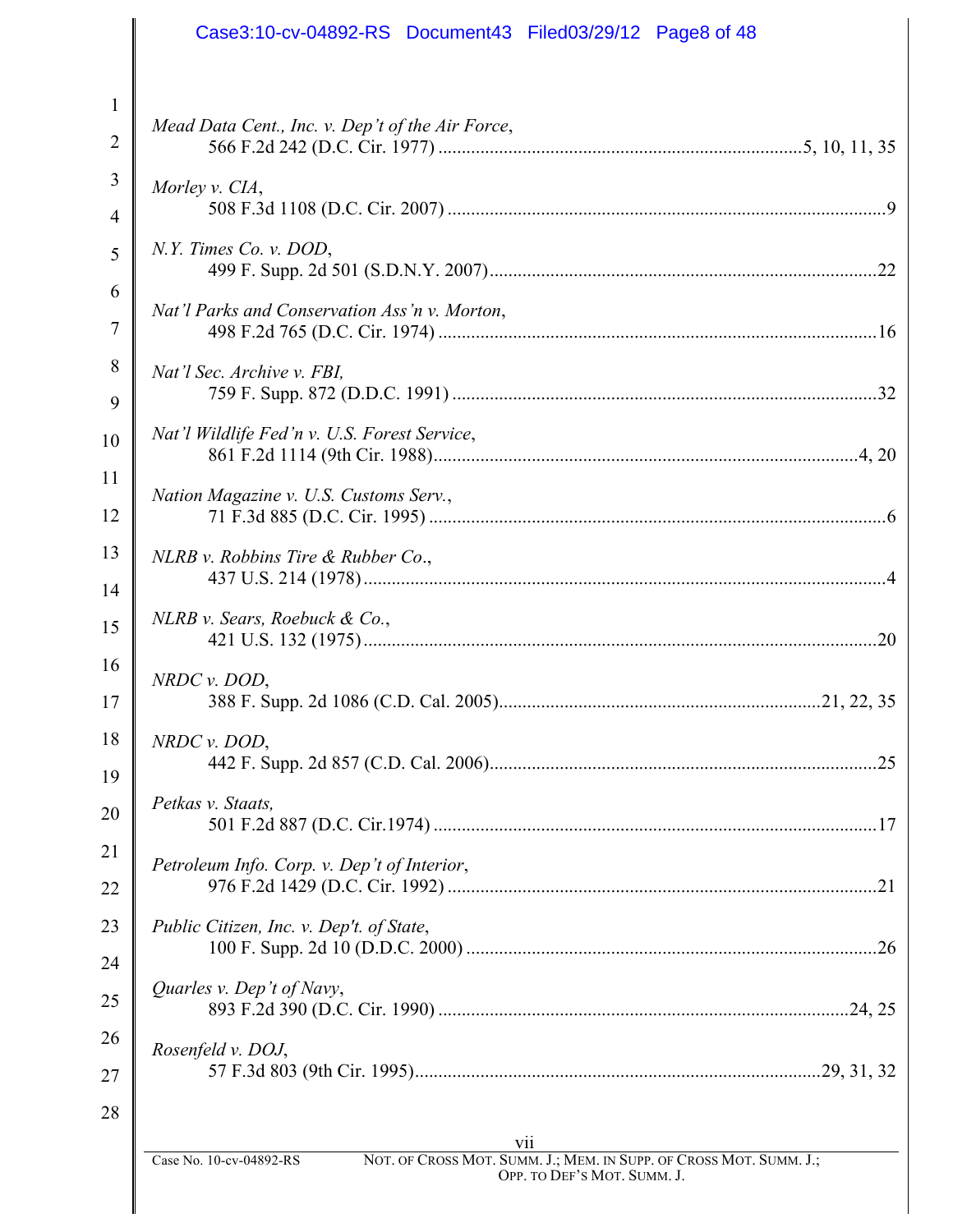| Case3:10-cv-04892-RS Document43 Filed03/29/12 Page9 of 48                                                                    |
|------------------------------------------------------------------------------------------------------------------------------|
| Roth v. DOJ,                                                                                                                 |
|                                                                                                                              |
| Smith v. BATF,                                                                                                               |
| Stolt-Nielsen Transp. Grp LTD. v. United States,<br>.27                                                                      |
|                                                                                                                              |
| Strang v. Collyer,<br>710 F. Supp. 9 (D.D.C. 1989),                                                                          |
| Sussman v. U.S. Marshals Serv.,                                                                                              |
| 27                                                                                                                           |
| Tax Analysts v. IRS,                                                                                                         |
|                                                                                                                              |
| United States v. Rozet,<br>.20                                                                                               |
| United States v. Torf (In re Grand Jury Subpoena),                                                                           |
|                                                                                                                              |
| Vaughn v. Rosen,                                                                                                             |
| Warshak v. U.S.,<br>32                                                                                                       |
| Wash. Post Co. v. DOJ,                                                                                                       |
| Wiener v. FBI,                                                                                                               |
| Wilderness Soc. v. U.S. Dep't of Interior,                                                                                   |
| <b>STATUTES</b>                                                                                                              |
|                                                                                                                              |
|                                                                                                                              |
|                                                                                                                              |
|                                                                                                                              |
| <b>V111</b>                                                                                                                  |
| Case No. 10-cv-04892-RS<br>NOT. OF CROSS MOT. SUMM. J.; MEM. IN SUPP. OF CROSS MOT. SUMM. J.;<br>OPP. TO DEF'S MOT. SUMM. J. |

 $\mathsf{I}$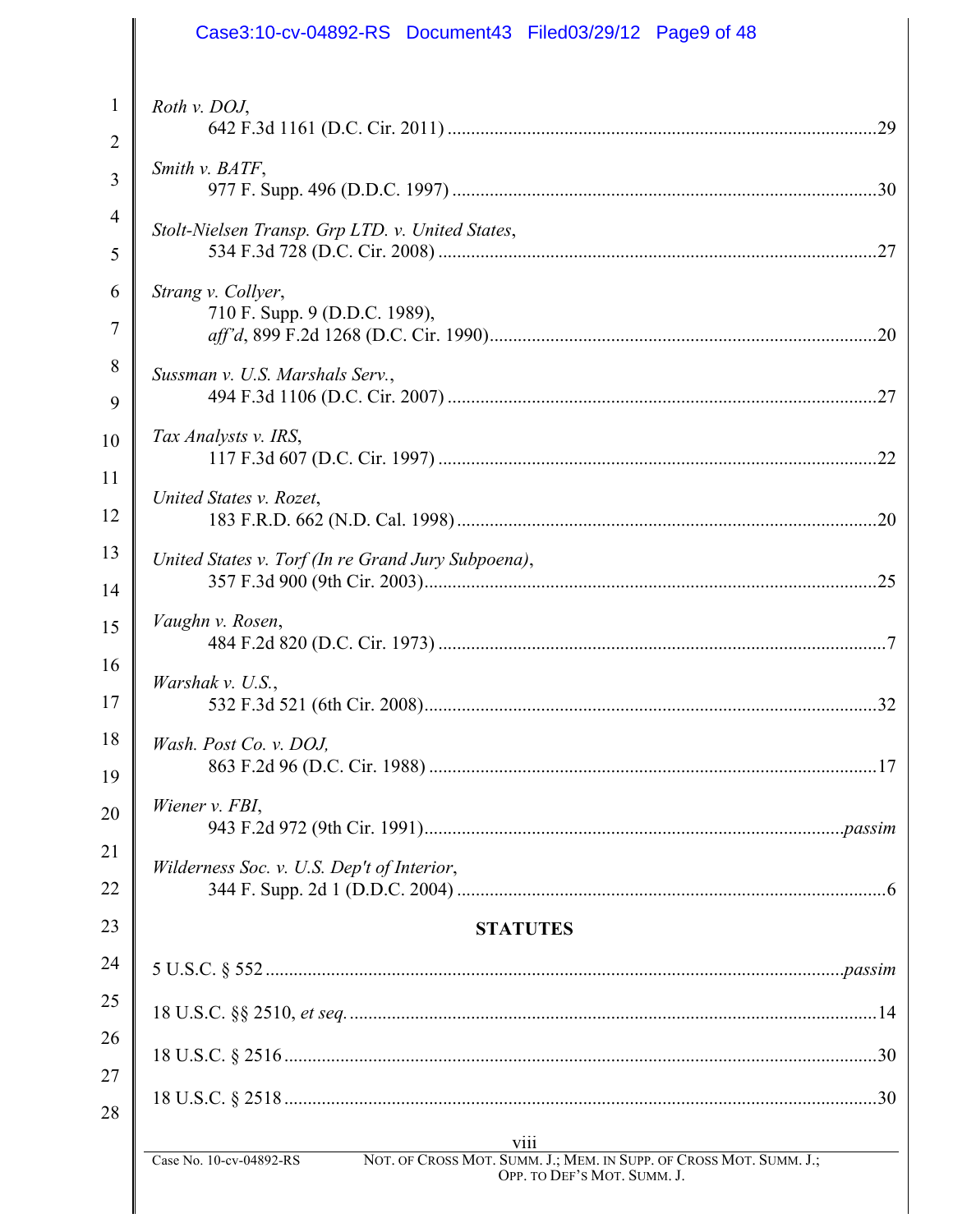# Case3:10-cv-04892-RS Document43 Filed03/29/12 Page10 of 48  $\mathbf{1}$  $\overline{2}$  $\overline{4}$  $\overline{7}$  $\overline{Q}$ **RULES** Case No. 10-cv-04892-RS NOT. OF CROSS MOT. SUMM. J.; MEM. IN SUPP. OF CROSS MOT. SUMM. J.; OPP. TO DEF'S MOT. SUMM. J.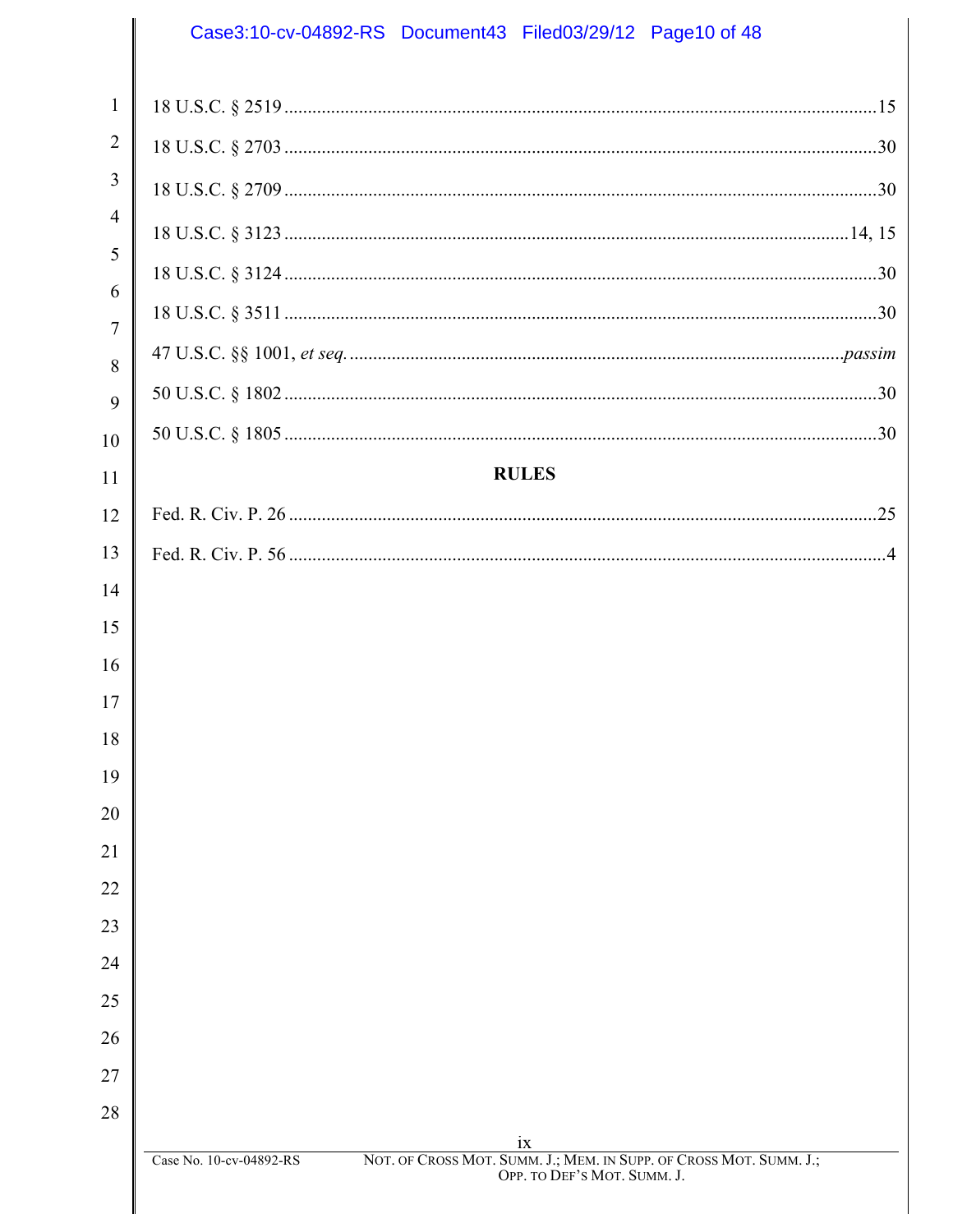17

18

19

20

21

22

23

24

25

26

27

28

TO DEFENDANT AND ITS COUNSEL OF RECORD:

PLEASE TAKE NOTICE that on May 10, 2012 at 1:30 P.M., or as soon thereafter as the matter may be heard in Courtroom 3 on the 17th Floor at 450 Golden Gate Avenue in San Francisco, California, plaintiff Electronic Frontier Foundation (EFF) will, and hereby does, cross move for summary judgment.

7 8 9 10 11 12 13 14 15 Pursuant to Federal Rule of Civil Procedure 56, EFF seeks a court order requiring the Department of Justice (DOJ) and its components the Criminal Division (CRIM), Federal Bureau of Investigation (FBI) and Drug Enforcement Agency (DEA) to release records under the Freedom of Information Act (FOIA). EFF respectfully asks that this Court issue an order requiring the government to release all records improperly withheld from the public. This Cross Motion is based on this notice of Cross Motion, the memorandum of points and authorities in support of this Cross Motion, the Second Declaration of Jennifer Lynch and attached exhibits in support of this Cross Motion, and all papers and records on file with the Clerk or which may be submitted prior to or at the time of the hearing, and any further evidence which may be offered.

16

DATED: March 29, 2011 Respectfully submitted,

|                         | /s/ Jennifer Lynch                                                                                |
|-------------------------|---------------------------------------------------------------------------------------------------|
|                         | Jennifer Lynch                                                                                    |
|                         | Mark Rumold                                                                                       |
|                         | ELECTRONIC FRONTIER FOUNDATION                                                                    |
|                         | 454 Shotwell Street                                                                               |
|                         | San Francisco, CA 94110<br>Telephone: (415) 436-9333                                              |
|                         | Facsimile: (415) 436-9993                                                                         |
|                         |                                                                                                   |
|                         | David L. Sobel (pro hac vice)                                                                     |
|                         | ELECTRONIC FRONTIER FOUNDATION                                                                    |
|                         | 1818 N Street, N.W., Suite 410                                                                    |
|                         | Washington, DC 20036                                                                              |
|                         | Telephone: (202) 797-9009 x104                                                                    |
|                         | Facsimile: (202) 707-9066                                                                         |
|                         | <b>Attorneys for Plaintiff</b>                                                                    |
|                         | ELECTRONIC FRONTIER FOUNDATION                                                                    |
|                         |                                                                                                   |
|                         |                                                                                                   |
|                         |                                                                                                   |
|                         |                                                                                                   |
|                         |                                                                                                   |
| Case No. 10-cv-04892-RS | NOT. OF CROSS MOT. SUMM. J.; MEM. IN SUPP. OF CROSS MOT. SUMM. J.;<br>OPP. TO DEF'S MOT. SUMM. J. |
|                         |                                                                                                   |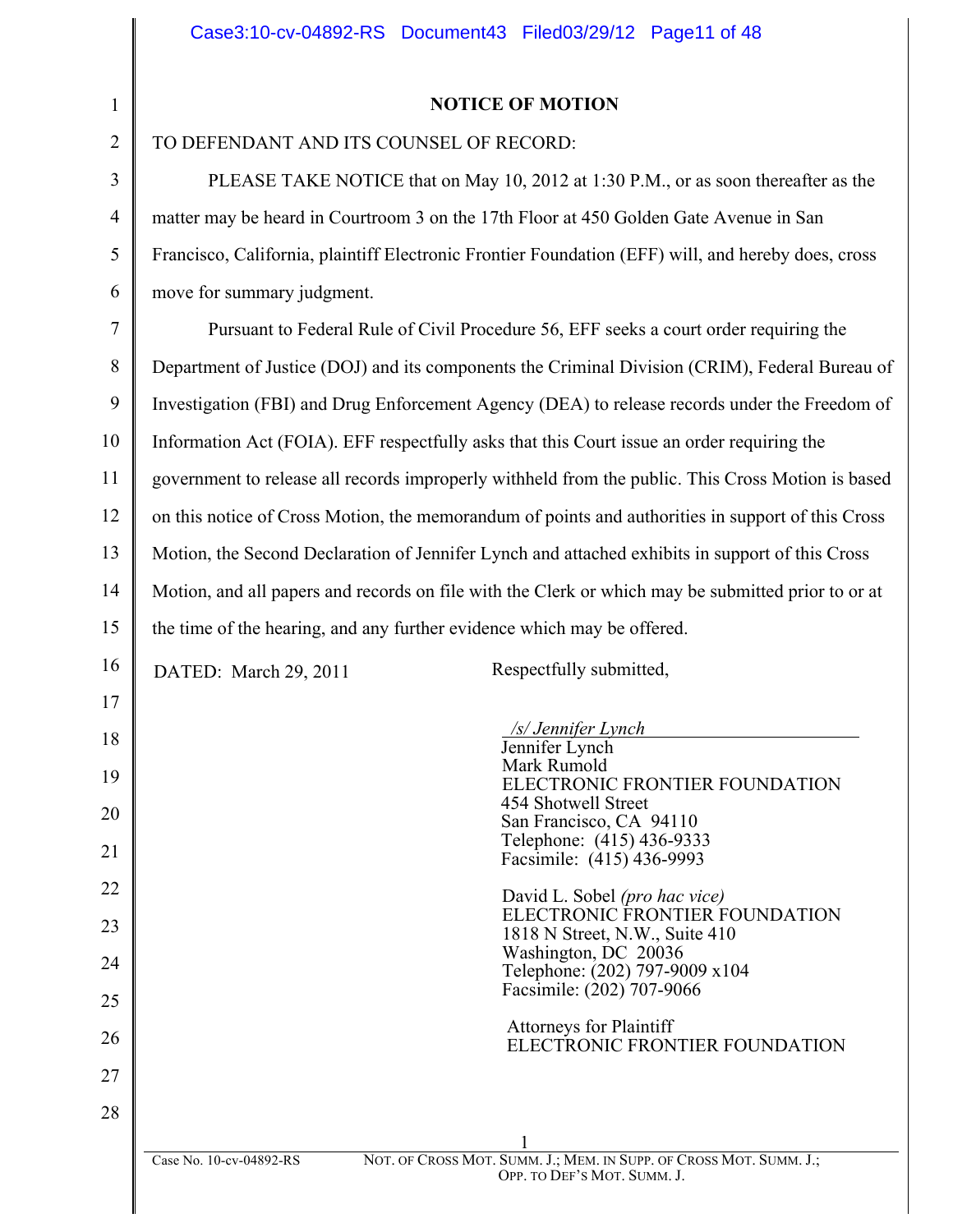1 2

3

4

5

6

7

8

9

10

11

## **MEMORANDUM OF POINTS AND AUTHORITIES**

## **I. INTRODUCTION**

This action under the Freedom of Information Act (FOIA), 5 U.S.C. § 552, seeks the disclosure of records held by Defendant Department of Justice (DOJ) and its components, Criminal Division (CRIM), Federal Bureau of Investigation (FBI) and Drug Enforcement Agency (DEA) concerning the agency's efforts to push for changes to federal surveillance law to ensure that all services that enable communications be technically capable of complying with a wiretap order. Defendant has moved for summary judgment, asking the Court to sustain its decision to withhold a substantial portion of the requested material in part or whole. Because the agency has failed to meet its burden—both procedurally and substantively—the Court should deny the government's motion for summary judgment and grant EFF's Cross Motion. EFF respectfully requests entry of an order compelling Defendant immediately to disclose all improperly withheld records.

13

12

#### **II. STATEMENT OF FACTS**

14

15

16

17

18

19

20

21

22

23

24

25

26

#### **A. The Communications Assistance for Law Enforcement Act (CALEA) and DOJ's Efforts to Expand the Law**

In 1994, Congress passed the Communications Assistance for Law Enforcement Act (CALEA), 47 U.S.C. §§1001, *et seq.*, to aid law enforcement in its efforts to conduct surveillance of digital telephone networks. CALEA forced telecommunications companies to re-design their equipment, facilities, and services to make such surveillance easier. CALEA requires a telecommunications carrier that receives a court order or other lawful authorization to be able to: (1) quickly isolate all wire and electronic communications to and from a targeted person; (2) quickly isolate call-identifying information (numbers called and calls received) of a targeted person; (3) provide intercepted communications and call-identifying information to law enforcement; and (4) carry out intercepts unobtrusively, so targets are not made aware of the electronic surveillance, and in a manner that does not compromise the privacy and security of other people using the carrier. 47 U.S.C. § 1002. Although CALEA was expanded in 2005 to apply to broadband and certain Voice over IP (VoIP) providers,<sup>1</sup> it expressly excludes the regulation of

27 28

1 *See* FCC, FCC 05-153, First Report and Order and Further Notice of Proposed Rulemaking (2005).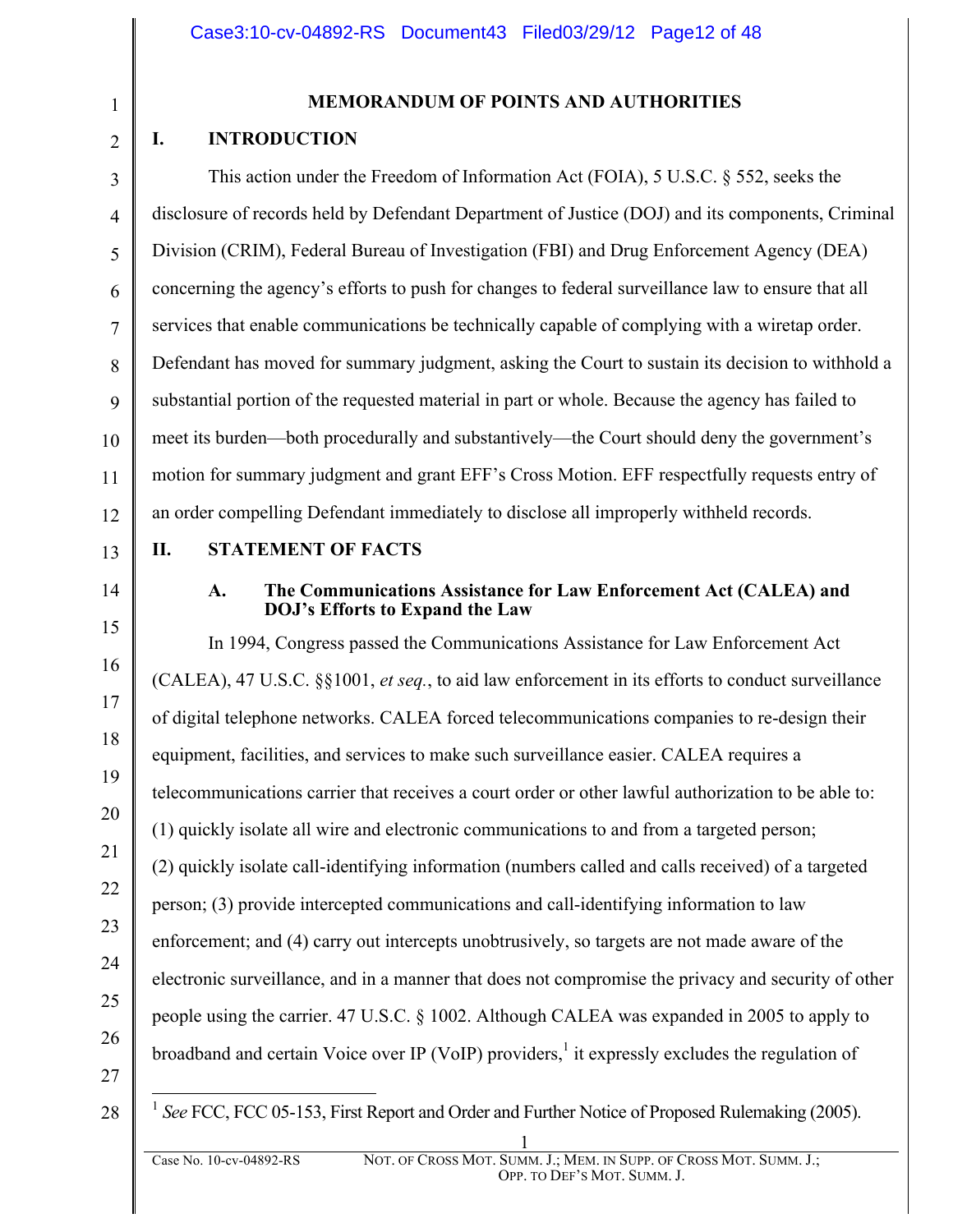## Case3:10-cv-04892-RS Document43 Filed03/29/12 Page13 of 48

| $\mathbf{1}$   | "information services" providers and does not require any carrier to decrypt encrypted                                                                                                             |
|----------------|----------------------------------------------------------------------------------------------------------------------------------------------------------------------------------------------------|
| $\overline{2}$ | communications. 47 U.S.C. §§ 1001(8)(C)(i), 1002(b)(2)-(3).                                                                                                                                        |
| 3              | Over the last several years, the DOJ, FBI and several other agencies have been pushing                                                                                                             |
| $\overline{4}$ | Congress and the Federal Communications Commission (FCC) to expand CALEA to apply to all                                                                                                           |
| 5              | services that enable communications, including peer-to-peer messaging, social networking sites,                                                                                                    |
| 6              | and others. Most recently, as reported in a series of articles published in the New York Times <sup>2</sup>                                                                                        |
| $\overline{7}$ | between September and November 2010 and picked up immediately by other media, <sup>3</sup> officials                                                                                               |
| 8              | from FBI, DOJ, the National Security Agency, and other agencies met with White House officials                                                                                                     |
| 9              | to develop legislation to expand CALEA. <sup>4</sup> According to the <i>Times</i> , this legislation would                                                                                        |
| 10             | require all services that enable communications—including encrypted e-mail                                                                                                                         |
| 11             | transmitters like BlackBerry, social networking Web sites like Facebook and<br>software that allows direct "peer to peer" messaging like Skype—to be technically                                   |
| 12             | capable of complying if served with a wiretap order. The mandate would include<br>being able to intercept and unscramble encrypted messages. <sup>5</sup>                                          |
| 13             | Security researchers, privacy scholars and activists have been increasingly concerned that                                                                                                         |
| 14             | the expansion the agencies were proposing would, in effect, mandate technological "back doors"                                                                                                     |
| 15             | for the Internet. These "back doors" would result in new, easily-exploited security flaws and would                                                                                                |
| 16             | make all communications more vulnerable to attack. <sup>6</sup> They would also make communications more                                                                                           |
| 17             | <sup>2</sup> Charlie Savage, <i>U.S. Tries to Make it Easier to Wiretap the Internet</i> , N.Y. Times at A1 (Sept. 27,                                                                             |
| 18             | 2010), <i>available at</i> www.nytimes.com/2010/09/27/us/27wiretap.html; Charlie Savage, <i>Officials</i><br>Push to Bolster Law on Wiretapping, N.Y. Times at A1 (Oct. 18, 2010) available at     |
| 19             | www.nytimes.com/2010/10/19/us/19wiretap.html; Charlie Savage, F.B.I. Seeks Wider Wiretap<br>Law for Web, N.Y. Times at B5 (Nov. 16, 2010) available at                                             |
| 20             | www.nytimes.com/2010/11/17/technology/17wiretap.html.                                                                                                                                              |
| 21             | See, e.g., Ellen Nakashima, "Administration Seeks Ways to Monitor Internet Communications,"<br>Wash. Post (Sept. 27, 2010) http://www.washingtonpost.com/wp-                                       |
| 22             | dyn/content/article/2010/09/27/AR2010092703244.html; "Proposal Could Expand Government's                                                                                                           |
| 23             | Web Wiretapping Efforts," PBS News Hour (Sept. 27, 2010)<br>http://www.pbs.org/newshour/bb/government_programs/july-dec10/wiretap_09-27.html.                                                      |
| 24             | $4$ See Savage, U.S. Tries to Make it Easier to Wiretap the Internet, N.Y. Times; Savage, Officials<br>Push to Bolster Law on Wiretapping, N.Y. Times.                                             |
| 25             | $\delta$ Id.                                                                                                                                                                                       |
| 26             | $\delta$ See, e.g., Steven Bellovin (computer security expert), "The Worm and the Wiretap," SMBlog<br>(Oct. 16, 2010) https://www.cs.columbia.edu/~smb/blog//2010-10/2010-10-16.html; Susan Landau |
| 27             | (cybersecurity researcher and former Distinguished Engineer at Sun Microsystems), "Moving<br>Rapidly Backwards on Security," Huffington Post (Oct. 13, 2010)                                       |
| 28             | http://www.huffingtonpost.com/susan-landau/moving-rapidly-backwards-_b_760667.html.                                                                                                                |
|                |                                                                                                                                                                                                    |
|                | NOT. OF CROSS MOT. SUMM. J.; MEM. IN SUPP. OF CROSS MOT. SUMM. J.;<br>Case No. 10-cv-04892-RS<br>OPP. TO DEF'S MOT. SUMM. J.                                                                       |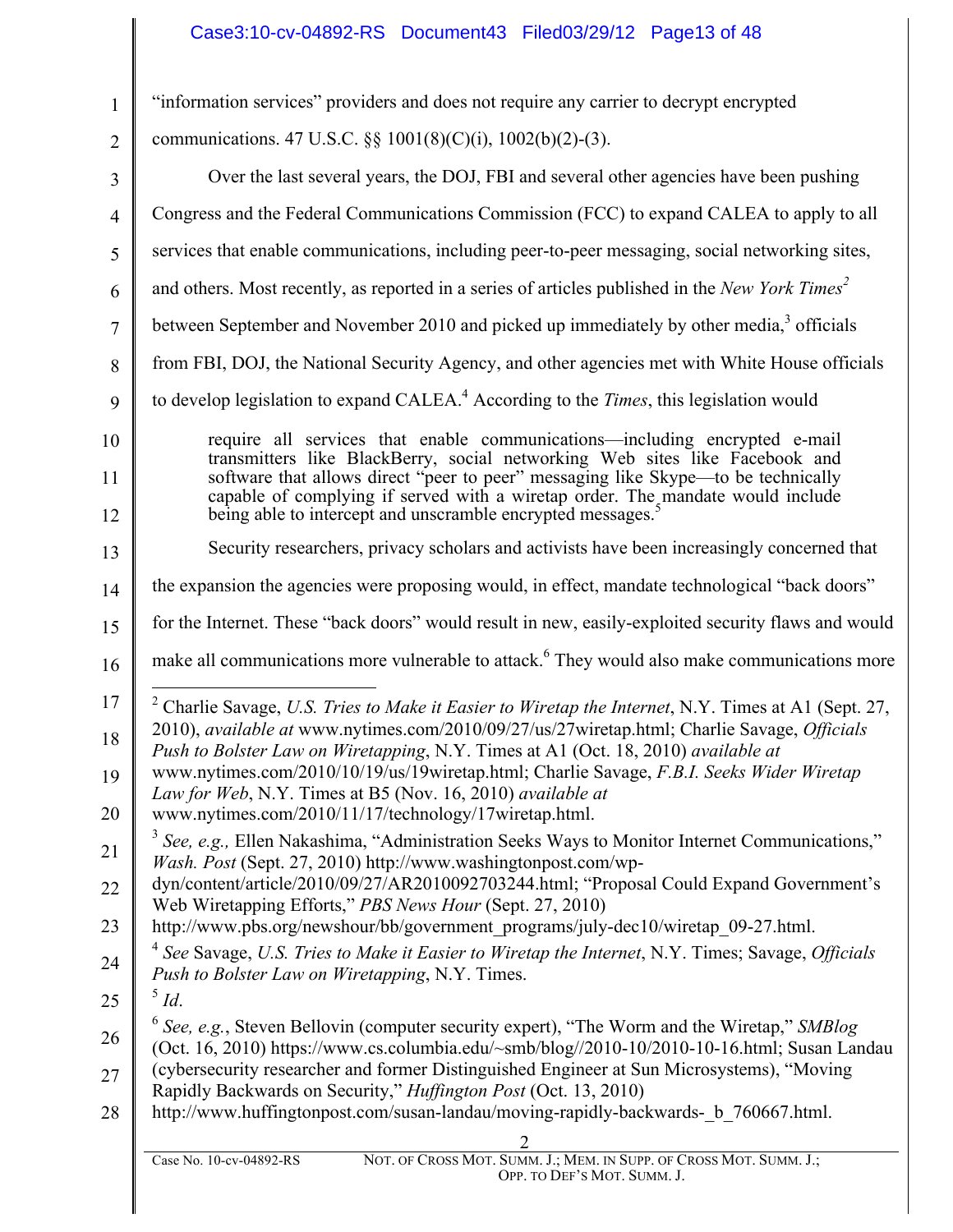## Case3:10-cv-04892-RS Document43 Filed03/29/12 Page14 of 48

vulnerable to surveillance by repressive governments around the world. These fears are not merely hypothetical. For 10 months in 2004 and 2005, back doors built into Vodafone's systems in Greece allowed someone to bug more than 100 high-ranking government officials and dignitaries, including the Prime Minister and the Mayor of Athens. <sup>7</sup> And between 1996-2006, six thousand people were the targets of unauthorized wiretaps in Italy.<sup>8</sup>

1

2

3

4

5

6

7

8

9

10

11

12

13

14

15

16

17

#### **B. EFF's FOIA Requests For Records Related to the FBI's "Going Dark" Program and Defendant's Proposals to Expand CALEA**

Although CRIM, FBI and DEA have argued they need a new and expanded version of CALEA to prevent the "Going Dark" problem—the agencies' stated inability to conduct surveillance on new communications technologies—they have provided few examples and no statistical information to the public on criminal or national security investigations thwarted by the inability to wiretap.<sup>9</sup> EFF filed its FOIA requests to obtain precisely this information. This lawsuit is based on two separate but related FOIA requests. The earlier request, submitted three years ago on May 21, 2009, seeks documents on the FBI's "Going Dark Program." The second request, filed on September 28, 2010, seeks materials related to the proposed expansion of CALEA, including evidence of any limitations of current surveillance technologies and records of communications between DOJ agencies and technology companies, trade organizations and Congress about potential legislation.<sup>10</sup>

18 19

After over a year of negotiations and multiple rounds of productions, the components have

<sup>20</sup> 21 7 *See* John Markoff, "Engineers as Counterspies: How the Greek Cellphone System Was Bugged," *NY Times Bits Blog* (July 10, 2007) http://bits.blogs.nytimes.com/2007/07/10/engineers-ascounterspys-how-the-greek-cellphone-system-was-bugged/.

<sup>22</sup> 23 <sup>8</sup> *See* Susan Landau, "Going Dark: Lawful Electronic Surveillance in the Face of New Technologies," Testimony before the House Judiciary Committee, 3 (Feb. 17, 2011) *available at* http://privacyink.org/pdf/Landau02172011.pdf (also discussing FBI wiretap system called "Carnivore" that was vulnerable to insider attacks).

<sup>24</sup> 25 <sup>9</sup> *See, e.g.,* Robert S. Mueller, Director, Federal Bureau of Investigation, *Speech to Preparedness Group Conference,* Washington, D.C. (Oct. 6, 2010) *available at*:

http://www.fbi.gov/news/speeches/countering-the-terrorism-threat (noting FBI's difficulties

<sup>26</sup> 27 intercepting communications in a drug cartel case and a child exploitation case but also noting the FBI was not prevented from obtaining the information it sought in either cases by using other

investigative techniques).

<sup>28</sup> <sup>10</sup> Defendant quotes EFF's FOIA requests in its Motion at pp. 2-3.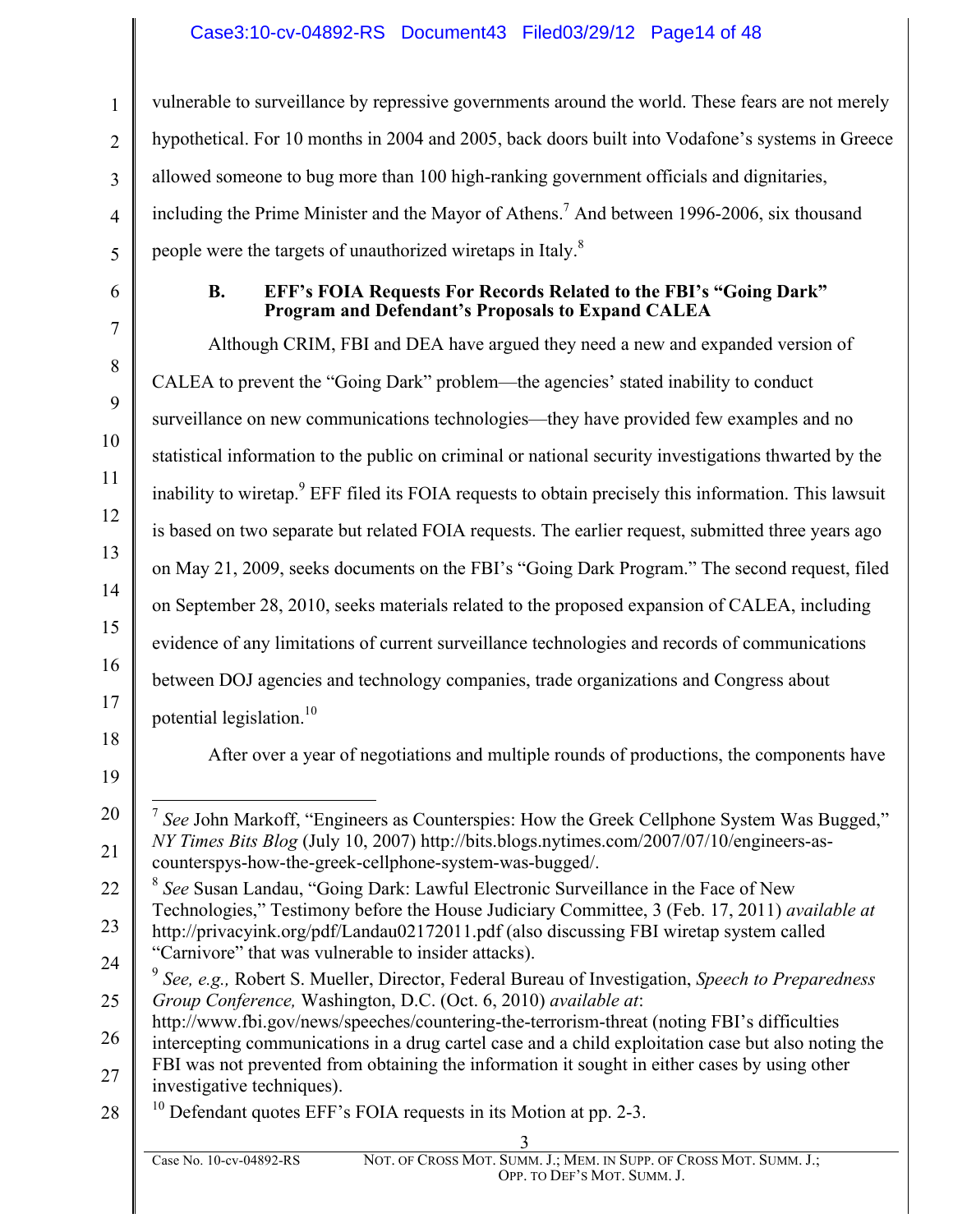#### Case3:10-cv-04892-RS Document43 Filed03/29/12 Page15 of 48

completed processing and produced records in response to EFF's requests, withholding a significant amount of material in whole or part as stated in their declarations. (*See* Decl. of Kristin Ellis, CRIM (Ellis Decl.); Decl. of Katherine Myrick, DEA (Myrick Decl.); Second Decl. of David M. Hardy, FBI, (Hardy Decl.); Third Decl. of David M. Hardy (Third Hardy Decl.).)

**III. ARGUMENT**

1

2

3

4

5

6

**A. The Freedom of Information Act and the Standard of Review** 

7 8 9 10 11 12 13 14 15 The FOIA is intended to safeguard the American public's right to know "what their Government is up to." *DOJ v. Reporters Comm. for Freedom of the Press*, 489 U.S. 749, 773 (1989) (quotations omitted). The central purpose of the statute is "to ensure an informed citizenry, vital to the functioning of a democratic society, needed to check against corruption and to hold the governors accountable to the governed." *NLRB v. Robbins Tire & Rubber Co*., 437 U.S. 214, 242 (1978). FOIA requests must be construed liberally, and "disclosure, not secrecy, is the dominant objective of the Act." *Dep't of Air Force v. Rose*, 425 U.S. 352, 361 (1976). The Supreme Court has stated that "[o]fficial information that sheds light on an agency's performance of its statutory duties falls squarely within [FOIA's] statutory purpose." *Reporters Comm*, 489 U.S. at 773.

16 17 18 19 20 21 The FOIA requires an agency to disclose records at the request of the public unless the records fall within one of nine narrow exemptions. *See* 5 U.S.C. § 552(b). The exemptions "have been consistently given a narrow compass," and agency records that "do not fall within one of the exemptions are improperly withheld[.]" *DOJ v. Tax Analysts*, 492 U.S. 136, 151 (1989) (internal quotation marks omitted); *see also NLRB*, 437 U.S. at 221; *Nat'l Wildlife Fed'n v. U.S. Forest Service*, 861 F.2d 1114, 1116 (9th Cir. 1988).

22 23 24 25 26 27 28 FOIA disputes involving the propriety of agency withholdings are commonly resolved on summary judgment. *See, e.g.*, *Nat'l Wildlife Fed'n*, 861 F.2d at 1115. Summary judgment is proper when the moving party shows that "there is no genuine dispute as to any material fact and the movant is entitled to judgment as a matter of law." Fed. R. Civ. P. 56(c); *Feshbach v. SEC*, 5 F. Supp. 2d 774, 779 (N.D. Cal. 1997) (citing *Celotex Corp. v. Catrett*, 477 U.S. 317, 323 (1986)). A moving party who bears the burden of proof on an issue at trial "must affirmatively demonstrate that no reasonable trier of fact could find other than for the moving party." *Feshbach*, 5 F. Supp. 2d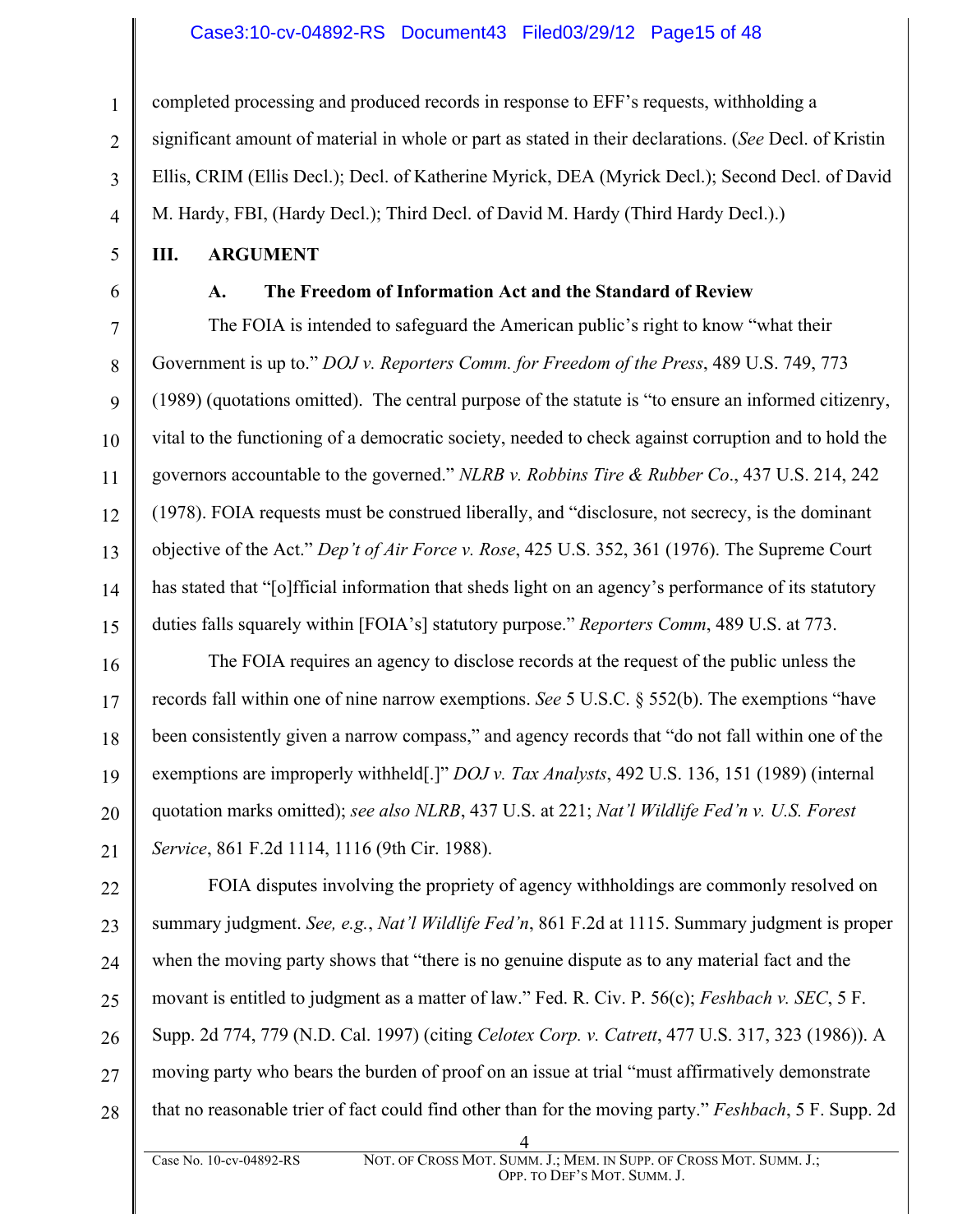## Case3:10-cv-04892-RS Document43 Filed03/29/12 Page16 of 48

at 779. "In contrast, a moving party who will not have the burden of proof on an issue at trial can prevail merely by pointing out that there is an absence of evidence to support the nonmoving party's case." *Id*.

4 5 6 7 8 9 10 11 12 13 14 15 16 17 18 A court reviews the government's withholding of agency records *de novo*, and the government bears the burden of proving that a particular document falls within one of the nine narrow exemptions. 5 U.S.C. § 552(a)(4)(B); *Reporters Comm.*, 489 U.S. at 755. An agency must prove that "each document that falls within the class requested either has been produced, is unidentifiable, or is wholly exempt from the Act's inspection requirements." *Goland v. CIA*, 607 F.2d 339, 352 (D.C. Cir. 1978) (internal citation and quotation omitted). When claiming an exemption, the agency must provide a "'relatively detailed justification' for assertion of an exemption and must demonstrate to a reviewing court that records are clearly exempt." *Birch v. USPS*, 803 F.2d 1206, 1209 (D.C. Cir. 1986) (citing *Mead Data Cent., Inc. v. Dep't of the Air Force*, 566 F.2d 242, 251 (D.C. Cir. 1977). An agency may submit affidavits to satisfy its burden, but "the government may not rely upon conclusory and generalized allegations of exemptions." *Kamman v. IRS*, 56 F.3d 46, 48 (9th Cir. 1995) (quoting *Church of Scientology v. Dep't of Army*, 611 F.2d 738, 742 (9th Cir. 1979) (internal quotation marks omitted). All doubts as to whether a FOIA exemption applies are resolved in favor of disclosure. *Bloomberg, L.P. v. Bd. of Governors of the Fed. Reserve Sys.*, 601 F.3d 143, 147 (2d Cir. 2010).

19

22

1

2

3

#### **B. EFF is Entitled to Summary Judgment Because the Government Has Improperly Withheld Agency Records**

20 21

As described in detail below, Defendant has failed to satisfy its burden of proving that it has released all non-exempt material in response to  $EFF$ 's FOIA requests.<sup>11</sup> As a result, the Court

<sup>23</sup> 24 25 26 27 28  $11$  The components have each referred a significant amount of material within the DOJ and to outside agencies. While most of this material is accounted for, several gaps in Defendant's production remain. For example, FBI states it referred several documents to DOJ on May 31, 2011 that were never produced to Plaintiff and do not seem to be accounted for in Defendant's *Vaughn* submissions. These records include responsive presentations, congressional testimony and reports at EFF/Lynch 314-27, 363-66, and 727-743. Similarly, CRIM states it referred 351 pages of responsive records to DOJ's Office of Information Policy (OIP). (Ellis Decl. ¶68.) EFF has not received any of these records. Defendant has failed to meet its burden to show these records have been properly withheld, so the records must be released.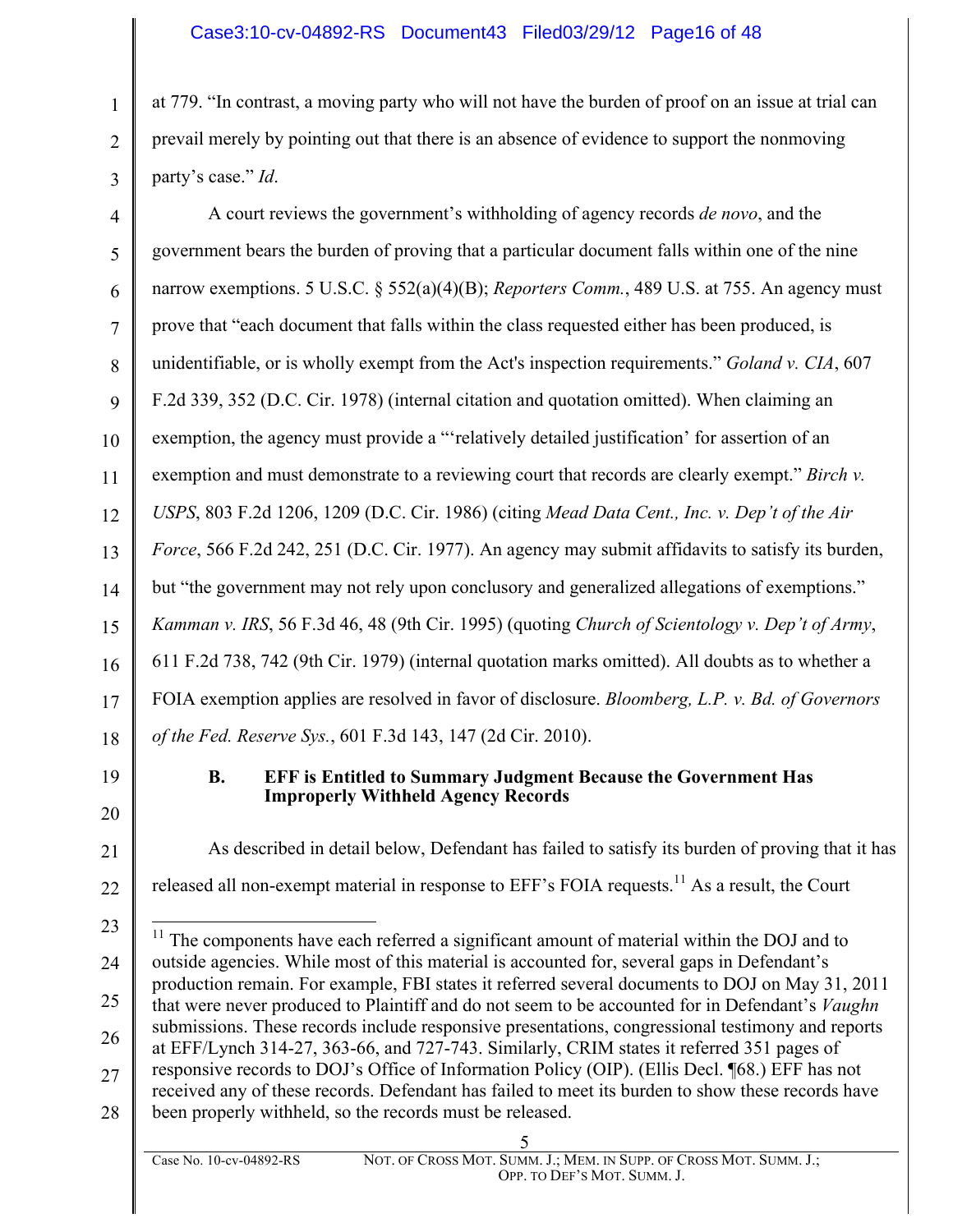should deny the government's motion for summary judgment and grant EFF's Cross Motion, requiring the components to release all material they have improperly withheld under the FOIA.<sup>12</sup>

1

2

3

4

5

6

7

8

9

10

11

12

14

15

16

17

18

19

20

21

22

23

24

#### **1. Defendant Has Improperly Withheld Records as "Outside the Scope" and "Not Responsive"**

All components have claimed that certain records and portions of records are "outside the scope" of or "not responsive" to EFF's FOIA request. The components appear to be improperly narrowing the scope of EFF's FOIA request to withhold records that are clearly responsive, in violation of the FOIA.

Under FOIA, agencies are required "to construe a FOIA request liberally." *Nation* 

*Magazine v. U.S. Customs Serv.*, 71 F.3d 885, 890 (D.C. Cir. 1995); *LaCedra v. Executive Office* 

*for U.S. Attorneys*, 317 F.3d 345, 348 (D.C. Cir.2003); *Wilderness Soc. v. U.S. Dep't of Interior*,

344 F. Supp. 2d 1, 20 (D.D.C. 2004). This means agencies are "obliged to release any information,

subject to the specified exemptions, which relates to the subject of the request or which *in any* 

13 *sense sheds light on, amplifies, or enlarges upon* that material which is found in the same

documents." *Dunaway v. Webster*, 519 F. Supp. 1059, 1083 (N.D. Cal. 1981) (emphasis added).

Defendant has acknowledged the "breadth" of EFF's FOIA request, (Def. Mot. at 8), which sought

information on, among other things,

any problems, obstacles or limitations that hamper [each component's] current ability to conduct surveillance on communications systems or networks including, but not limited to, encrypted services like Blackberry (RIM), social networking sites like Facebook, peer-to-peer messaging services or Voice over Internet Protocol (VoIP) services like Skype, etc.

(Def. Mot. at 2 (citing EFF's FOIA request)). Yet each component withheld material as outside the

scope or not responsive that, judging by its context, appears to be directly responsive.

For example, FBI withheld in full as outside the scope seven pages of a thirteen-page 2010

presentation titled "Preservation of Lawful Intercepts: Challenges and Potential Solutions." (*See*

25 26 27 28 <sup>12</sup> In an effort to limit the scope of the litigation to the greatest extent possible, EFF does not continue to challenge the adequacy of Defendant's search or Defendant's claims under Exemptions 2, 6, 7(C) or 7(F). EFF also does not challenge DEA's claims under Exemption 3, FBI's claims under the attorney-client privilege, and CRIM and DEA's withholdings under Exemption 7(D). EFF has withdrawn other challenges to specific records or types of information as noted within the body of this brief.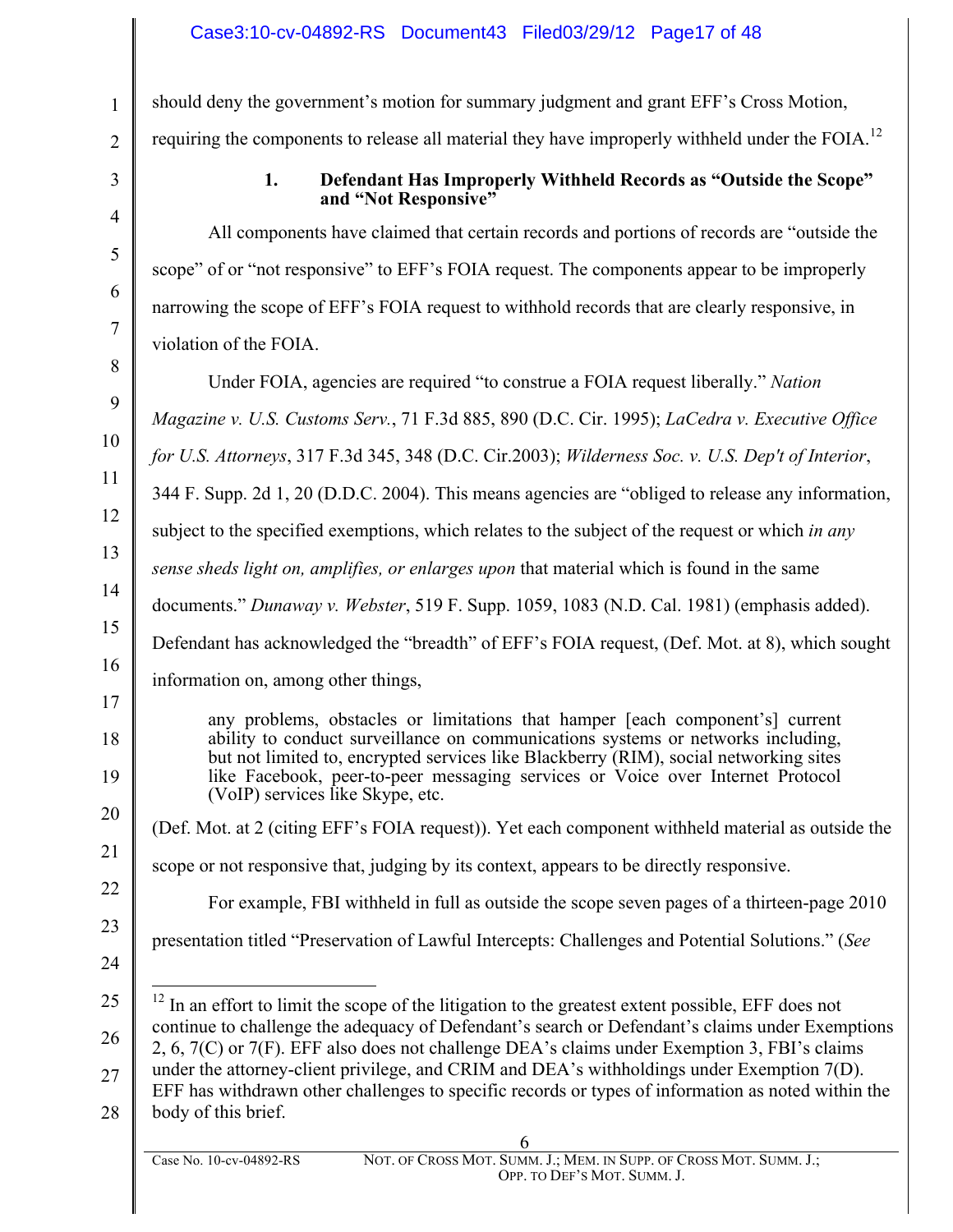#### Case3:10-cv-04892-RS Document43 Filed03/29/12 Page18 of 48

1 2 3 4 5 6 7 8 9 10 11 12 Dkt. 41-5 at pp. 53-55 (Bates pages EFF/Lynch  $72-77$ .)<sup>13</sup> Similarly, the Bureau has used outsidethe-scope redactions on several slides of another presentation to withhold information on "examples" of problems the Bureau is facing under CALEA. (*See, e.g., id*. at 65-68 (Bates pp. EFF/Lynch 94-97); 70-73 (EFF/Lynch 99-102); 79-81 (EFF/Lynch 108-110); 150-51 (EFF/Lynch 1462-63)). FBI also withheld two pages as outside the scope from an "Intelligence Note" whose subject is "Going Dark; Evolution in Mobile Technology & Potential Collection Issues." (*See, e.g., id*. at 111-113, (EFF/Lynch 142-145.) The titles and subjects of these documents make clear the material is responsive to EFF's FOIA request for information on "any problems, obstacles or limitations that hamper the FBI's current ability to conduct surveillance on communications systems. . . ." The Bureau cannot use these specious redactions to avoid its burden under FOIA and *Vaughn v. Rosen*, 484 F.2d 820 (D.C. Cir. 1973), to prove that each and every redaction properly falls within one of the nine narrow FOIA exemptions.

13 14 15 16 17 18 19 20 21 22 23 24 25 In a recent case out of the Central District of California, the court severely chastised the FBI for similar "outside the scope" claims. *See Islamic Shura Council of S. Cal. v. FBI*, 779 F. Supp. 2d 1114 (C.D. Cal. 2011). In *Islamic Shura Council*, the FBI represented to the court and to the plaintiffs in pleadings, declarations, and briefs that "a significant amount of information" it had located was outside the scope of the plaintiffs' FOIA request. *Id.* at 1117. Yet the court found after an *in camera* review of the records that "[t]he Government's representations were then, and remain today, blatantly false." *Id.* On appeal, the Ninth Circuit agreed that the government had misled the district court and held the government "cannot . . . represent to the district court that it has produced all responsive documents when in fact it has not." *Islamic Shura Council of S. Cal. v. FBI*, 635 F.3d 1160, 1166 (9th Cir. Cal. 2011). Ultimately, the court granted Rule 11 sanctions against the FBI for submitting false information. *Islamic Shura Council of S. Cal. v. FBI*, 2011 U.S. Dist. LEXIS 134123 (C.D. Cal., Nov. 17, 2011). The DEA and Criminal Division also appear to be withholding responsive material as "not

27 28 13 *See also id.* at 58, 61, 63, 75 (listing pages withheld as outside the scope from similar presentations, including one delivered in April 2010 to the National District Attorneys Association); *id.* at Bates EFF/Lynch 812-819 (noting pages 9-14 of a 14-page presentation titled "Closing the National Security ELSUR Gap" were withheld as outside the scope).

<sup>26</sup>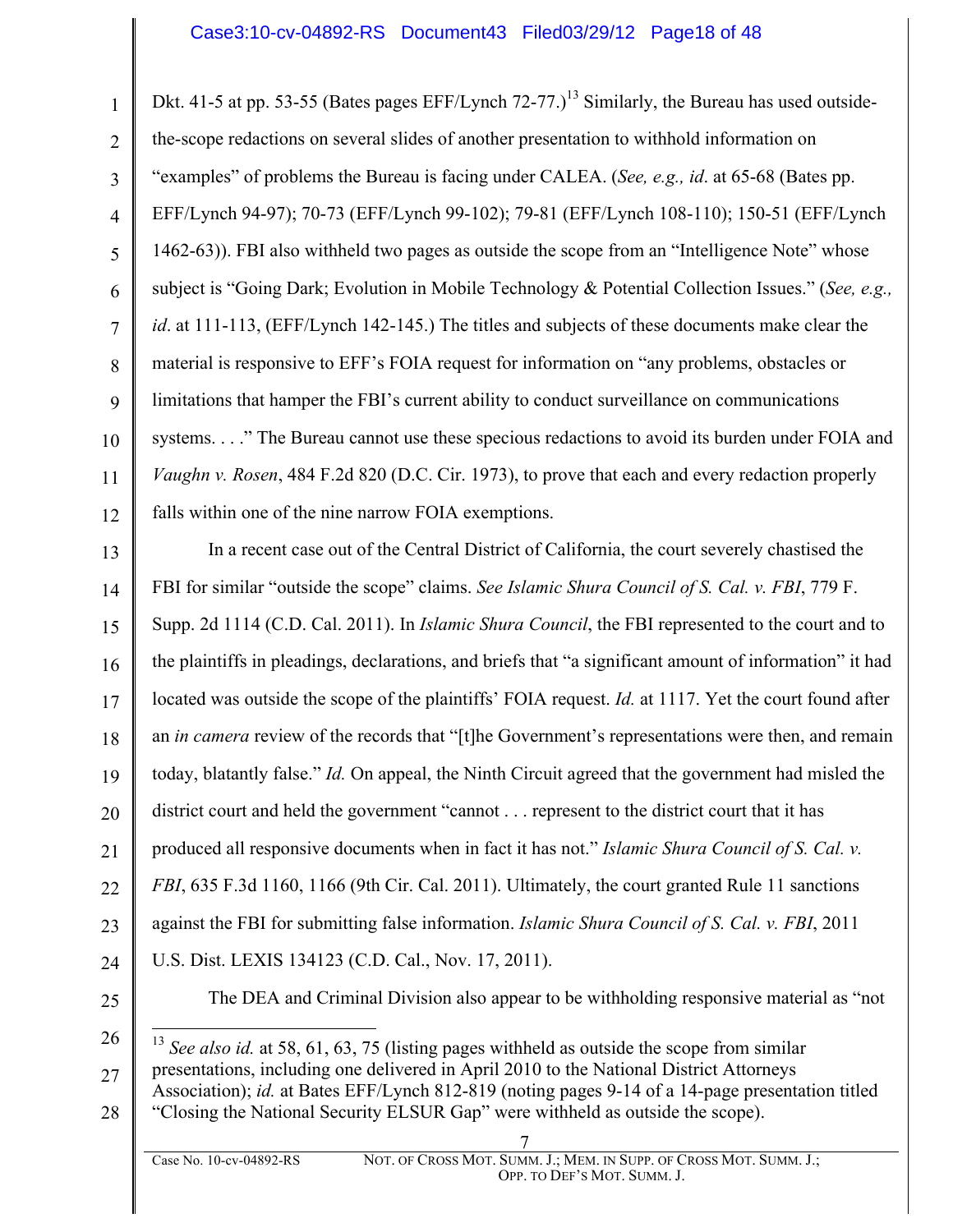#### Case3:10-cv-04892-RS Document43 Filed03/29/12 Page19 of 48

1 2 3 4 5 6 7 8 9 10 11 12 13 responsive," though their redactions are more cryptic. For example, DEA states that it has withheld as not responsive 27 pages of material from a category of briefing presentations and slides (*see* DEA *Vaughn* Index, Doc. No. 40-1 at 50, n.3). Yet it is impossible to tell which pages the DEA withheld in full based on specific FOIA exemption claims and which it withheld in full as not responsive. The pages withheld in full (whether as not responsive or under certain exemption claims) are from several presentations titled "Diminishing Electronic Surveillance Capabilities in the Communications Age," that are otherwise responsive to Plaintiff's FOIA request. (*See, e.g.*, Second Declaration of Jennifer Lynch in Support of Plaintiff's Cross Motion for Summary Judgment and Opposition to Defendant's Motion for Summary Judgment ("Second Lynch Decl.") ¶ 5, Ex. 1, attaching DEA Bates pp. 5C-1-12 (DEA withheld pp. 2, 8-11), 5C-13 (DEA has withheld pp. 14-27), 5C-131-155 (DEA has withheld pp. 132, 135-36, and 148-54), 5C-37-54 (DEA has withheld pp. 38, 42, 44, 46-48 and 53 from a presentation titled "Law Enforcement's Need to Preserve Lawful Intercept Capabilities").)

14 15 16 17 18 19 20 21 Similarly, in a document CRIM describes as "released to plaintiff in full," (CRIM *Vaughn* Index, Dkt. 39-2 at 4, n. 2), the agency withheld as "not responsive" two paragraphs of handwritten notes from a March 18, 2010 meeting with "Main Justice" on "Going Dark." (*See* Second Lynch Decl.  $\P$  6, Ex. 2 (attaching Bates p. CRM-000011).) CRIM also withheld as "not responsive" several paragraphs and one full page from a five-page email chain entitled "24/7 Trace of Threat Email" that describes "e-mail anonymizing services." (Dkt. 39-2 at 8 (CRIM *Vaughn* entry for Bates pp. CRM-000055-59); *see also* Second Lynch Decl. ¶ 6, Ex. 2 (attaching Bates p. CRM-000055-59).)

22 23 24 25 26 27 28 CRIM may also be withholding other information as not responsive. For several documents the agency appears to be claiming an exemption for only a portion of the document, even though it withheld the entire document in full. For example, the *Vaughn* entry for pages CRM-000013-14 notes that CRIM withheld under Exemptions 5 and 7(E) "approximately 12 lines of text from two pages" that discussed a proposal "to address particular limitations on the Government's ability to conduct lawfully intercept certain communications [*sic*]." However, it is not clear whether the two pages only contain 12 lines of text or whether they contain more text but the agency only chose to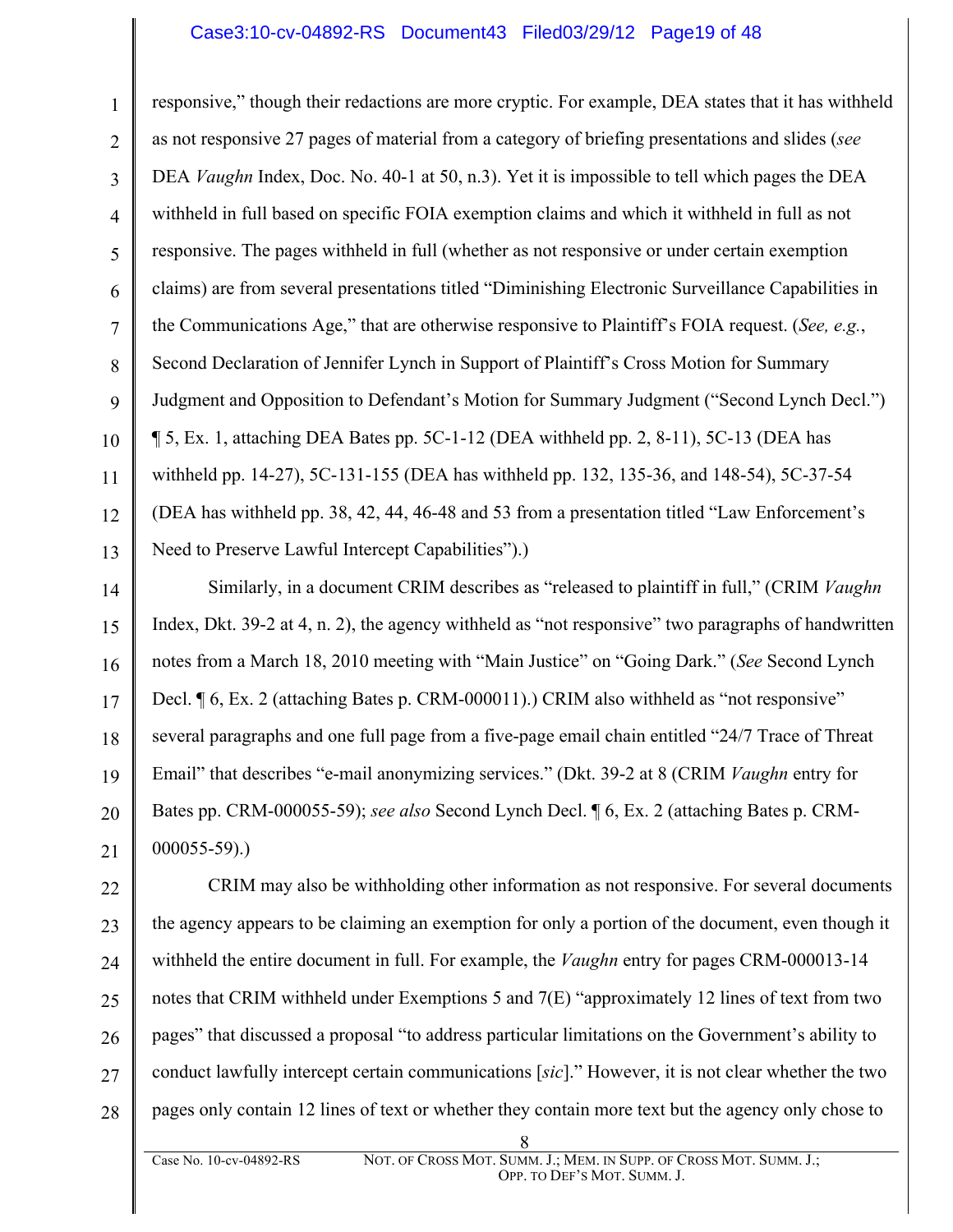claim exemptions for those 12 lines, finding (without noting specifically) the other text not responsive. (*See* CRIM *Vaughn* Index, Dkt. 39-2 at 4.)<sup>14</sup>

4 10 After acknowledging the breadth of Plaintiff's FOIA request, Defendant cannot now either improperly narrow the scope of the request or falsely claim information is not responsive to the request. This misleads Plaintiff and this Court and is counter to the basic principles of FOIA promoting openness, transparency and disclosure. *See John Doe Agency v. John Doe Corp.*, 493 U.S. 146, 151 (1989) (finding that the basic policy embodied in FOIA is that agency documents are subject to disclosure unless they fall into one of the nine exemptions enumerated in the statute); *Rose*, 425 U.S. at 361 ("Disclosure, not secrecy, is the dominant objective of the Act."). Defendant has not met its burden of establishing the records it withheld are either outside the scope or not responsive. As such, the material must be released.<sup>15</sup>

12

13

14

15

16

17

18

19

20

21

11

1

2

3

5

6

7

8

9

#### **2. FBI Has Failed to Meet the Procedural Requirements Necessary to Sustain Its Burden Under the FOIA16**

When an agency seeks to withhold information, it must "specifically identify<sup>[]</sup> the reasons why a particular exemption is relevant and *correlat[e] those claims with the particular part of a withheld document* to which they apply." *Morley v. CIA*, 508 F.3d 1108, 1122 (D.C. Cir. 2007) (emphasis added) (citations and internal quotation marks omitted). Based upon FBI's failure to meet this minimum standard alone, the Court should deny the government's motion.

In *Vaughn v. Rosen*, the D.C. Circuit established the procedural requirements that "an agency seeking to avoid disclosure" must satisfy to carry its burden. 484 F.2d at 828. *Vaughn* requires that "when an agency seeks to withhold information it must provide a relatively detailed justification, specifically identifying the reasons why a particular exemption is relevant and

- 22
- 23

24

25

<sup>14</sup> See also CRIM *Vaughn* entry for CRIM-000030 (withholding "1/2 page of information" from a 1-page draft document withheld in full); CRM-000032-33, 36, 37-38, 39, 40, 41, 42-43 (same or similar). *Compare* Dkt. 39-2 at 8, n.3 (noting specifically that the first page of an email chain "does not contain any information about the 'going dark' issue.")

26 27 <sup>15</sup> The examples Plaintiff discusses in this section are by no means the only instances where the components have withheld material as "outside the scope" or "not responsive," and Plaintiff challenges each of these claims.

28 <sup>16</sup> EFF does not challenge the sufficiency of CRIM or DEA's *Vaughn* indices and accompanying affidavits, except to the extent described in Section 1 above.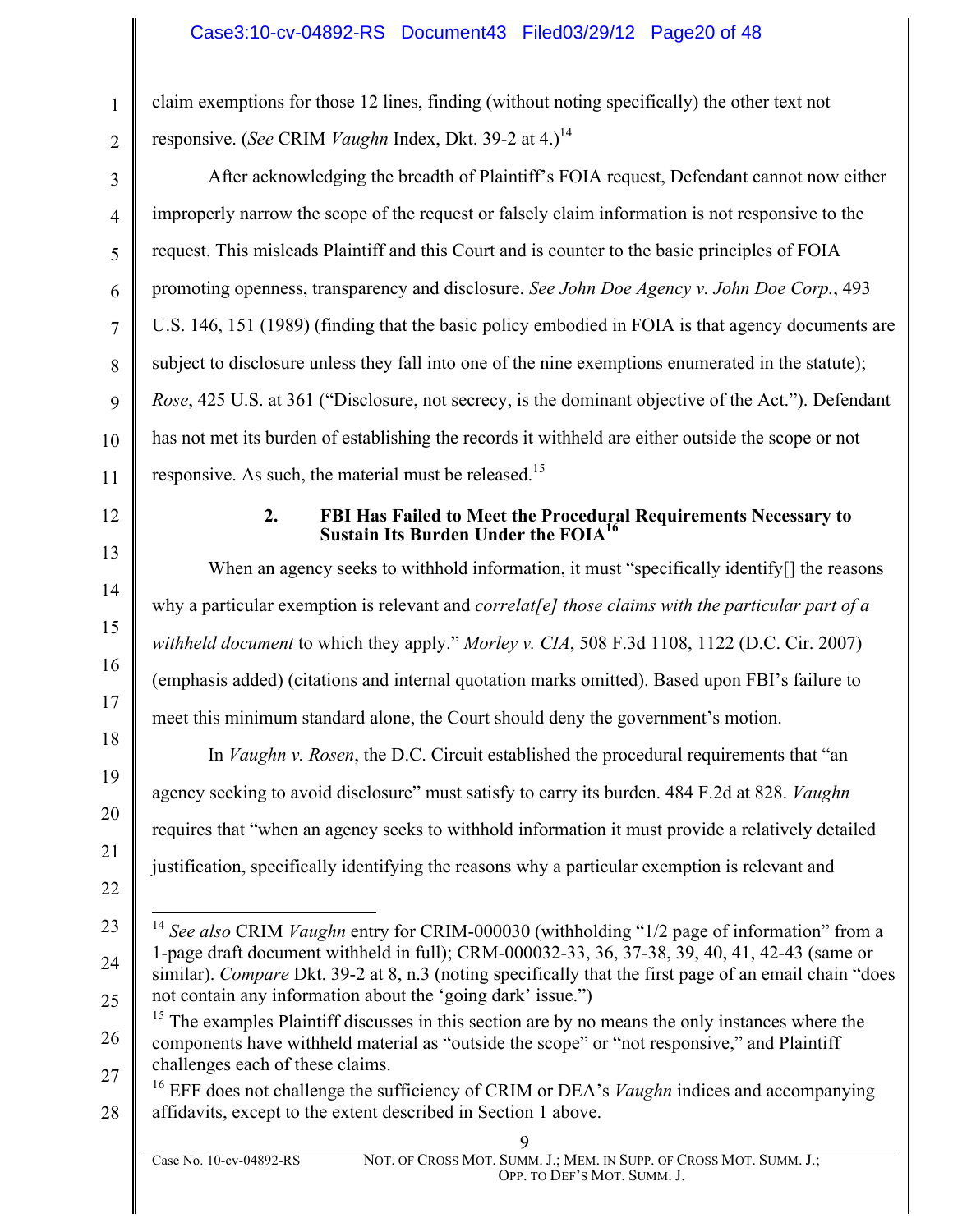### Case3:10-cv-04892-RS Document43 Filed03/29/12 Page21 of 48

1 2 3 4 5 6 7 8 9 10 11 12 13 correlating those claims with the particular part of a withheld document to which they apply." *Mead Data Cent.*, 566 F.2d at 251 (citing *Vaughn*); *see also Wiener v. FBI*, 943 F.2d 972, 977 (9th Cir. 1991) (applying the *Vaughn* requirements). The purpose of an agency's *Vaughn* Index and accompanying affidavits is to "afford the FOIA requester a meaningful opportunity to contest, and the district court an adequate foundation to review, the soundness of the withholding." *Wiener*, 943 F.2d at 977 (citing *King v. Dep't of Justice*, 830 F.2d 210, 218 (D.C. Cir. 1987)). According to *King*, "[s]pecificity is the defining requirement" of an agency's *Vaughn* Index, and affidavits cannot sustain summary judgment if they are "conclusory, merely reciting statutory standards, or if they are too vague or sweeping." 830 F.2d at 219 (footnote omitted). As the court concluded in *King*, "[c]ategorical description of redacted material coupled with categorical indication of anticipated consequences of disclosure is clearly inadequate." *Id*. at 224 (footnote omitted). Whether the government's *Vaughn* submissions are adequate "is a question of law reviewed *de novo*." *Weiner*, 943 F.2d at 978 (citing *Binion v. DOJ*, 695 F.2d 1189, 1193 (9th Cir. 1983)).

14 15 16 17 18 19 20 21 22 23 The FBI's *Vaughn* submission<sup>17</sup> offers a particularly egregious example of the type of conclusory index and affidavit that courts have long rejected. While the Bureau identified a total of 2,662 responsive pages, its *Vaughn* index totals only 14 pages and 16 entries. Each entry in the Index purports to cover anywhere from  $16^{18}$  to  $438^{19}$  pages of responsive records, with the majority of the entries covering more than 100 pages. According to the FBI, the entries correlate to documents from the individual FBI divisions that responded to each FOIA request (*see, e.g.,* FBI *Vaughn* Index, Dkt. 41-8 at 1), yet this means each *Vaughn* entry covers several, very different types of records—from emails to talking points memos to presentations to discussion papers to proposed legislation—and covers just as many individual exemption claims.<sup>20</sup> The FBI claims these entries are "detailed description[s] of FBI responsive records" (*id*.), but a paragraph

- 24 <sup>17</sup> Plaintiff refers to each agency's affidavits and indices together as its "*Vaughn* submission."
- 25 <sup>18</sup> FBI *Vaughn* Index Entry 2C, Dkt. 41-9 at p. 3.
	- <sup>19</sup> FBI *Vaughn* Index Entry 2H, Dkt. 41-9 at p. 7.
- 26 27 28  $20$  As a point of comparison, DEA used categories based on the function or topic of the document itself. Therefore the categories in its *Vaughn* submission are broken out into, for example "Case Examples" (4), "Draft Legislative Input and Proposals" (3C), and "Briefing Presentations and Slides" (5C). (Myrick Decl. ¶ 8.)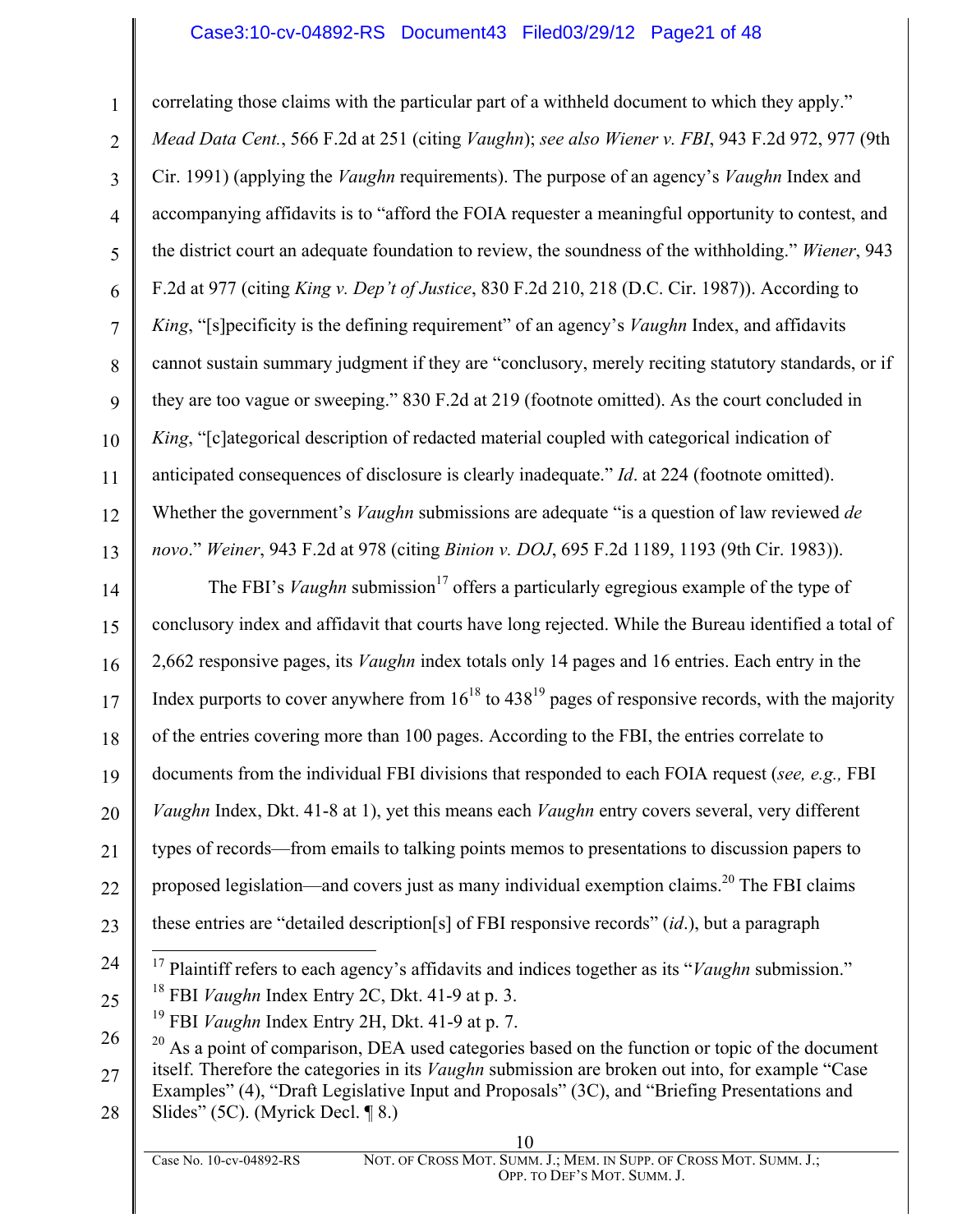## Case3:10-cv-04892-RS Document43 Filed03/29/12 Page22 of 48

description that covers 438 pages of records and eight individual exemption claims cannot be considered "detailed"—nor can it meet the requirements of *Vaughn v. Rosen* or the other cases cited above.

4 5 6 7 8 9 10 11 12 13 14 15 16 17 18 19 Neither the Hardy Declaration nor the FBI's notations on individual records mitigate these problems. Mr. Hardy's declaration provides only general descriptions of the material for which each exemption is claimed and conclusory explanations for why the FBI believes a group of documents should be withheld. Mr. Hardy fails to point to specific Bates page numbers of records for each exemption claim, making it impossible for Plaintiff and this Court to determine whether the material on each record is appropriately withheld. These failings persist throughout the FBI's release. For records released in part, the Bureau regularly fails to annotate each page in such a way that would allow the reader to determine which exemption claims correlate to specific redactions within the document. For example, the Bureau has heavily redacted part of an email chain on Bates page EFF/Lynch 200. FBI redacted multiple paragraphs from the email under Exemptions 1, 2, 5, 6, 7C, 7D and 7E, but, as FBI has redacted the subject line and to/from information from the email, it is unclear what the email covers and which exemption claim applies to what information withheld. (*See also* EFF/Lynch 213 (multiple paragraphs redacted under Exemptions 2, 3, 5, and 7E).) <sup>21</sup> The FBI's *Vaughn* submission fails to meet even the minimum standards laid out in *Vaughn v. Rosen*, *Mead Data Center*, *Wiener v. FBI*, or *King v. DOJ*, cited above. For this reason, if for no other, the Court should deny the government's Motion.

20

21

22

23

24

25

1

2

3

**3. DEA and FBI Have Improperly Withheld Records Under Exemption 1** FBI and DEA have invoked Exemption 1 to withhold information from a little over one hundred pages of records. (*See* Def. Mot. for Summ. J. ("Def. Mot.") at 10-13 (citing declarations).)<sup>22</sup> Because the components' *Vaughn* submissions are categorical, lack specificity, and fail to tie the general harm claimed with the actual record or document at issue, their Exemption 1 claims must fail.

- 26 27 21 *See also,* Bates pages EFF/Lynch 180, 184, 190, 191, 192-195, 200, 215-216, 228, among many other pages.
- 28  $^{22}$  Technically only FBI withheld records under Exemption 1 as, according to Defendant, DEA invoked Exemption 1 "to protect the Bureau's own information." (Def. Mot. at 11.)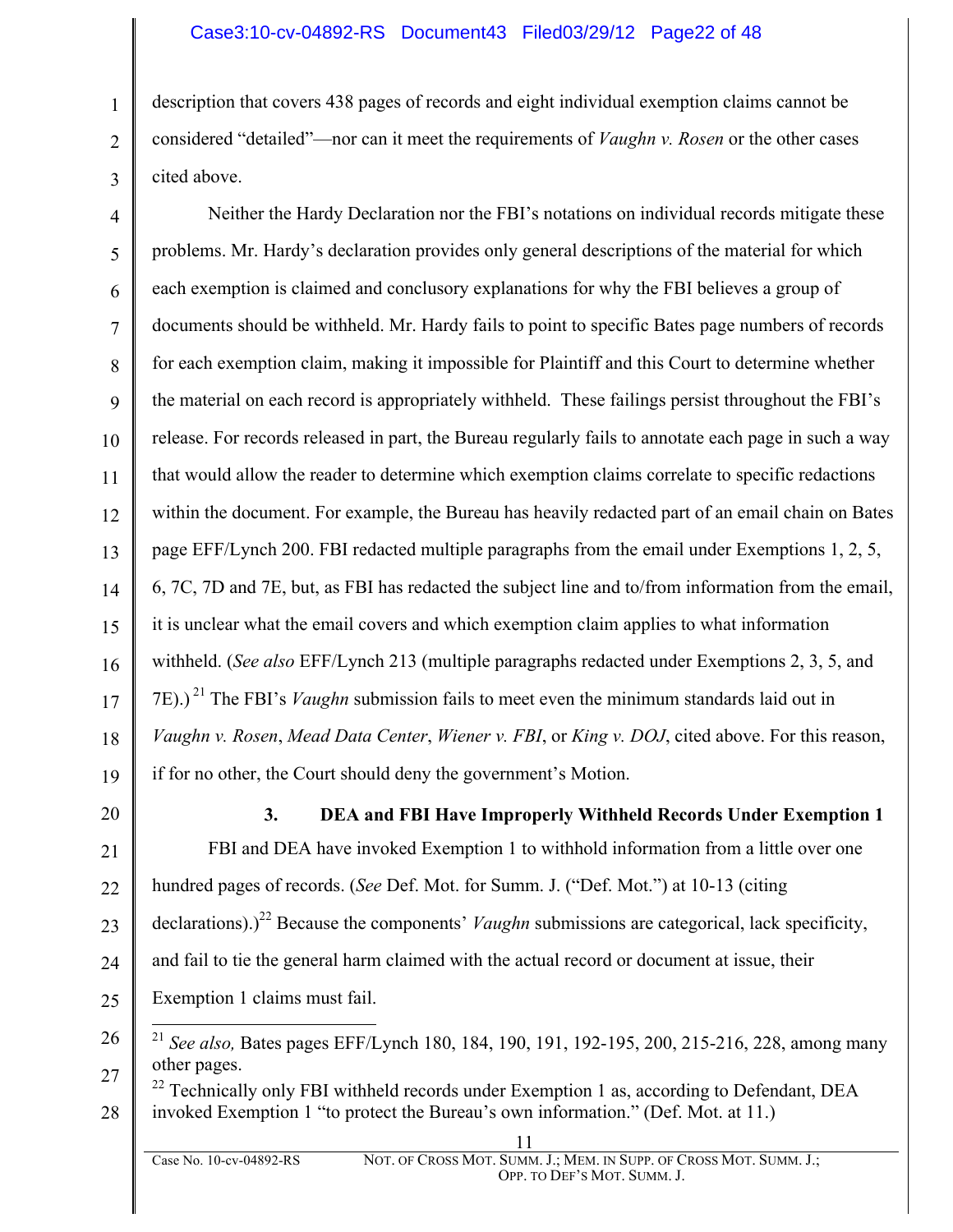#### Case3:10-cv-04892-RS Document43 Filed03/29/12 Page23 of 48

1

2

3

4

5

6

7

8

Exemption 1 allows agencies to withhold records that are "(A) specifically authorized under criteria established by an Executive order to be kept secret in the interest of national defense or foreign policy and (B) are in fact properly classified pursuant to such Executive order." 5 U.S.C. 552(b)(1). Pursuant to Executive order 13,526, the government may withhold properly classified information such as foreign government information, intelligence activities, intelligence sources or methods, and cryptology. E.O. 13,526 § 1.4, as long as an original classification authority classified the information after determining its disclosure "reasonably could be expected to result in damage to national security . . ." *Id*. § 1.1(a).

9 10 11 12 13 14 15 16 17 18 19 20 21 22 FOIA allows requesters to challenge the government's withholdings under Exemption 1 and "requires the district court to review the propriety of the classification." *Wiener*, 943 F.2d at 980; *see also Cent. for Intn'l Envtl Law v. Office of U.S. Trade Representative*, Case No. 01-498, 2012 U.S. Dist. LEXIS 26038 at \*21-22 (D.D.C. Feb. 29, 2012) (holding USTR failed to meet its burden under Exemption 1 and enjoining further withholding of classified document). Although an "agency's classification decisions are accorded substantial weight," *id.*, the government still has the burden to sustain its claims under Exemption 1 by providing declarations that are "sufficient to afford the FOIA requester a meaningful opportunity to contest, and the district court an adequate foundation to review, the soundness of the withholding." *Int'l Counsel Bureau v. DOD*, 723 F. Supp. 2d 54, 63 (D.D.C. 2010) (citing *Campbell v. DOJ*, 164 F.3d 20, 30 (D.C. Cir. 1998) and noting "deference is not equivalent to acquiescence"). *Vaughn* submissions that offer nothing more than a "categorical description of redacted material coupled with [a] categorical indication of anticipated consequences" fall "short of establishing that release could reasonably be expected to harm national security." *Id.* at 64.

23 24 25 26 27 28 In the instant case, FBI's *Vaughn* submission and the Third Hardy Declaration in support of the DEA's Exemption 1 claim are precisely the "sort of 'overly vague 'and 'sweeping' declaration[s] that 'will not, standing alone, carry the government's burden.'" *Id*. (citing *Larson v. Dep't of State*, 565 F. 3d 857, 864 (D.C. Cir. 2009)). The submissions "fail[] to state specific harms that may result from the release of a particular document," *Wiener*, 943 F. 2d at 981, and therefore fail to meet the agency's burden on summary judgment. *See id*. (holding a similar boilerplate

<sup>12</sup>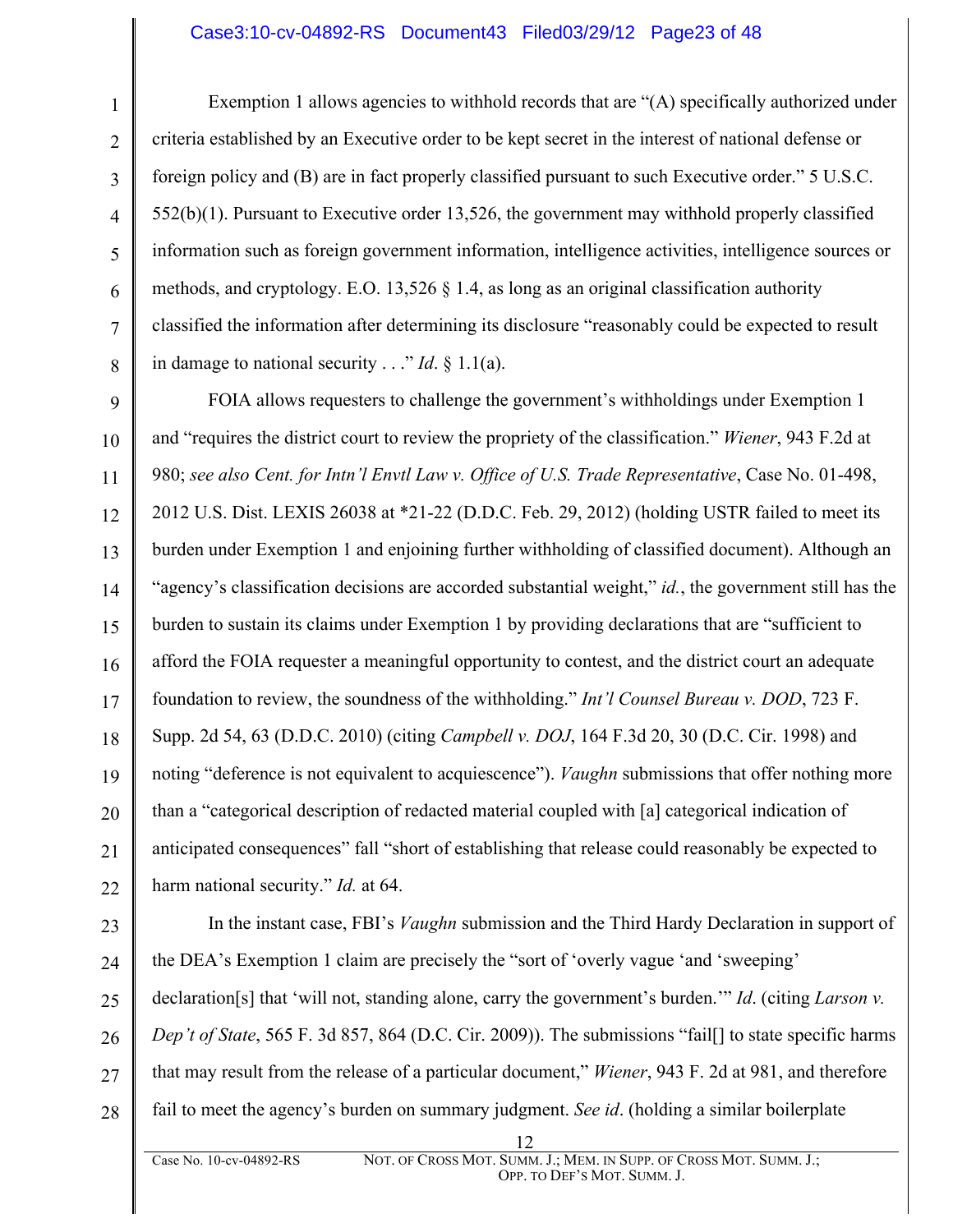#### Case3:10-cv-04892-RS Document43 Filed03/29/12 Page24 of 48

*Vaughn* submission failed to support the FBI's Exemption 1 claims); *see also*, *Campbell*, 164 F. 3d at 31, 37 (D.C. Cir. 1998) (FBI declaration did not "draw any connection between the documents at issue and the general standards that govern the national security exemption.").

4 5 6 7 8 9 10 11 12 13 14 15 16 17 Two recent district court opinions have harshly criticized FBI *Vaughn* declarations that use the same or very similar language as the Hardy declarations the FBI submitted in the instant case. *See ACLU v. ODNI,* No. 10-4419, 2011 U.S. Dist. LEXIS 132503 (S.D.N.Y. Nov. 15, 2011); *ACLU of Wash. v. DOJ*, No. 09-0642, 2011 U.S. Dist. LEXIS 26047 (W.D. Wash. Mar. 10, 2011). The *ACLU v. ODNI* court held "[w]ith respect to the balance of [FBI's] Exemption 1 withholdings . . . the Hardy Declaration makes little effort to describe the documents at issue or explain why they reflect intelligence 'methods,' 'activities,' or 'capabilities.'" 2011 U.S. Dist. LEXIS 132503 at \*33. The court concluded the declaration "fail[ed] to fulfill the 'functional purpose' of the *Vaughn* affidavit" and therefore the FBI failed to carry its burden on most of its Exemption 1 claims. *Id.* at \*33-34. In *ACLU of Wash. v. DOJ*, the court similarly criticized the FBI for "in effect, parrot[ing] the language of the Executive Order (in the disjunctive) and declar[ing] that the redacted information falls within one or more of the categories covered by the order." 2011 U.S. Dist. LEXIS 26047 at \*10. The court held "[t]his categorical approach is 'clearly inadequate.'" *Id.* (citing *Wiener*, 943 F.2d at 978-79).23

18 19 20 21 22 23 The Second and Third Hardy Declarations submitted in this case are textually almost identical in several areas to the Hardy declarations filed in both *ACLU v. ODNI* and *ACLU of Wash. v. DOJ.* They are also internally repetitive and use boilerplate text extensively to describe information that likely varies widely from document to document; $^{24}$  they thus fail to adequately tie the harms claimed to the release of a specific document. *See Wiener*, 943 F. 2d at 981. The FBI's *Vaughn* Index fails to illuminate the situation. For example, FBI claimed Exemption 1 for category

24

1

2

<sup>25</sup> <sup>23</sup> Of note, both cases criticized the FBI's *Vaughn* submission for lack of specificity under Exemption 7 as well. *See* Secs. 7-9, *infra*.

<sup>26</sup> <sup>24</sup> *Compare* Second Hardy Decl. ¶¶ 113-115 with ¶¶ 129-131, 137-139, 153-155, 172-174, 187- 189, 204-206, 223-225, and 249-251. *Also compare* ¶ 116 with ¶¶ 140, 175, and 226. The Third

<sup>27</sup> 28 Hardy Decl. uses the same language as the Second Decl. *Compare* Second Hardy Decl. ¶¶ 24-31 with Third Hardy Decl. ¶ 5-11.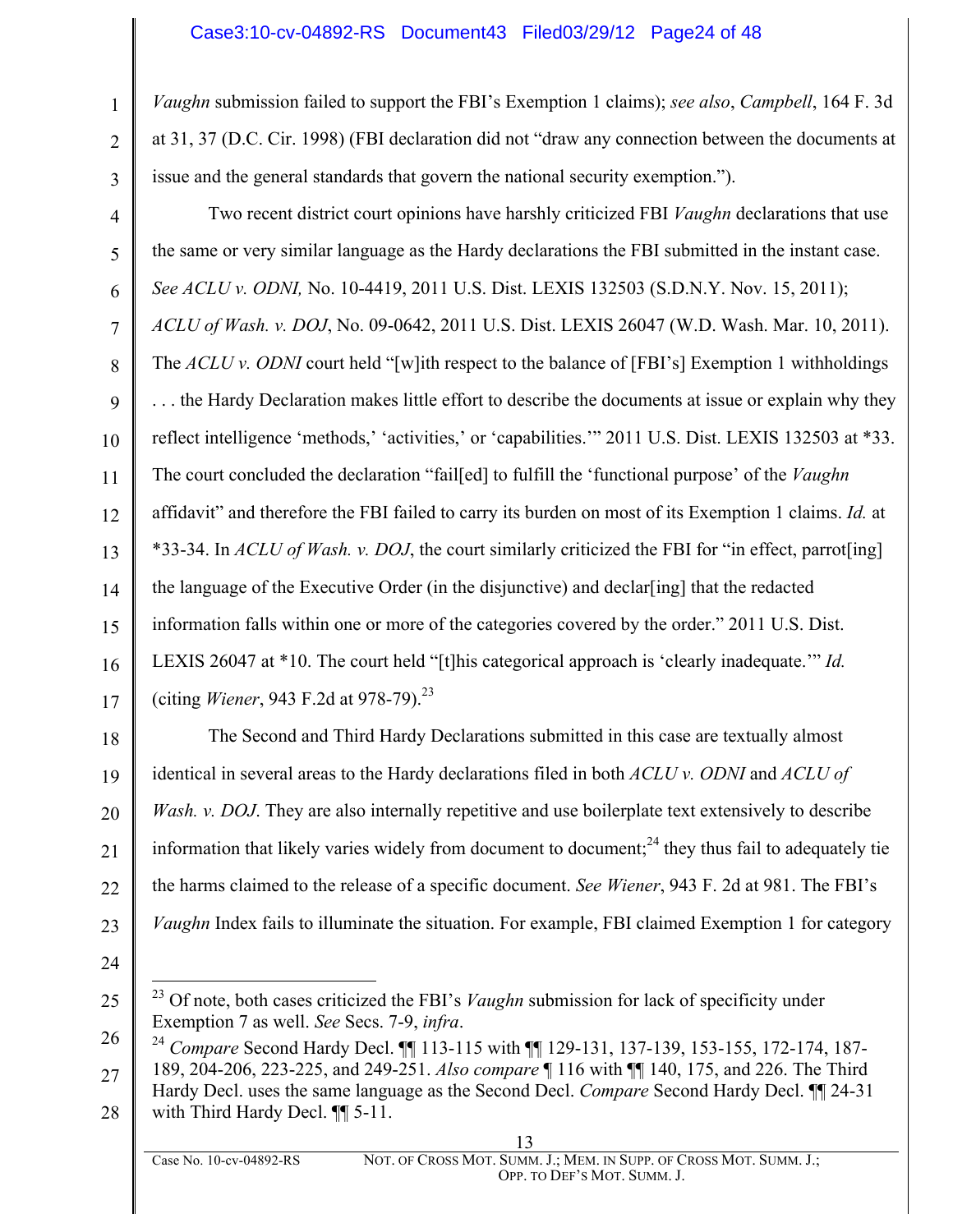## Case3:10-cv-04892-RS Document43 Filed03/29/12 Page25 of 48

1 2 3 4 5 6 7 8 9 10 11 12 1E documents (296 pages of records from the Bureau's Operational Technology Division) (*see* Second Hardy Decl. ¶21; FBI *Vaughn* Index, Dkt. 41-8 at 4). Yet this category includes "internal email chains w/attachments[,] . . . deliberative talking points and discussion papers[,] . . . accomplishment reports[,] . . . status reports[,] . . . and contractual paperwork with an external contractor." (FBI *Vaughn* Index at 4.) Mr. Hardy fails to distinguish between the various types of documents or to specify where exactly in the 296 pages of Category 1E records the Exemption 1 claims fall. Nor is it clear, given Mr. Hardy's use of the disjunctive throughout his declaration,<sup>25</sup> what the information in each document covers and what the true harm of disclosing it would be. Further, Mr. Hardy's description of the material withheld in Category 1E is exactly the same as his description of material withheld in other categories of documents. He thus fails to draw any connection between the records at issue and the "general standards that govern the national security exemption." *Campbell*, 164 F. 3d at 31.

13 14 15 16 17 18 As the court noted in *Coldiron v. DOJ*, 310 F. Supp. 2d 44 (D.D.C. 2004), "[i]t might be just as vacuous—and just as much an abdication of the court's *de novo* review duty—to allow the FBI to prevail time and time again on the same, 50-word boilerplate language instead of just two words ('national security'), regardless of the content of the withheld information." 310 F. Supp. 2d at 53. The Court should not abdicate its duty here, but must engage in true *de novo* review and order FBI and DEA to disclose records improperly withheld under Exemption 1.

19

#### **4. FBI Has Improperly Withheld Records Under Exemption 3**

20 21 22 23 24 25 26 FBI has withheld information under Exemption 3 and several surveillance statutes, including 18 U.S.C. §§ 2510, *et seq.*, and § 3123(d). While the FBI is correct that several cases recognize these surveillance statutes as valid bases to withhold records under (b)(3), *see, e.g.*, *Lam Lek Chong v. DEA*, 929 F.2d 729, 733 (D.C. Cir. 1991); *Manna v. DOJ*, 815 F. Supp. 798, 812 (D.N.J. 1993), the Bureau appears to be claiming Exemption 3 to withhold more information than 25 *See, e.g.*, Hardy Decl. ¶ 114 ("The classification redactions have been asserted to protect from disclosure information that would reveal the actual intelligence activities utilized by the FBI against specific targets of foreign counterintelligence investigations *or* operations; *or* disclosure of

27 28 intelligence gathering capabilities of the activities directed at specific targets. The intelligence activities detailed in the withheld information are effective means for the FBI to gather, store, *or* disseminate intelligence information").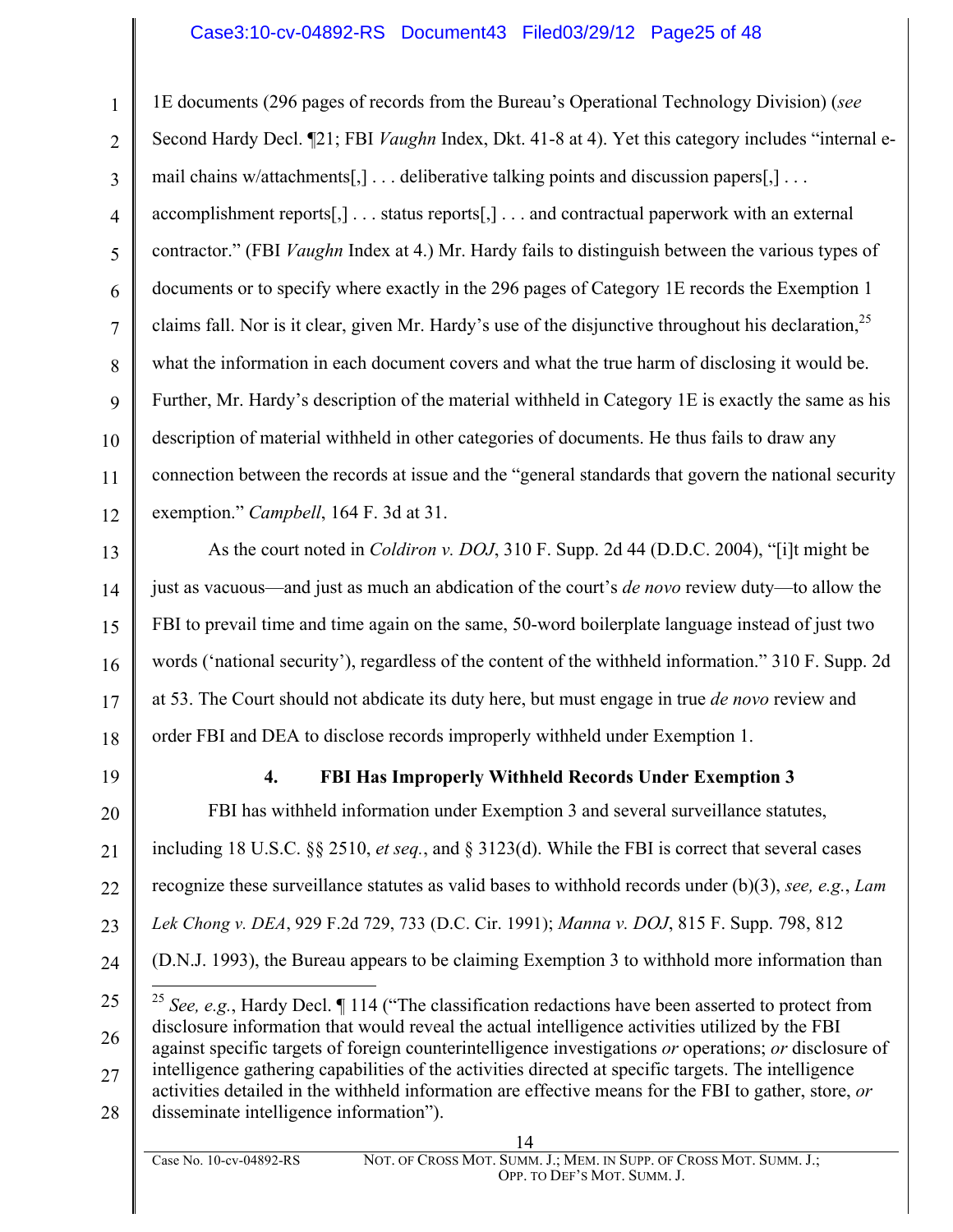the case law and underlying statutes allow.

1

2 3 4 5 6 7 8 9 10 11 12 13 14 15 16 17 18 19 20 According to case law, and the DOJ's own guidance on applying Exemption 3 to wiretap and pen register information, Exemption 3 claims supported by the surveillance statutes are limited to protecting the information that may be kept secret under the underlying statute and thus offer "protection for *information obtained by law enforcement agencies pursuant to the statute* governing court-ordered wiretaps" and pen registers. *DOJ Guide to the Freedom of Information Act (2009 edition)*, "Exemption 3," 217, 232, *available at* http://www.justice.gov/oip/foia\_guide09/ exemption3.pdf (emphasis added). Exemption 3 does not allow an agency to withhold all information tangentially related to a pen register or wiretap, and indeed, the statutes themselves require the government to report regularly on the number and type of wiretaps and pen registers conducted annually. *See* 18 U.S.C. § 2519 (requiring judges to report specific and detailed information on interceptions they authorized or denied within the past year); 18 U.S.C. § 3126 (requiring the Attorney General to provide Congress with detailed information on the previous year's pen register and trap/trace orders). Similarly, if the material obtained under either surveillance statute is no longer under seal or has been revealed to the public, it cannot continue to be withheld under Exemption 3. *See, e.g.*, *Cottone v. Reno*, 193 F.3d 550, 554-56 (D.C. Cir. 1999) (noting that Exemption 3 protection was waived after several tapes of wiretapped conversations obtained pursuant to Title III were played in open court); *see also* 18 U.S.C. § 3123(d) (noting that an order authorizing or approving the installation and use of a pen register or a trap and trace device is sealed only "until otherwise ordered by the court").

21 22 23 24 25 26 27 28 Given the broad scope and categorical nature of the Bureau's *Vaughn* submission, it is impossible for Plaintiff to determine exactly what information the FBI is seeking to withhold under Exemption 3. Each of the paragraphs in the Hardy Declaration addressing material withheld under the Pen Register Statute or Title III is exactly the same as the next (*compare* Hardy Decl. ¶ 142 with ¶¶ 191 and 229; *compare* ¶ 143 with ¶¶ 157, 177, and 227), and neither the Hardy Declaration nor the limited information provided in the FBI's *Vaughn* Index nor the individual records themselves make clear that the Bureau is narrowly construing its exemption claims under these surveillance statutes and Exemption 3. In light of this, the Court should order the information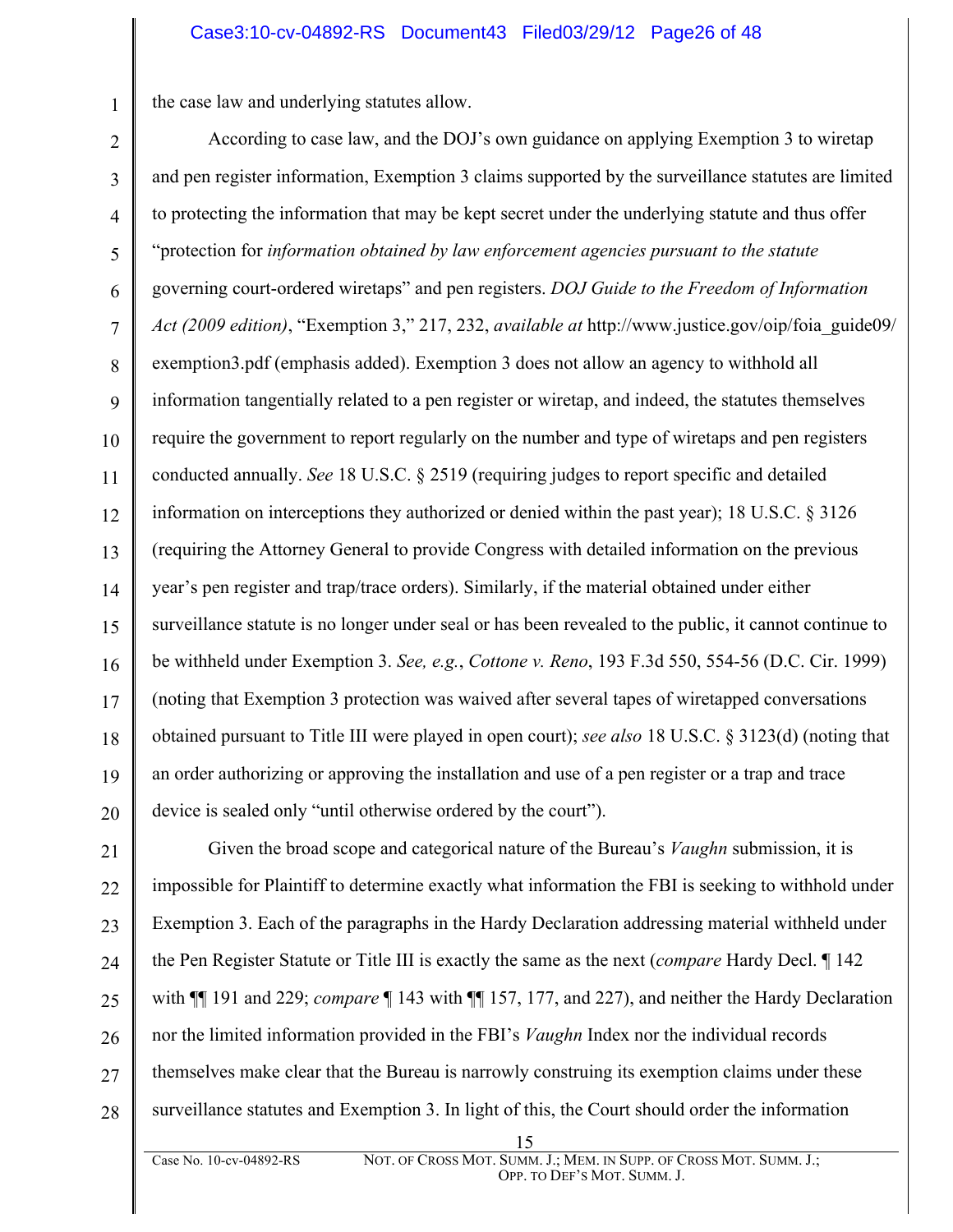released.

1

2

3

5

11

## **5. Defendant Has Improperly Withheld Records Under Exemption 4**

4 6 7 8 9 10 12 13 14 Both DEA and FBI have improperly withheld information under Exemption 4. Exemption 4 permits agencies to withhold the "trade secrets and commercial or financial information" of private parties, obtained by the government, when that information is "privileged or confidential." 5 U.S.C. § 552(b)(4). Much of the case law concerning the "confidential" requirement of Exemption 4 has been developed in so-called "reverse" FOIA litigation; that is, in litigation where a private party—usually a corporation—has submitted information to the government and sues in federal court to prevent the disclosure of that information in response to a FOIA request. *See, e.g.*, *Frazee v. U.S. Forest Serv*., 97 F.3d 367 (9th Cir. 1996)*.* The government may also affirmatively invoke Exemption 4 to withhold "confidential" information from a requester; in these cases, and in contrast to reverse FOIA suits, the government represents by proxy the interests of the company in protecting the allegedly "confidential" information at issue. *See Chrysler Corp. v. Brown*, 441 U.S. 281, 292 (1979).

15 16 17 18 19 20 21 22 23 24 25 26 27 Courts have determined information is "confidential" if disclosure would be likely "(1) to impair the Government's ability to obtain necessary information in the future; or (2) to cause substantial harm to the competitive position of the person from whom the information was obtained." *Nat'l Parks and Conservation Ass'n v. Morton*, 498 F.2d 765, 770 (D.C. Cir. 1974); *see also GC Micro Corp. v. Def. Logistics Agency,* 33 F.3d 1109, 1112 (9th Cir.1994) (establishing *Nat'l Parks* test in 9th Circuit). At their core, both *National Parks* criteria focus on the probable response to disclosure by the *company*. *See Nat'l Parks*, 498 F.2d at 769 (describing the two-fold justification for Exemption 4: "(1) encouraging cooperation by those who are not obliged to provide information to the government and (2) protecting the rights of those who must"). Here, Defendant's withholdings fail for two reasons. First, Defendant's justifications for its withholdings are not based on personal knowledge and therefore cannot satisfy its burden at summary judgment. Second, the justifications provide nothing more than conclusory restatements of speculative expected harm. As such, Defendant's withholdings under Exemption 4 are improper.

28

First, here, neither DEA nor FBI's declarants have personal knowledge of the companies'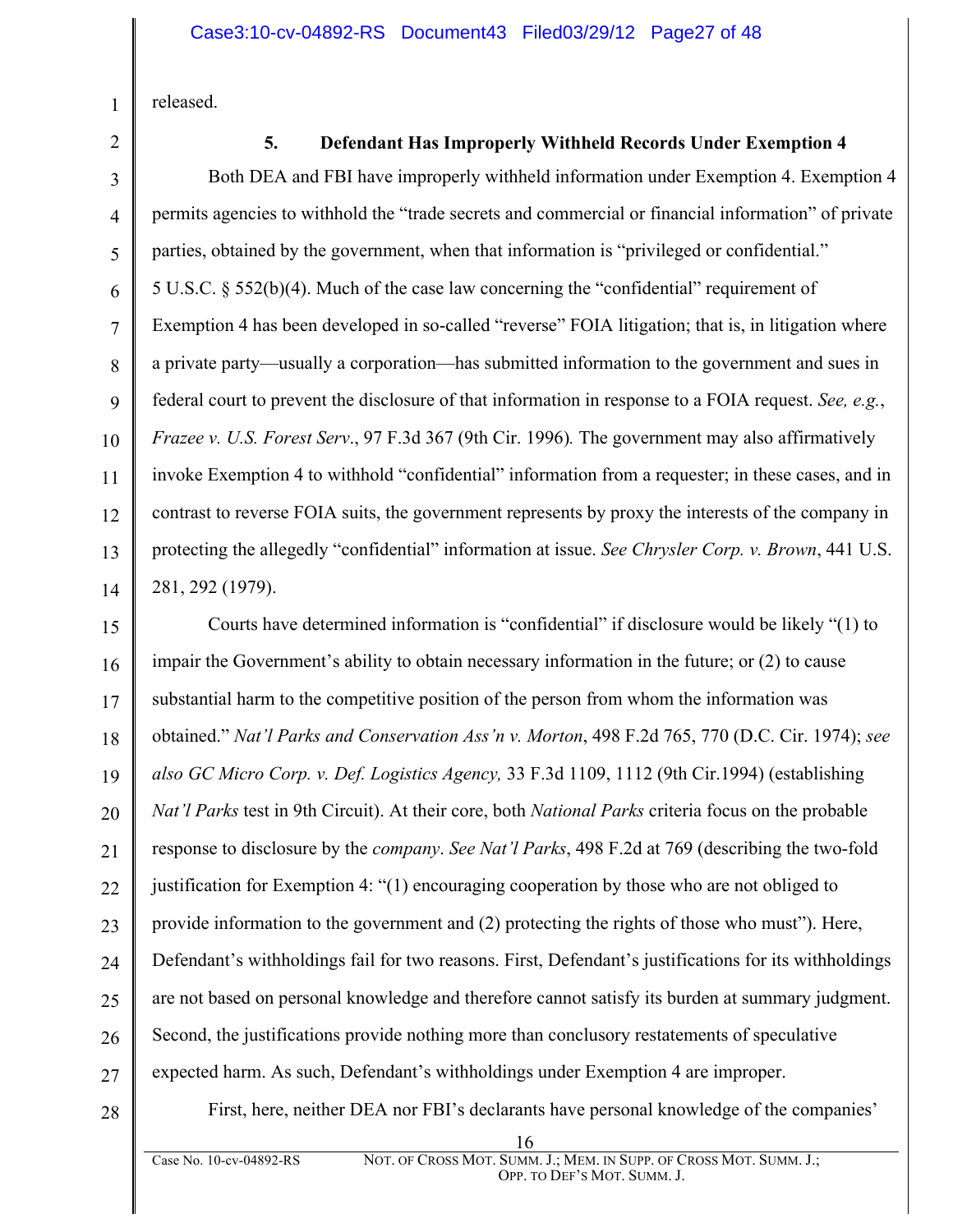### Case3:10-cv-04892-RS Document43 Filed03/29/12 Page28 of 48

competitive positions or their plans to provide, or refuse to provide, information to the government in the future. Thus, due to the declarants' lack of personal knowledge, both components' declarations fail to provide anything more than speculative bases to justify the claimed withholdings. *See Londrigan v. FBI*, 670 F.2d 1164, 1174-75 (D.C. Cir. 1981) (affidavit not based on personal knowledge should have been disregarded); *Grand Central Partnership Inc. v. Cuomo*, 166 F.3d 473, 480 (2d Cir. 1999) (same). Because Defendant's affidavits lack an adequate foundation to support the opinions expressed, Defendant has failed to satisfy its burden under Exemption 4. *See GC Micro*, 33 F.3d at 1113 (denying Exemption 4 withholding, even where "[a]s part of its motion for summary judgment, the [government] submitted declarations by officers of each of the three corporations involved").

11 12 13 14 15 16 17 18 19 20 21 22 23 24 25 26 27 28 Second, Defendant's conclusory statements fail to "show how release of the particular material would have the adverse consequence that [Exemption 4] seeks to guard against." *Wash. Post Co. v. DOJ,* 863 F.2d 96, 101 (D.C. Cir. 1988). Where, as here, the government withholds information as "confidential," it must provide a specific basis on which to assert its claims, including "'evidence revealing (1) actual competition and (2) a likelihood of substantial competitive injury' in order to prove that the information falls under Exemption 4." *Frazee*, 97 F.3d at 371 (*citing GC Micro,* 33 F.3d at 1113). In this case, Defendant has submitted nothing more than non-specific, conclusory, and speculative justifications for withholding the information under Exemption 4. (*See* Def. Mot. at 15.) Both FBI and DEA's supporting declarations simply parrot the language of Exemption 4 cases without providing a specific factual basis for the declarants' assessments of the "confidential" nature of the withheld information. (*See* Myrick Decl. **¶** 21(b)(2); Hardy Decl.  $\P$  118.) Indeed, DEA's declaration does not even identify the companies whose information Defendant seeks to protect,  $^{26}$  let alone identify the specific types of information at  $26$  Defendant suggests that withholding under Exemption 4 is also justified by virtue of a nondisclosure agreement with one (or more) of the companies at issue. (Def. Mot. at 15 n.5.) However, agreements for confidentiality, standing alone, are insufficient to satisfy the requirements needed for nondisclosure under Exemption 4. *GC Micro,* 33 F.3d at 1113; *see also Petkas v. Staats,* 501 F.2d 887, 889 (D.C. Cir.1974). Indeed, "[i]f the Court were to accept defendant's argument, any agency could, theoretically, simply hand out promises of confidentiality to individuals who gave information in order to avoid judicial review as to whether a record can be withheld." *Dow Jones Co., Inc*. *v. FERC*, 219 F.R.D. 167, 179 (C.D. Cal. 2003).

1

2

3

4

5

6

7

8

9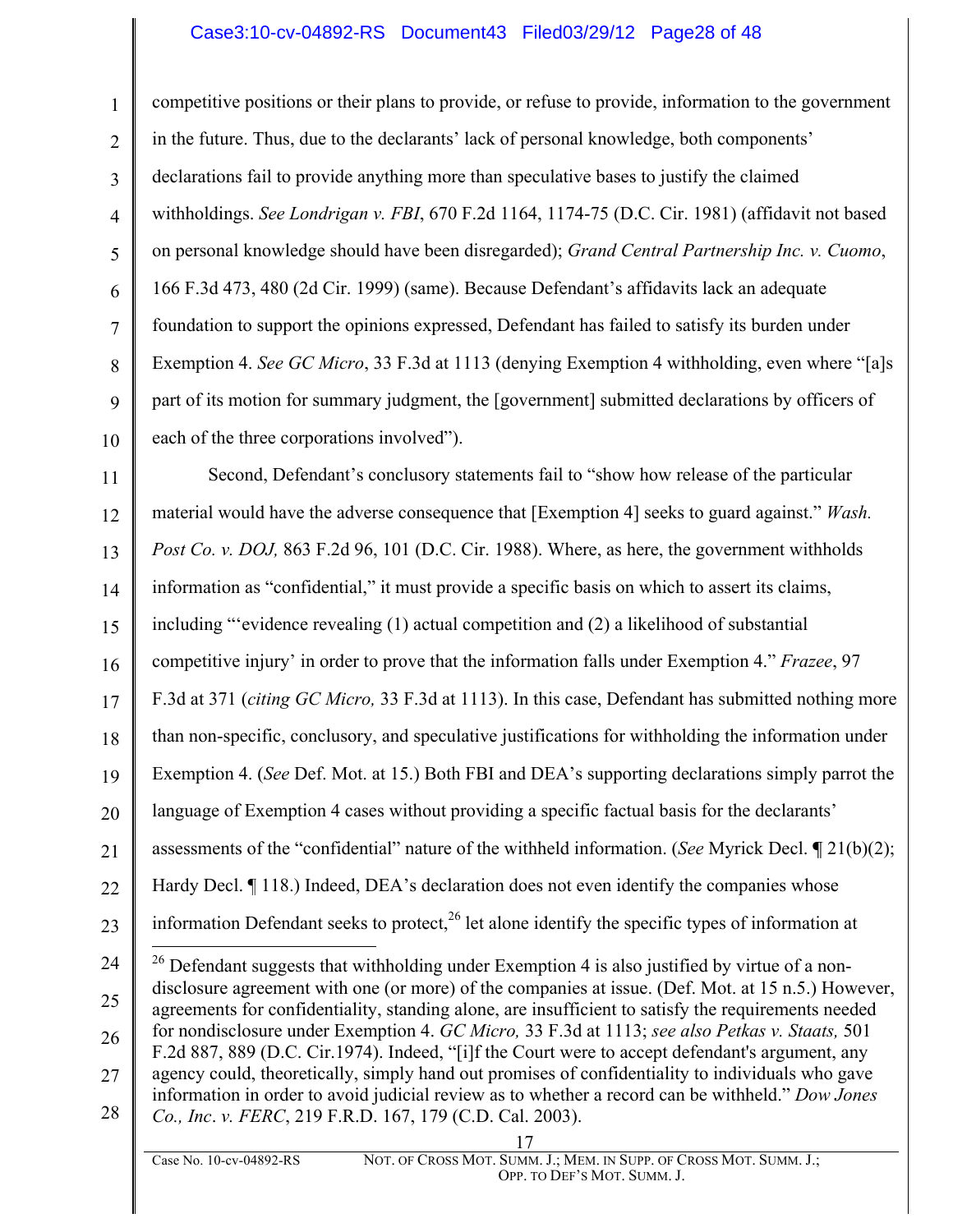issue and the way disclosure would harm the companies' competitive positions. (*See* Myrick Decl. ¶ 21(b)(2).) While FBI's *Vaughn* submission at least identifies the company as the RAND Corporation, its supporting declaration provides no basis for its assertion that disclosure will harm the FBI's ability to obtain information from the company in the future. (*See* Hardy Decl. ¶ 118.)

Here, where Defendant has not even attempted to justify its withholdings with the degree of specificity and personal knowledge necessary to carry its burden, it cannot sustain its withholdings under Exemption 4. These records must be released.

1

2

3

4

5

6

7

8

#### **6. Defendant Has Improperly Withheld Records Under Exemption 5**

9 10 11 12 13 14 15 16 17 18 19 20 21 FBI, DEA and CRIM have withheld over 2,000 pages of material under Exemption 5, claiming these records are protected by the deliberative process privilege and the work-product doctrine. (*See* Def. Mot. at 17-22; Ellis Decl. ¶ 41; Myrick Decl. ¶ 9(b)(noting DEA has claimed Exemption 5 on 461 pp.); Hardy Decl.  $\P$  45 (noting (b)(5) withholdings on 1,809 pp.) Exemption 5 provides a narrow exception for "inter-agency or intra-agency memorandums or letters which would not be available by law to a party other than an agency in litigation with the agency[.]" 5 U.S.C. § 552(b)(5). The Supreme Court has interpreted Exemption 5 to protect records that fall "within the ambit of a privilege against discovery under judicial standards that would govern litigation against the agency that holds it." *Dep't of Interior v. Klamath Water Users Protective Ass'n*, 532 U.S. 1, 8 (2001); *see also Carter v. Dep't of Commerce*, 307 F.3d 1084, 1088 (9th Cir. 2002). For each claim, the government has failed to show the records withheld fit into one of the narrow privileges available under Exemption 5; therefore, Defendant has not met its burden and the records must be disclosed.

- 22
- 23

24

25

26

#### **(a) Defendant Has Improperly Withheld Records That Are not Inter or Intra-Agency Communications**

Exemption 5, by its own terms, applies only to records that are "inter-agency or intraagency." 5 U.S.C. § 552(b)(5). As the Supreme Court has noted, "[s]tatutory definitions underscore the apparent plainness of the text:" "'agency' means 'each authority of the Government of the

27 28

<u>.</u>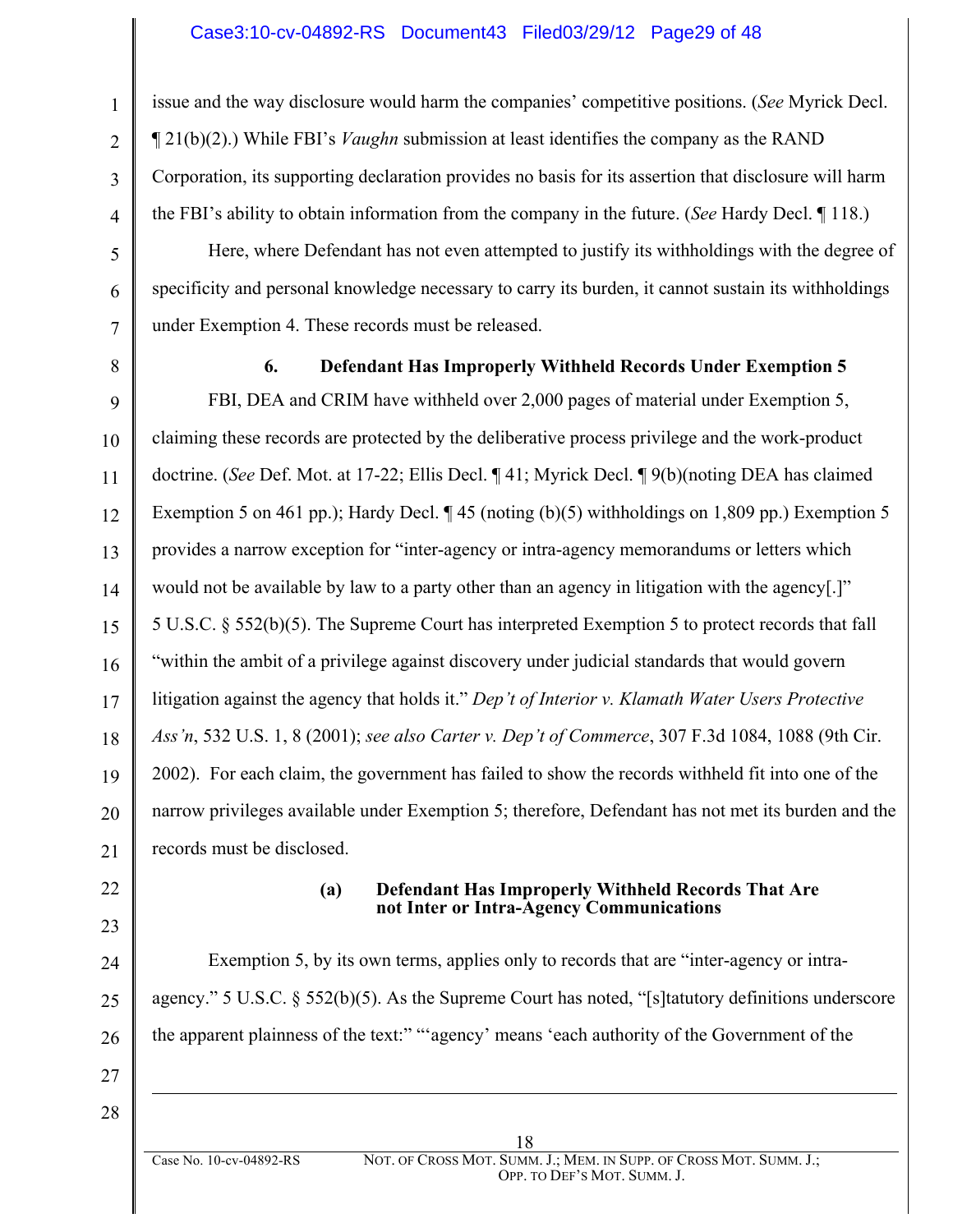#### Case3:10-cv-04892-RS Document43 Filed03/29/12 Page30 of 48

United States,' and 'includes any executive department, military department, Government corporation, Government controlled corporation, or other establishment in the executive branch of the Government . . .or any independent regulatory agency." *Klamath Water Users Protective Ass'n*, 531 U.S. at 9 (citing 5 U.S.C. §§ 551(1), 552(f)) (internal citations omitted). "In general, this definition establishes that communications between agencies and outside parties are not protected under Exemption 5." *Ctr. for Int'l Envtl. Law v. Office of the U.S. Trade Rep.*, 237 F. Supp. 2d 17, 25 (D.D.C. 2002). Thus, when a document is shared outside an agency—even in draft form—the document may not be withheld under Exemption 5.

9 10 11 12 13 14 15 16 17 18 19 20 21 22 23 DEA and FBI have withheld materials under Exemption 5 that were likely shared outside the executive branch and, thus, have waived their protection under Exemption 5. For example, DEA withheld 26 pages from DEA 6-5-31 under Exemption 5. These records describe "[c]ommunications relating to, and between, DEA and six (6) carrier, service provider, and/or consultant/vendor companies regarding specific technical intercept difficulties encountered during intercept operations." (DEA *Vaughn* at 14.) DEA similarly withheld 8 pages that document "meetings between designated DEA personnel and representative personnel of communication carries, service providers, or communications industry consultants." (*Id*. (describing DEA 6-32- 40).) FBI withheld a 14-page transcript of the FBI Director's testimony before the Senate Intelligence Committee at EFF/Lynch 347-60; an internal congressional contact briefing summary at EFF/Lynch 308, which summarizes a 2006 meeting with a Senate Judiciary staff member where CALEA was discussed; and has withheld approximately 80 pages from a meeting of the Law Enforcement Executive Forum, which appears to include non-agency personnel.27 (*See* EFF/Lynch 1241-1323.) To the extent these and other records describe meetings and information conveyed to third parties outside the executive branch, Exemption 5 is unavailable to withhold the information.

24 25

1

2

3

4

5

6

7

8

<sup>27</sup>  $27$  A Google search for "Law Enforcement Executive Forum" leads to a website for the Illinois Law Enforcement Training and Standards Board Executive Institute, s*ee*

<sup>28</sup> http://www.iletsbei.com/forum/, which may or may not be the same organization.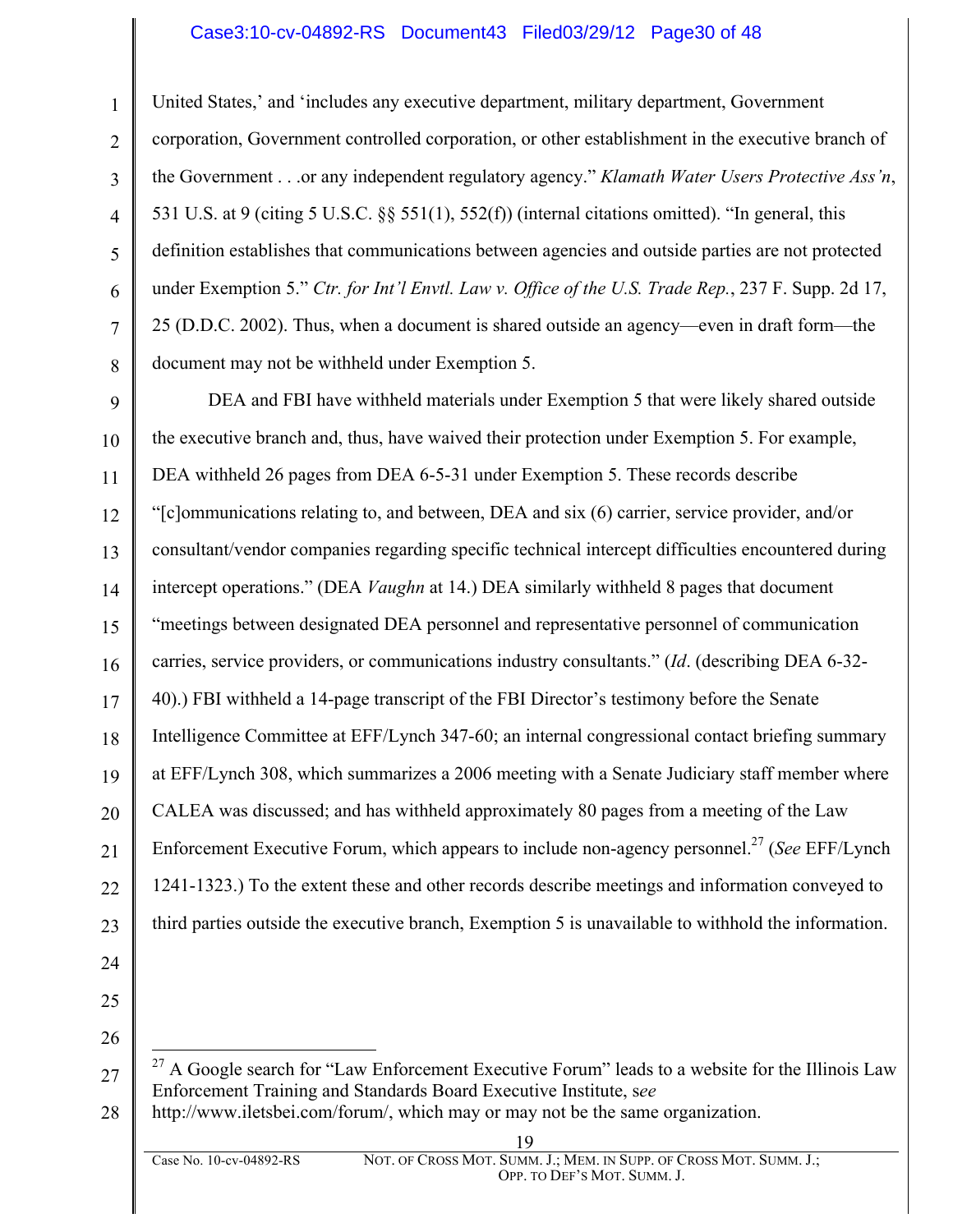#### **(b) Defendant Has Improperly Withheld Records Under the Deliberative Process Privilege**

Defendant has claimed Exemption 5's deliberative process privilege to withhold hundreds of pages of responsive records in their entirety and many more pages in part. Because FBI's *Vaughn* submission lacks contextual specificity, and because many of the components' records are final opinions or contain purely factual information, these records must be released.

The deliberative process privilege protects records that reflect the "opinions, recommendations and deliberations comprising part of a process by which governmental decisions and policies are formulated." *NLRB v. Sears, Roebuck & Co.*, 421 U.S. 132, 150 (1975) (internal citations omitted). An agency record may be withheld pursuant to this narrow privilege only if it is "both (1) 'predecisional' or 'antecedent to the adoption of agency policy' and (2) 'deliberative,' meaning 'it must actually be related to the process by which policies are formulated.'" *Nat'l Wildlife Fed'n*, 861 F.2d at 1117 (quoting *Jordan v. DOJ*, 591 F.2d 753, 774 (D.C. Cir. 1978)); *see also Maricopa Audubon Soc'y v. U.S. Forest Serv.*, 108 F.3d 1089, 1093 (9th Cir. 1997).

To support a deliberative process claim, an agency must "establish[] the character of the decision, the deliberative process involved, and the role played by the documents in the course of that process." *United States v. Rozet*, 183 F.R.D. 662, 666 (N.D. Cal. 1998) (citing *Strang v. Collyer*, 710 F. Supp. 9, 11 (D.D.C. 1989), *aff'd*, 899 F.2d 1268 (D.C. Cir. 1990) (internal quotation marks omitted)). An agency must also "*identify a specific decision* to which the document is predecisional." *Maricopa Audubon Soc'y,* 108 F.3d at 1094 (emphasis added). As detailed below, Defendant has failed to meet its burden to withhold documents under the deliberative process privilege.

> **(i)** *FBI's Vaughn Submission Fails to Satisfy the Heightened Specificity Required to Withhold Records Under the Deliberative Process Privilege*

In cases involving the deliberative process privilege, the need for specificity in agencies' *Vaughn* submissions is particularly acute. *Animal Legal Def. Fund, Inc. v. Dep't of Air Force*, 44 F. Supp. 2d 295, 299 (D.D.C. 1999) (citing *Coastal States Gas Corp. v. Dep't of Energy*, 617 F.2d 854, 867 (D.C. Cir. 1980)). The "first step" in determining whether a document is properly

20

27 28

1

2

3

4

5

6

7

8

9

10

11

12

13

14

15

16

17

18

19

20

21

22

23

24

25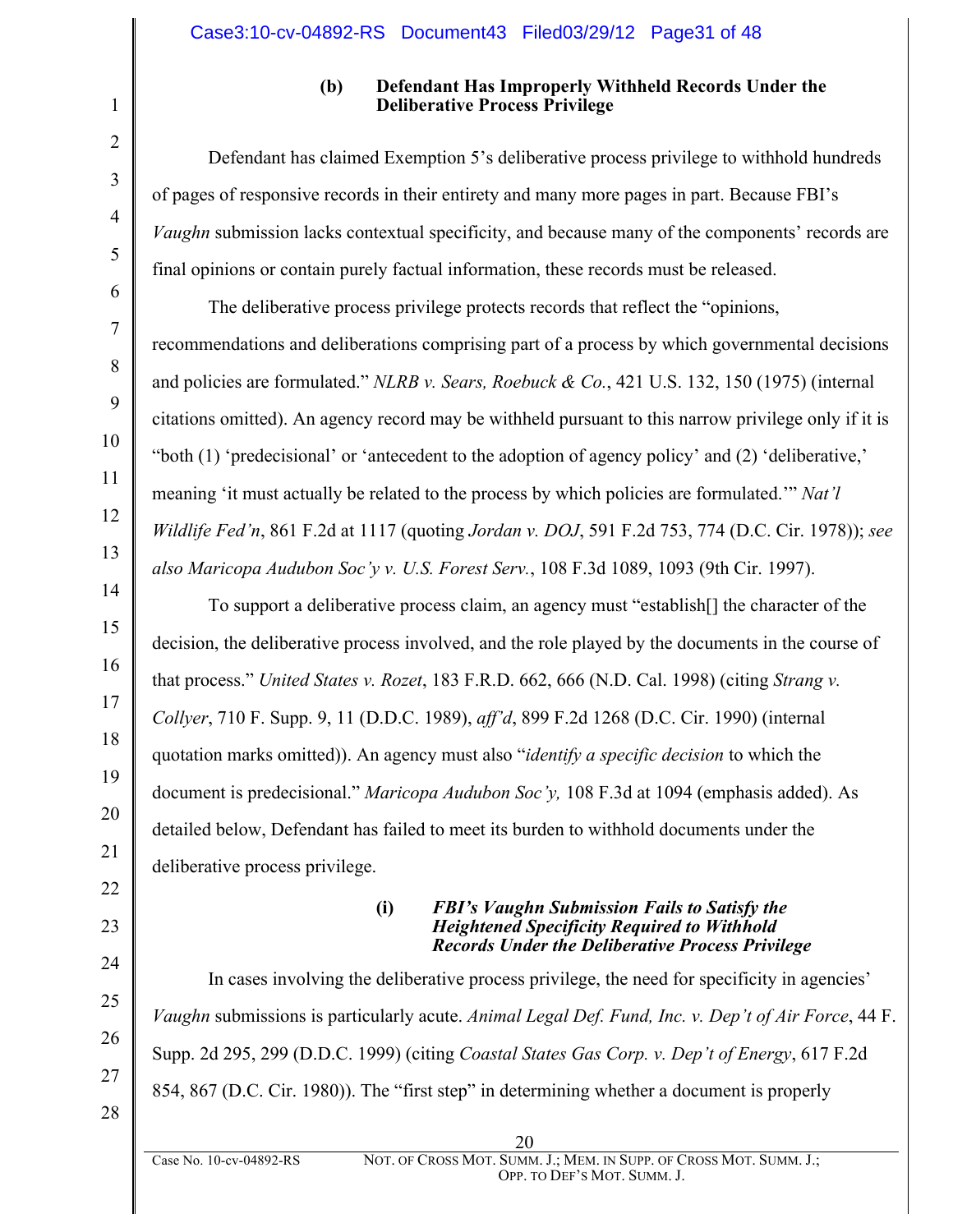#### Case3:10-cv-04892-RS Document43 Filed03/29/12 Page32 of 48

withheld as deliberative under Exemption 5 "is to examine the context in which the materials are used." *Petroleum Info. Corp. v. Dep't of Interior*, 976 F.2d 1429, 1434 (D.C. Cir. 1992) (internal citations and quotations omitted); *see also NRDC v. DOD*, 388 F. Supp. 2d 1086, 1097 (C.D. Cal. 2005) (citing *Judicial Watch, Inc. v. USPS*, 297 F. Supp. 2d 252, 260 (D.D.C. 2004)). "Without a sufficiently specific affidavit or *Vaughn* Index, a court cannot decide, one way or the other, a deliberative process privilege claim." *Judicial Watch*, 297 F. Supp. 2d at 260 (citations omitted).

7 8 9 10 11 12 13 14 15 16 17 18 FBI's *Vaughn* submission fails to provide the heightened level of contextual specificity necessary to withhold hundreds of pages of responsive records under the deliberative process privilege. To satisfy its burden, FBI must identify "the particular deliberative process involved," the "role that the withheld document played in that deliberative process," and information concerning the "identities, positions, and job duties of the authors and recipients of the withheld documents" for every document withheld. *EFF v. DOJ*, No. 10-641, 2011 WL 5966379, \*12, \*15 (D.D.C. Nov. 30, 2011). FBI has failed to do this for nearly every record for which it claimed Exemption 5. (*See generally,* FBI *Vaughn* submission.) For this reason it is impossible for Plaintiff to either determine FBI has withheld records properly under Exemption 5 or to fully brief arguments in response. FBI cannot withhold information from over 1,800 pages of records, (*see*  Hardy Decl. ¶ 45), without providing both this Court and EFF with sufficiently specific *Vaughn* entries to allow an adequate assessment of its withholdings.

19

20

1

2

3

4

5

6

#### **(ii)** *All Components Have Improperly Withheld Records Reflecting Final Agency Positions or Opinions***<sup>28</sup>**

21 22 23 24 For an agency record to be withheld under the deliberative process privilege, the agency must identify "a specific decision to which the document is predecisional." *Maricopa Audubon Soc'y*, 108 F.3d at 1094. Even if a document is predecisional at the time it is prepared, the document can "lose that status if it is adopted, formally or informally, as the agency position on an

<sup>26</sup> 27 28  $^{28}$  EFF withdraws its challenges to "draft" documents, or deliberative materials contributing to "draft" documents, withheld under Exemption 5 for which DEA has identified a "final" version. These records include 1A 74-77; 1B 1-3, 4-5, 8-11; 2A 1-12; 2B 1-4; 2D 13-27, 28-31, 32-98; 3A 1-10, 13-14, 17-18, 19-23; 3B 9-143, 148, 151, 155, 157-164, 166-173, 177-181, 195-197, 211- 214; 3C 1-8; 4 53-83; 7 8-11; 8 1-35.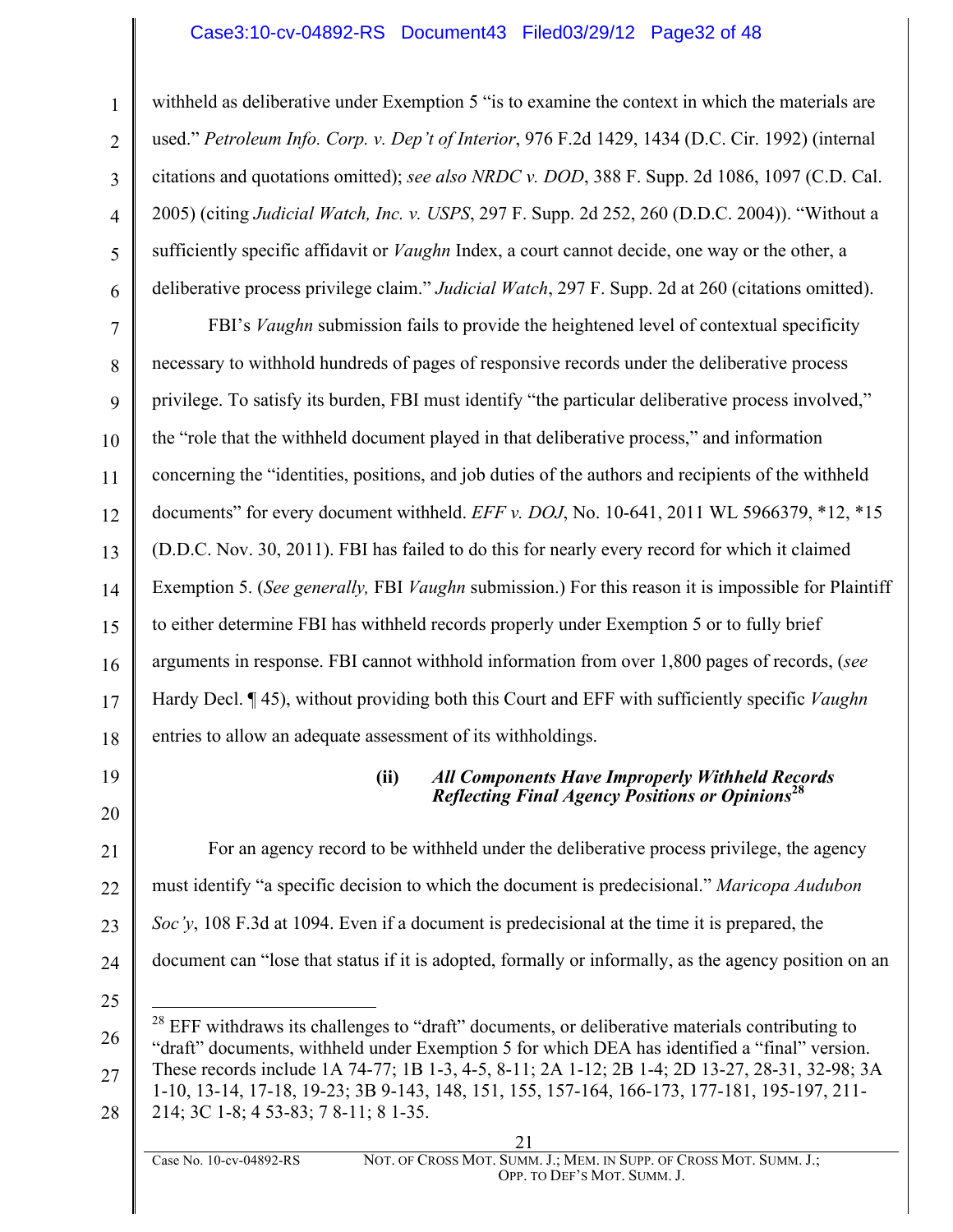issue." *NRDC v. DOD*, 388 F.Supp. 2d at 1098 (citing *Coastal States*, 617 F.2d at 866. Here, because Defendant has failed to identify a specific decision to which many of the records at issue preceded and contributed, the records should be treated as the final agency positions and, thus, may not be withheld under the deliberative process privilege.

For example, DEA's withholding of a two-page "internal DEA bulletin" describing a particular intercept issue and used to "advise and inform agents" likely represents the position of DEA. (DEA *Vaughn* at 15-16 (describing DEA 7-1-7).) FBI withheld a similar three-page document "from an internal 'portal' that presents definitions on topic's such as 'Going Dark,' and the 'Degradation of Domestic Electronic Surveillance Capability.'" (EFF/Lynch 329-331.) These documents, which likely are guidance to agents in the field, are improperly withheld under the deliberative process privilege. *See Tax Analysts v. IRS*, 117 F.3d 607 (D.C. Cir. 1997).

12 13 14 15 16 17 18 19 20 21 22 23 DEA and FBI have withheld other records that likely reflect final agency positions, including "talking points" memos<sup>29</sup>—memos prepared for senior agency officials in preparation for meetings, hearings, or negotiations—and briefing materials.<sup>30</sup> *See Elec. Privacy Info. Ctr. v. DOJ*, 511 F. Supp. 2d 56, 71 (D.D.C. 2007) ("[T]he likelihood" that withheld materials "have been relied upon or adopted as official positions after their preparation . . . is particularly high in the case of 'talking points,' . . . and . . . 'briefing materials.'"); *see also N.Y. Times Co. v. DOD*, 499 F. Supp. 2d 501, 514-15 (S.D.N.Y. 2007) (holding "talking points and the formulation of responses to possible questions" prepared "to aid in briefing officials and preparing them to answer questions" not properly withheld under Exemption 5). As Defendant acknowledges, these talking points and briefing materials "are routinely used within [the agency] . . . as preparatory tools for executives, management, and designated agency representatives" to represent the interests of the agency in various fora. (Myrick Decl. ¶ 9(c); Hardy Decl. ¶ 46) However, because senior officials are

24

1

2

3

4

5

6

7

8

9

10

<sup>25</sup> 26 29 <sup>S</sup>*ee, e.g.,* DEA *Vaughn* at 1, 4, 5, 6, 13; FBI EFF/Lynch 989-992, 999-1006, 1007-09, 1166-69 (attaching a 2006 talking points memo that likely was adopted by the agency), 1170-75, 1280-1322 (talking points prepared for Law Enforcement Executive Forum, a group that may or may not include non-agency members); FBI EFF/Cardozo 961-965, 969-970, 973-979.

<sup>27</sup> 28 <sup>30</sup> *See, e.g.,* DEA *Vaughn* at 11-13, 16, 17; FBI EFF/Lynch at 302-304 (3-page internal briefing prepared March 12, 2007, by the FBI's Directors Research Group)*,* 305-306 (2-page undated internal briefing concerning CALEA limitations).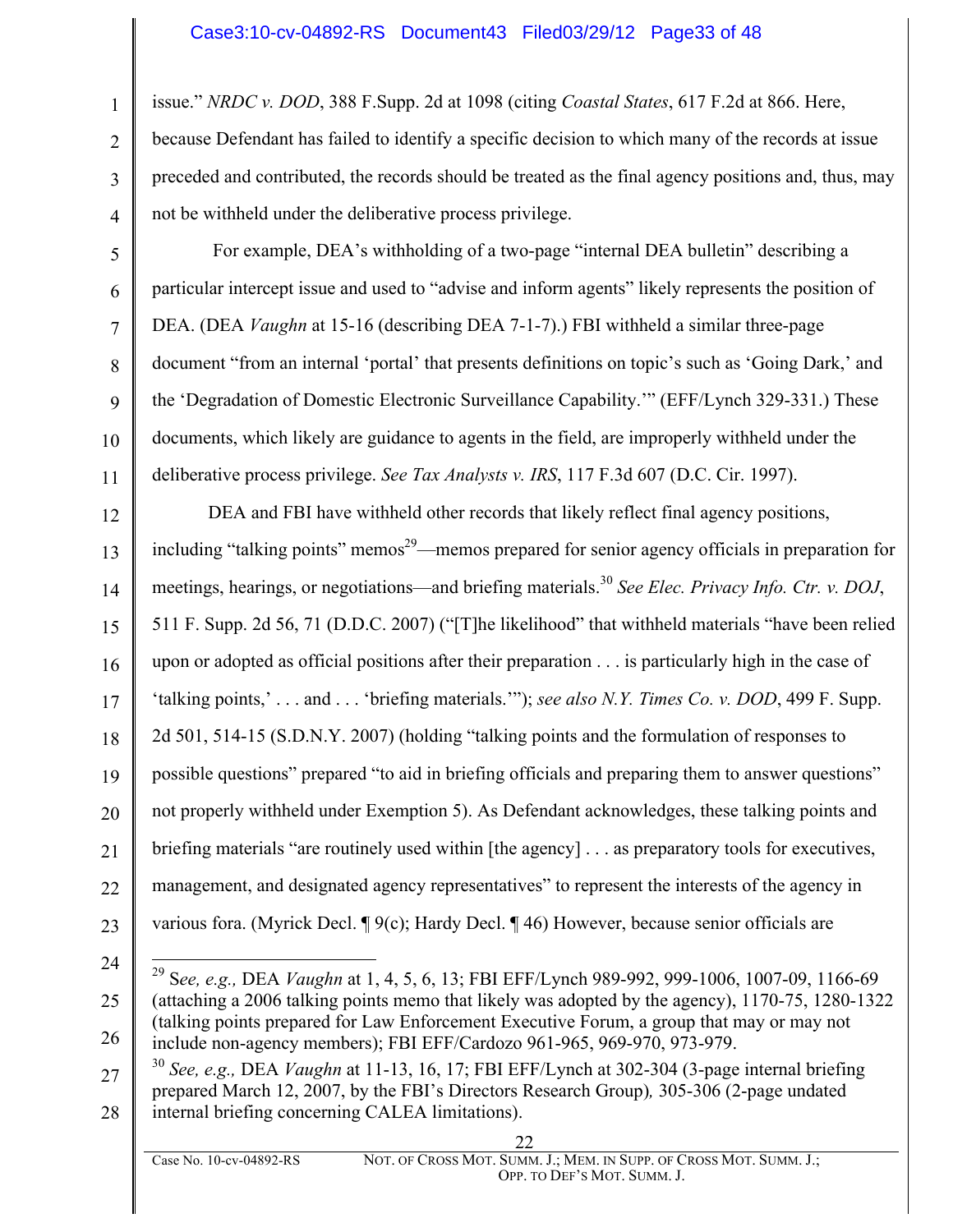## Case3:10-cv-04892-RS Document43 Filed03/29/12 Page34 of 48

4 6 7 10 responsible for articulating the components' final decisions and policy, these talking points and briefing materials likely reflect the agency's policy or position on various matters, regardless of whether the specific content was actually disclosed. For example, DEA withheld several "Question and Answers (Q and As)" relating to "electronic intercept issues/challenges presented by emerging technologies" that were used to prepare senior agency officials for hearings before Congress. (*See, e.g.,* DEA *Vaughn* Index at 16; Myrick Decl. ¶ 23.) And FBI withheld a similar "Q/A" prepared for a hearing before the Senate Judiciary Committee. (FBI EFF/Lynch 1231-32.) Because the Q and As were used to prepare officials for public testimony, the answers likely represent the positions that senior DEA and FBI officials were prepared to articulate during the hearing. That, ultimately, every draft "question" was not answered at the hearing is of no import: instead, it is the fact that senior officials were prepared to rely on these positions that is the relevant inquiry.<sup>31</sup>

12 13 14 15 16 17 18 19 Finally, FBI has withheld as "drafts" multiple versions of the same set of talking points, discussion papers, and presentations.<sup>32</sup> stating in an email to counsel that there are no final versions of these documents. (*See* Second Lynch Decl. ¶ 7, Ex. 3.) An agency's designation of a document as a "draft," alone, does not render it exempt under the deliberative process privilege. While a "draft" version of a document may, in certain circumstances, be legitimately withheld under the deliberative process privilege, "designation of a document as a 'draft' does not automatically trigger proper withholding[.]" *Defenders of Wildlife v. Dep't of Agric.*, 311 F. Supp. 2d 44, 58 (D.D. C. 2004); *see also Arthur Andersen & Co. v. IRS*, 679 F.2d 254, 257 (D.C. Cir. 1982)

20

1

2

3

5

8

9

11

28 811, 812-819.

<sup>21</sup> 22 23 24  $31$  Other examples of "talking points" or "briefing materials" withheld under Exemption 5 include DEA 2D 1-12 ("DEA Administrator Talking Points for Congressional Testimony" regarding electronic intercept issues" for use in testimony before congress"), DEA *Vaughn* at 5; DEA 3A 11- 12 ("Title III Intercept Talking Points Paper" prepared for "DOJ Working Group"), DEA *Vaughn* at 6; DEA 3A 15-16 ("Pen Register and Trap and Trace Talking Points Paper" prepared for "DOJ Working Group").

<sup>25</sup> 26 <sup>32</sup> *See*, *e.g.*, Going Dark presentation/discussion paper titled "Law Enforcement's Need to Preserve Lawful Intercept Capabilities," at, *e.g.*, EFF/Lynch 367-79, 380-92, 393-405, 406-417, 768-84, 785-802; Going Dark Presentation titled "Preservation of Lawful Intercepts: Challenges and

<sup>27</sup> Potential Solutions" at, *e.g.*, 419-428, 449-458, 459-468, 469-77, 479-87, 488-99, 558-66, 604-614, 744-54; draft discussion paper titled "Going Dark: Problems and Proposals," at, *e.g.*, 429-448, 431- 446, various documents titled "Closing the National Security ELSUR Gap," at *e.g.,* 594-602, 803-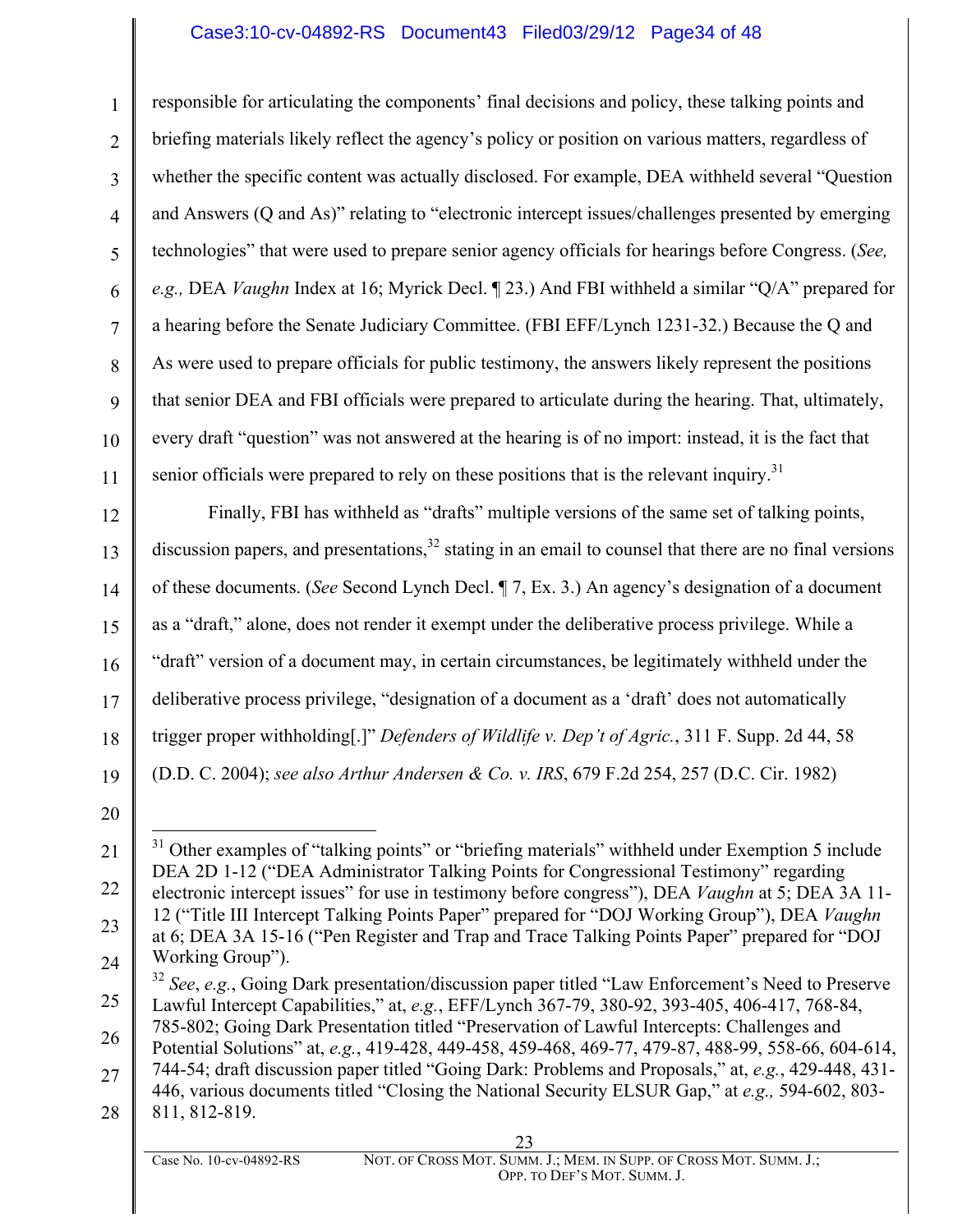#### Case3:10-cv-04892-RS Document43 Filed03/29/12 Page35 of 48

("*Coastal States* forecloses the Agency's argument that any document identified as a 'draft' is *per se* exempt.")). In the absence of either a more sufficiently descriptive *Vaughn* submission or a final agency decision or record to which these "drafts" contributed, FBI has improperly withheld these records under the deliberative process privilege.

#### **(iii)** *Defendant Has Improperly Withheld Purely Factual Information*

10 12 13 14 "[M]emoranda consisting only of compiled factual material or purely factual material contained in deliberative memoranda and severable from its context" may not be withheld under the deliberative process privilege. *EPA v. Mink*, 410 U.S. 73, 88-89 (1973); *see also Bay Area Lawyers Alliance for Nuclear Arms Control v. Dep't of State*, 818 F. Supp. 1291, 1297 (N.D. Cal. 1992) (same). While the rationale behind the deliberative process privilege encourages candor in deliberative discussions, the requirement that facts must be disclosed is intended to enhance the integrity of agency deliberations. *See Quarles v. Dep't of Navy*, 893 F.2d 390, 392 (D.C. Cir. 1990) (noting that "the prospect of disclosure is less likely to make an advisor omit or fudge raw facts").

15 16 17 18 19 20 21 22 23 24 25 26 In applying Exemption 5 to over 2,000 pages of records withheld either in their entirety or in part, it is a near-certainty that Defendant has withheld some purely factual material. Some records, in particular, suggest this. For example, DEA withheld a "Case Example Discussion Paper" that describes "cases and individualized assessments/analysis of the technological impact for each documented intercept difficulty." (DEA *Vaughn* Index at 9 (describing DEA 4 48-52).) Nothing in DEA's description suggests that these case studies are "deliberative" in any way; thus, the factual portions of these case summaries cannot be withheld under Exemption 5. DEA also withheld an "Issue and Proposal Matrix" in full under the deliberative process privilege. (DEA *Vaughn* at 3.) The matrix, which is in "a spreadsheet format," identifies "specific intercept impediments juxtaposed against specific existing statutory and regulatory frameworks." (Myrick Decl. ¶ 11(c).) Again, to the extent that the matrix presents factual descriptions of "specific intercept impediments" and their relation to "existing statutory and regulatory frameworks," those

27

1

2

3

4

5

6

7

8

9

11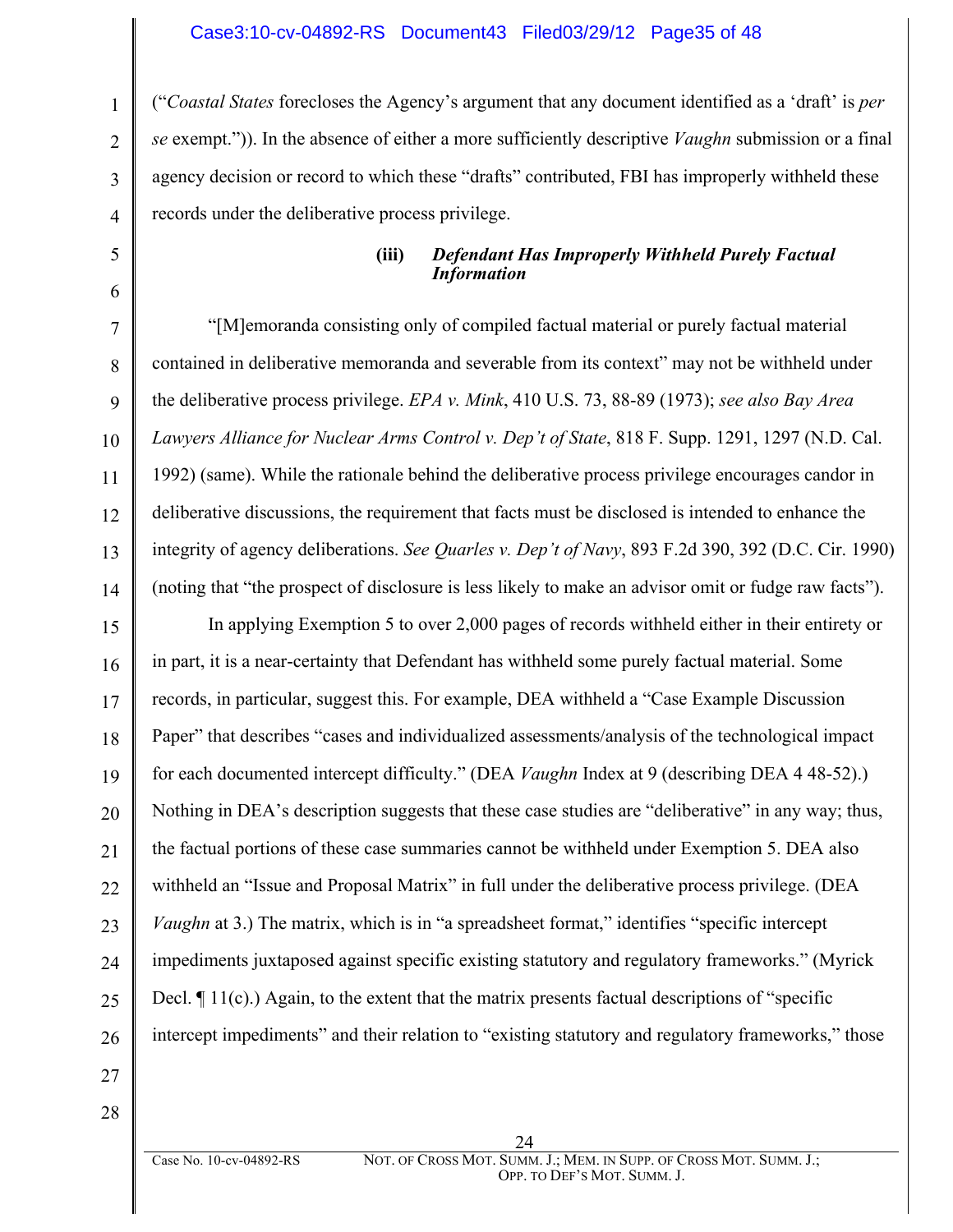portions of the matrix may not be withheld under the deliberative process privilege.<sup>33</sup>

The purposes underlying the deliberative process privilege are not served by permitting agencies to shield factual information from disclosure to the public. *See Quarles*, 893 F.2d at 392; *see also NRDC v. DOD*, 442 F. Supp. 2d 857, 877 (C.D. Cal. 2006) (ordering defendant to disclose factual material withheld under Exemption 5).

### **(c) The Criminal Division Has Improperly Withheld Records Under the Work Product Doctrine**

CRIM has withheld information from several emails based on the work product doctrine. The doctrine applies to documents with "two characteristics: (1) they must be prepared in anticipation of litigation or for trial, and (2) they must be prepared 'by or for another party or by or for that other party's representative.'" *United States v. Torf (In re Grand Jury Subpoena)*, 357 F.3d 900, 907 (9th Cir. 2003) (quoting *In re Calif. Pub. Utils. Comm'n*, 892 F.2d 778, 780-81 (9th Cir.1989)); *see also* Fed. R. Civ. P. 26(b)(3). In the FOIA context, to promote the statute's objective of disclosure over secrecy, the work product doctrine only applies to records that are created "because" of pending or potential litigation. *See Maine v. Dep't of Interior*, 298 F. 3d 60, 68 (1st Cir. 2002). Documents that are "prepared in the agency's ordinary course of business" and "not sufficiently related to litigation may not be accorded protection." *Public Citizen, Inc. v. Dep't.*

28 operations posed by emerging technologies").)

 <sup>33</sup> CRIM and FBI have also withheld records that likely contain factual material. *See, e.g.*, CRM-000003 (concerning government's ability to intercept particular types of electronic

communications on a particular carrier's system); CRM-000013-14 (describing problems the government had conducting wiretaps); CRM-000015-19, CRM-000060-61 (compilation of various investigations); CRM-0000050-52 (e-mails exchanged between a CRM-CCIPS attorney, an AUSA, and an ATF employee, discussing techniques and procedures for addressing an encryption issue encountered on a seized portable USB flash drive); FBI EFF/Lynch 292 (draft presentation titled "ECPA Reform" that lists reforms that members of private industry and privacy community

<sup>23</sup> 24 25 are proposing concerning ECPA); EFF/Lynch 302-304 (3-page internal briefing that reviews FCC orders and discusses possible proposals to amend CALEA); EFF/Lynch 994-998, 1010-11, 1028- 29, 1030-32, 1033-36 (discussion papers outlining technical issues and impediments investigators were facing during investigations); FBI EFF/Lynch 1203-05 (discussion paper that summarizes results of a survey of surveillance problems other law enforcement agencies were having); EFF/Cardozo 973-979 (presentation outlining "history of CALEA and its limitations, and new

<sup>27</sup> legislative proposed to update CALEA"). Records DEA withheld under Exemption 5 in its Category 5C documents, too, likely contain factual material that has been improperly withheld. (*See* Myrick Decl. ¶ 20(a)-(b) (describing records that reflect "challenges to DEA surveillance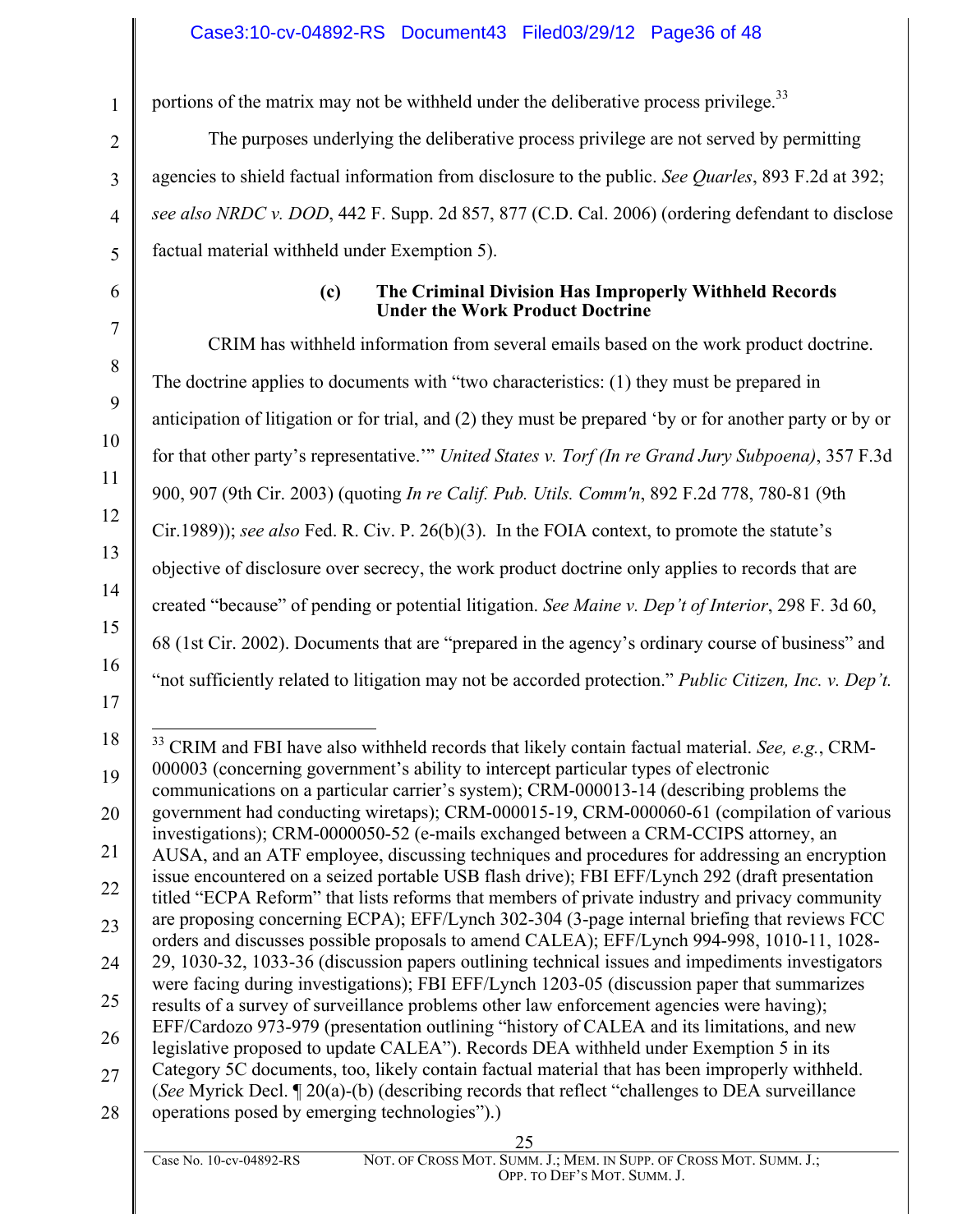*of State*, 100 F. Supp. 2d 10, 30 (D.D.C. 2000) (citing *Hennessey v. United States Agency for Int'l Dev*., No. 97-1113, 1997 U.S. App. LEXIS 22975, at \*17, No. 97-1113 (4th Cir. Sept. 2, 1997)) *rev'd in part on other grounds*, 276 F.3d 634 (D.C. Cir. 2002). "[A]t a minimum, an agency seeking to withhold a document . . . must identify the litigation for which the document was created (either by name or through factual description) and explain why the work-product privilege applies to all portions of the document." *Church of Scientology Int'l v. DOJ*, 30 F.3d 224, 237 (1st Cir. 1994).

8 9 10 11 12 13 14 15 16 17 18 19 20 21 22 23 Here, CRIM has failed to meet these requirements; it has failed to specifically identify the litigation for which the documents were prepared and has failed to show they were prepared "because" of pending or potential litigation and not merely in the "agency's ordinary course of business." For example, the email at Bates page CRM-000003 appears to discuss in general terms the government's problems related to surveillance of electronic communications, and the *Vaughn* entry notes only that the email discussion was "related to/part of"—not "because" of—a criminal case. (CRIM *Vaughn* Index at 2.) Similarly, the *Vaughn* entry for emails on pages CRM-000042-43 states that they include an outline of resources that a division of CRIM needs to "continue investigating and prosecuting child exploitation crimes." (*Id.* at 6.) Nothing in this entry indicates a specific litigation for which this outline or the "additional details" discussed were produced. (*Id.*) Instead it merely appears these emails were discussing the general problems the agency was having—across all its child exploitation cases—in conducting surveillance on new technologies. The emails on pages CRM-000050-54 similarly seek general resources related to problems with encryption issues and "inability to intercept certain types of communications" and fail to identify a particular case or litigation for which the records were produced. Because CRIM has failed to show these records are protected by the work product doctrine, they must be released.

24

1

2

3

4

5

6

7

**7. Defendant Has Improperly Withheld Records Under Exemption 7(A)**

25 26 27 28 Each of the DOJ components has withheld records under 7(A), arguing these records include information that "either summarizes, discusses, or relates to . . . criminal cases which remain in an open or active status[,]" and that the release of this information "could adversely impact on-going and prospective enforcement proceedings." (Def. Mot. at 25.) The government has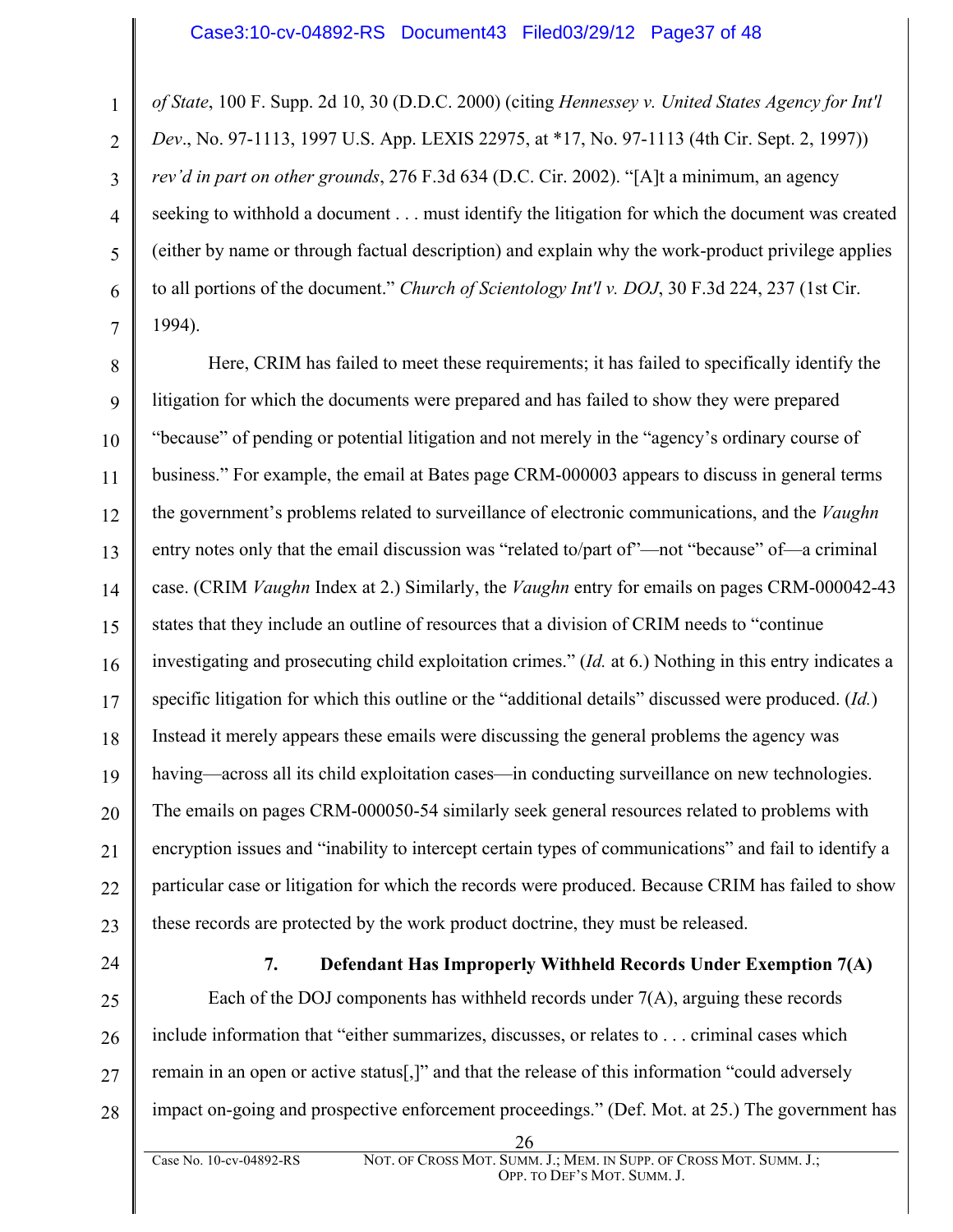#### Case3:10-cv-04892-RS Document43 Filed03/29/12 Page38 of 48

1

2

3

4

5

6

7

8

9

10

failed to show that releasing these records with identifying information such as names and dates redacted would still cause harm. As such they must be released.

To claim Exemption 7(A), an agency must show "the material withheld relates to a 'concrete prospective law enforcement proceeding.'" *Bevis v. Dep't of State*, 801 F.2d 1386, 1389 (D.C. Cir. 1986) (citing *Carson v. DOJ*, 631 F.2d 1008, 1018 (D.C. Cir. 1980)). "[I]t is not sufficient for an agency merely to state that disclosure would reveal the focus of an investigation; it must rather demonstrate *how* disclosure would reveal that focus." *Sussman v. U.S. Marshals Serv.*, 494 F.3d 1106, 1114 (D.C. Cir. 2007) (citing *Campbell v. Dep't of Health & Human Servs.*, 682 F.2d 256, 265 (D.C. Cir. 1982) and several other cases where courts required "significant" and "specific information about the impact of the disclosures").

11 12 13 14 15 16 17 18 Even if an agency's *Vaughn* Index has established "at least a colorable basis for the assertion of Exemption 7(A)" the agency still must show it has released all reasonably segregable portions of the records. *Stolt-Nielsen Transp. Grp LTD. v. United States*, 534 F.3d 728, 733-34 (D.C. Cir. 2008). Conclusory affidavits attesting that an agency employee has "'reviewed each page line-by-line to assure himself that he was withholding from disclosure only information exempt pursuant to the Act'... [are] not sufficient support for a court to conclude that the selfserving conclusion is the correct one." *Id.* at 734 (holding DOJ failed to show that records could not be released with dates and names redacted, if necessary). *Id.*

19 20 21 22 23 24 25 Similarly here the government has failed to show why it could not simply redact identifying information from these records. None of the components has provided anything more than blanket assertions as to the potential harm that would occur should these records be released, despite the fact that they have relied on 7(A) to withhold over 300 pages. (*See, e.g.,* Ellis Decl. ¶ 65, noting in general terms that "premature release of information . . . *could* adversely impact on-going and prospective enforcement proceedings" (emphasis added); Myrick Decl.  $\P$ 9(e)). Without more, the government has failed to meet its obligations under the FOIA.

26 27 28 The FBI's *Vaughn* submission is particularly problematic. Where an agency takes a categorical approach to exemption claims, as FBI has done here, it must complete a "three-fold task" to support its Exemption 7(A) claims. *Bevis*, 801 F.2d at 1389*.* It must "(1) define functional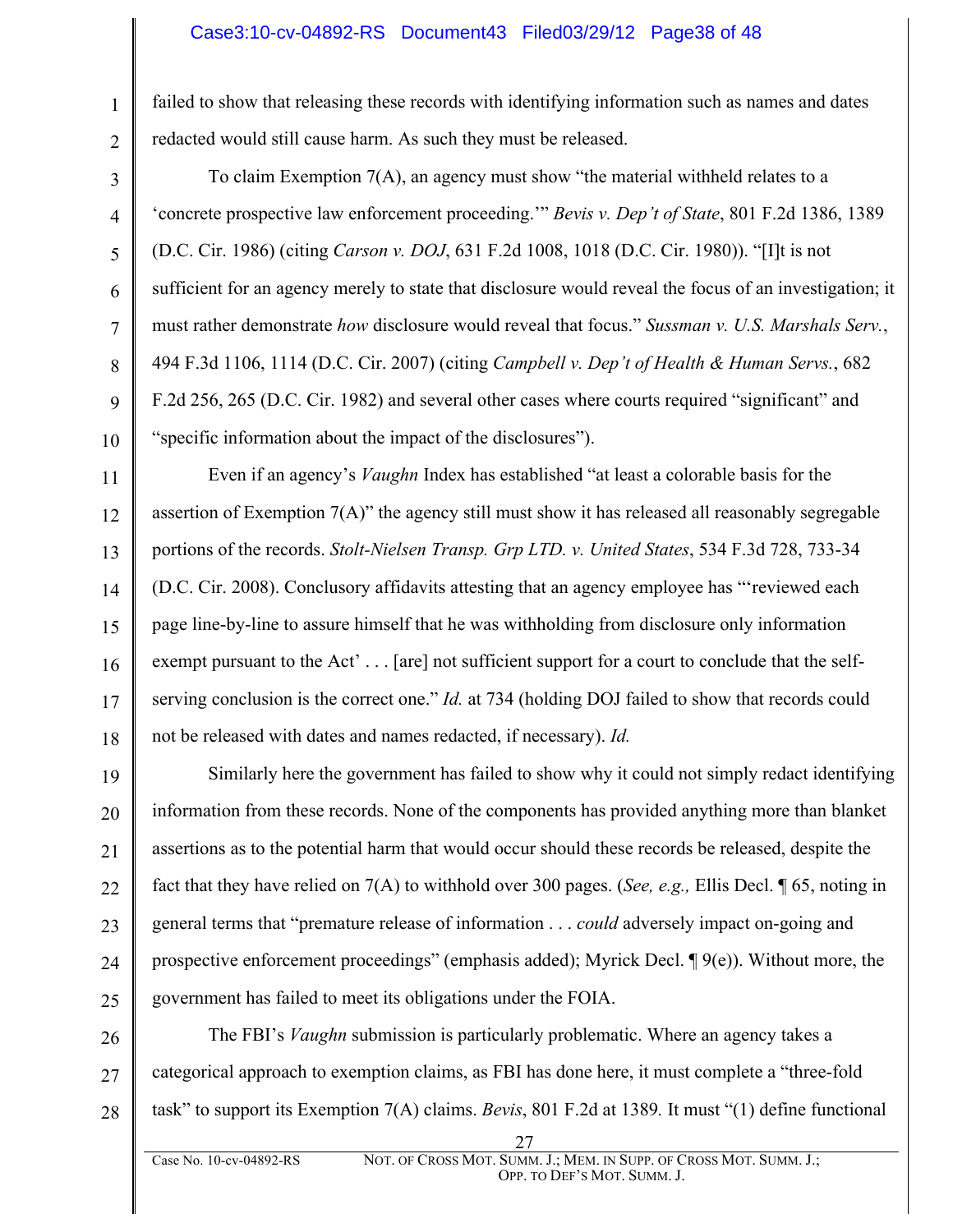#### Case3:10-cv-04892-RS Document43 Filed03/29/12 Page39 of 48

1 2 3 4 5 6 7 8 9 10 11 12 13 14 15 16 17 categories of documents; (2) conduct a document-by-document review to assign documents to proper categories; and (3) explain to the court how release of *each category* would interfere with enforcement proceedings." *Lawyers' Comm. for Civ. Rights of S.F. Bay Area v. Dep't of Treasury*, No. 07-2590, 2008 U.S. Dist. LEXIS 87624, \*28 (N.D. Cal. Sept. 30, 2008) (citing *Bevis*, 801 F.2d at 1389-90, and denying agency's motion for summary judgment after agency "failed entirely to define functional categories of documents"). The categorization "should be clear enough to permit a court to ascertain 'how each . . . category of documents, if disclosed, would interfere with the investigation.'" *In re DOJ*, 999 F.2d 1302, 1310 (8th Cir. 1993) (citing cases). The categories the Bureau has chosen—divisions within the FBI and generic types of documents such as "internal emails," "discussion papers," and a "summary of a presentation" (*see* FBI *Vaughn* entries for 2A, 2D, 2E, 2H, and 2J) fail to meet this test*.* In *Bevis*, the court held that similar records withheld by the FBI, such as "'teletypes,' or 'airtels,' or 'letters,'" were "irrelevant classifications" and "provide[d] no basis for a judicial assessment of the FBI's assertions that release of the documents so categorized would interfere with enforcement proceedings." *Bevis*, 801 F.2d at 1390; *see also Curran v. DOJ*, 813 F.2d 473, 475 (1st Cir. 1987). The FBI has failed to show it is entitled to a blanket exemption under  $7(A)$  for the 190 pages of records for which it has claimed the  $7(A)$ exemption. As such, these records, along with CRIM and DEA's, must be released.

18

#### **8. FBI Improperly Withheld Records Under Exemption 7(D)**

19 20 FBI has failed to show that information it withheld under Exemption 7(D) was conveyed to it under an implied grant of confidentiality.<sup>34</sup> As such this information must be disclosed.

21 22 23 24 25 26 Exemption 7(D) allows the government to withhold information compiled for law enforcement purposes if (1) it "could reasonably be expected to disclose the identity of a confidential source," or (2) it is information provided by a confidential source and was "compiled by criminal law enforcement authority in the course of a criminal investigation or by an agency conducting a lawful national security intelligence investigation." 5 U.S.C.  $\frac{2552(b)(7)(D)}{2}$ . The question under (7)(D) "is not whether the requested *document* is of the type that the agency usually

27

 $34$  EFF does not challenge the records FBI withheld that were provided to it under an express assurance of confidentiality. (*See* Def. Mot. at 31; Hardy Decl. ¶125.)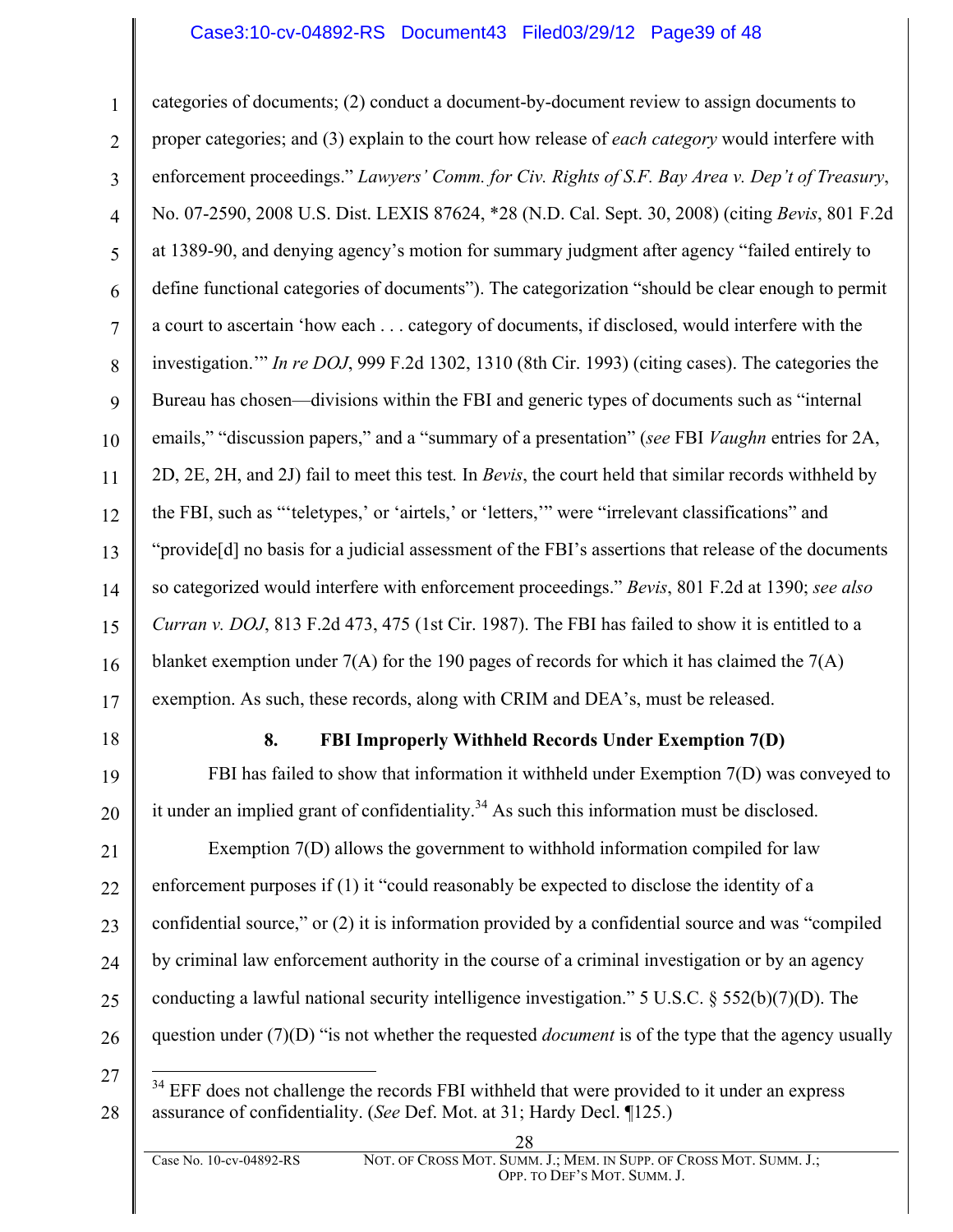#### Case3:10-cv-04892-RS Document43 Filed03/29/12 Page40 of 48

1

2

3

4

5

6

7

8

treats as confidential, but whether the particular *source* spoke with an understanding that the communication would remain confidential." *DOJ v. Landano*, 508 U.S. 165, 172 (1993); *see also Rosenfeld v. DOJ*, 57 F.3d 803, 814 (9th Cir. 1995) (noting *Landano*'s requirement that a court may "infer that the informant received an implied assurance of confidentiality" *only* if certain factors make "it reasonable to infer that the informant expected such an assurance"). Further, an agency cannot show confidentiality merely by claiming "that all sources providing information in the course of a criminal investigation do so on a confidential basis." *Roth v. DOJ*, 642 F.3d 1161, 1184 (D.C. Cir. 2011) (citing *Landano*, 508 U.S. at 171, 181).

9 10 11 12 13 14 15 The Supreme Court in *Landano* set out several factors to determine if a source "spoke with an understanding that the communication would remain confidential." 508 U.S. at 172. These include: (1) "the character of the crime at issue;" (2) "the source's relation to the crime;" (3) whether the source received payment; and (4) whether the source has an "ongoing relationship" with the law enforcement agency and typically communicates with the agency "only at locations and under conditions which assure the contact will not be noticed." *Id.* at 179; *see also Roth*, 642 F.3d at 1186.

16 17 18 19 20 21 22 23 24 25 26 27 28 The FBI has invoked Exemption 7(D) to withhold information from and about certain companies that provided information to the Bureau. (*See* Hardy Decl. ¶ 76 (noting 7(D) used to "withhold information provided to the FBI by commercial/private companies").) The Bureau vaguely asserts that disclosing this information "*could* harm the commercial interests of these enterprises by *potentially* deterring the public from employing their services." (Def. Mot. at 31 (citing Hardy Decl. at ¶ 77).) This is insufficient under the factors laid out in *Landano*. 508 U.S. at 179. It is also insufficient, given the context in which the companies' names might arise in the records in this case. In both *Landano* and *Roth*, the court found factual situations involving violent crimes would lead most people to believe the information they provide to the FBI was provided under some form of confidentiality. *See Landano*, 508 U.S. at 179 (finding implied confidentiality where informant was witness to a gang murder); *Roth*, 642 F.3d at 1186 (finding implied confidentiality, given the "brutal nature of the quadruple homicide [discussed in the case] and the source's relationship with at least some of the victims"). The same cannot be said here. FBI has not argued that sources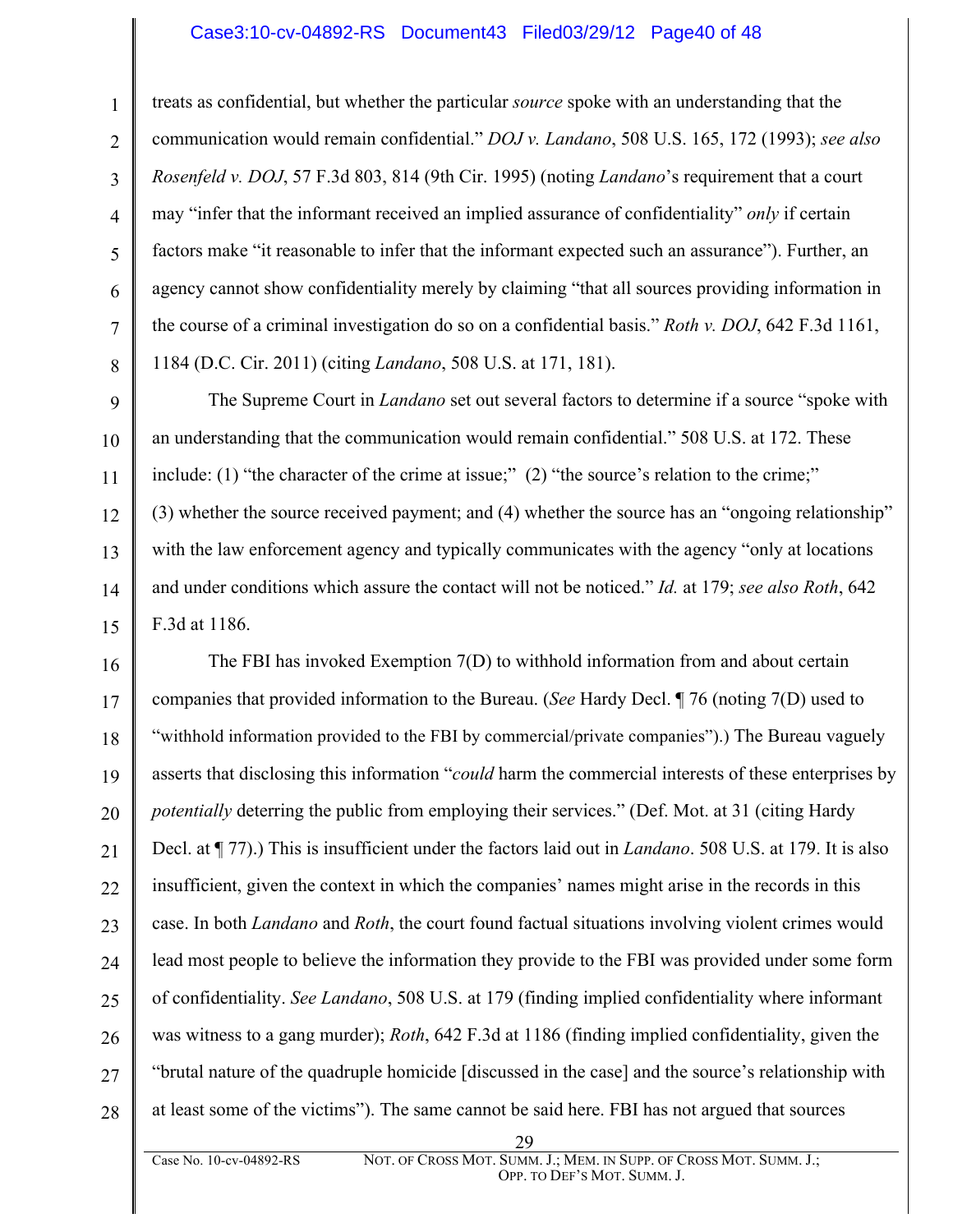## Case3:10-cv-04892-RS Document43 Filed03/29/12 Page41 of 48

4 6 7 8 redacted from these records provided information to the FBI related to a violent crime or that they had a relationship to the possible criminal activity that could place them in harm's way. Here, the FBI is merely attempting to withhold names of communications service providers and other companies who, as FBI recognizes (Hardy Decl. ¶ 78), are required by law to disclose information about their subscribers when presented with a lawful request.<sup>35</sup> The FBI has provided insufficient facts to support its claim that communications service providers (or any other similar "sources" in these records) provide information to the FBI under an implied grant of confidentiality. As such, this information must be released.

9

10

1

2

3

5

## 9. **Defendant Improperly Withheld Records Under Exemption 7(E)<sup>36</sup>**

As Defendant notes, the components have claimed Exemption 7(E) on almost every page of

11 records in this case, whether released in part or withheld in full. (*See* Def. Mot. at 32-33.)

12 Exemption 7(E) allows an agency to withhold documents "compiled for law enforcement

13 purposes" that "would disclose techniques and procedures for law enforcement investigations or

14 prosecutions" only if the agency demonstrates a reasonable risk that criminals will use the

15 information to circumvent detection, apprehension or prosecution. 5 U.S.C. § 552(b)(7)(E);

16 *Gordon v. FBI*, 388 F. Supp. 2d 1028, 1035-36 (N.D. Cal. 2005). 37

17

28 7(E)." *Smith v. BATF*, 977 F. Supp. 496, 501 (D.D.C. 1997).

<sup>18</sup> 19 20 21 35 Mr. Hardy's assertion that "if the FBI disclosed the identities of confidential sources . . . that revelation would have a chilling effect on the activities and cooperation of other current or potential future FBI confidential sources" (Hardy Decl. ¶ 77) can hold no water in this context where CALEA (47 U.S.C. §§ 1001, *et seq*.) and the various surveillance statutes mandate that communications providers and other companies respond when provided with a lawful request. *See*,

<sup>22</sup> *e.g.,* 18 U.S.C. §§ 2516, 2518, 2703, 2709, 3124, 3511; 50 U.S.C. §§ 1802, 1805.<br><sup>36</sup> EFF does not challenge DEA's withholding of G-DEP Code numbers withheld under Exemption 7E (*see* Myrick Decl. ¶9(h).)

<sup>23</sup> 24 25 26 27  $37$  Contrary to Defendant's claims, (Def. Mot. at 32), courts in this District have held the government must show a reasonable risk of circumvention for both law enforcement "guidelines" *and* "techniques or procedures." *See, e.g. Feshbach*, 5 F. Supp. 2d at 786 n. 11 (relying on *Davin v. DOJ*, 60 F.3d 1043, 1064 (3rd Cir. 1995) and specifically discrediting the government's argument that it need not show risk of circumvention for techniques and procedures); s*ee also Gordon*, 388 F. Supp. 2d at 1035; *Asian Law Caucus v. DHS*, 2008 U.S. Dist. LEXIS 98344, \*8 (N.D. Cal. Nov. 24, 2008) (noting "[t]he Ninth Circuit has not squarely addressed this issue"). Even if this were not the law in the Ninth Circuit, this "does not excuse the agency from providing the Court with information sufficient for it to decide whether the material is properly withheld under Exemption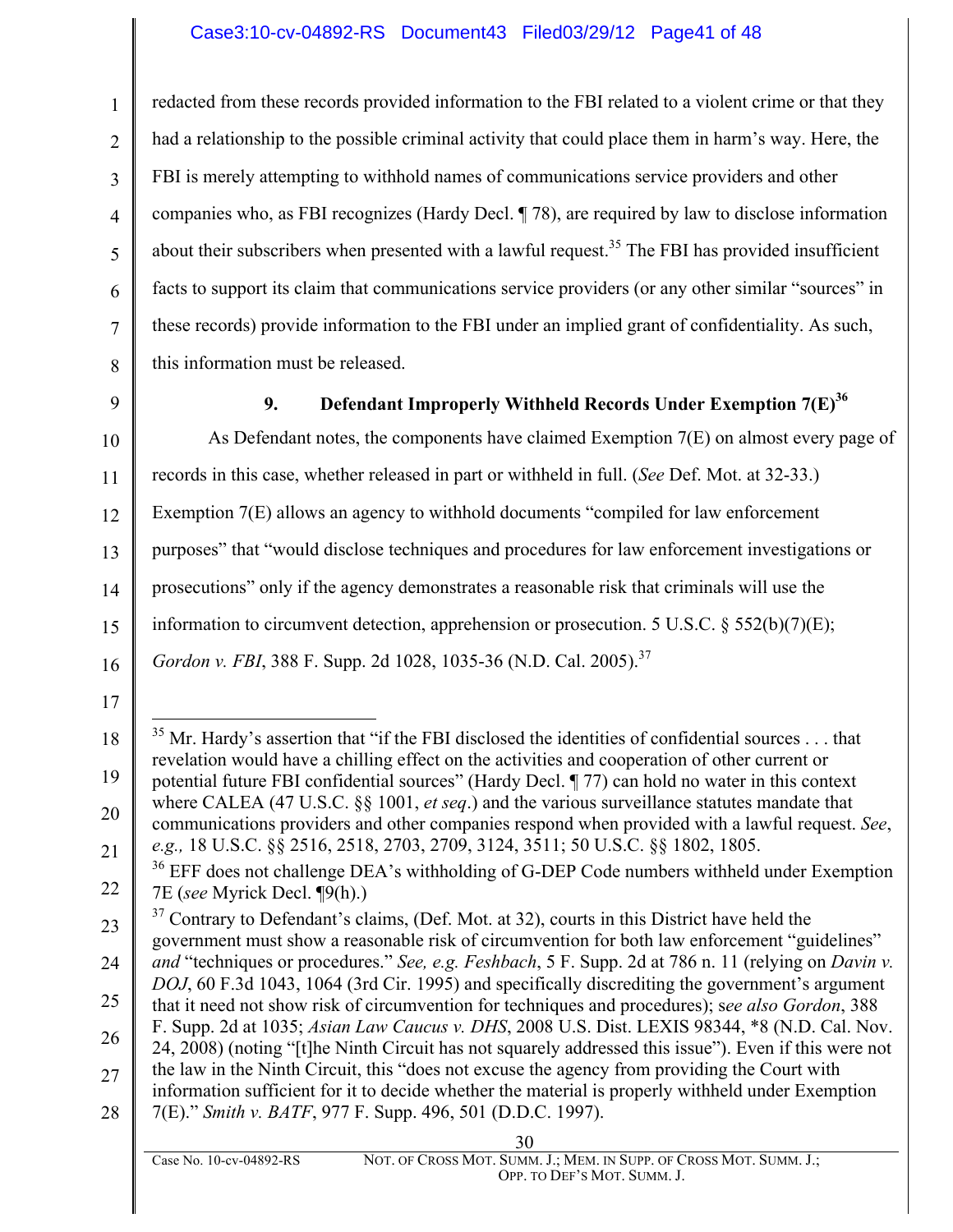#### Case3:10-cv-04892-RS Document43 Filed03/29/12 Page42 of 48

Ninth Circuit case law holds that Exemption 7(E) "only exempts investigative techniques not generally known to the public." *Rosenfeld*, 57 F.3d at 815. Defendant has failed to show that disclosing records withheld under Exemption 7(E) would lead to circumvention or that the records describe techniques not generally known to the public. As such, these records must be released.

1

2

3

4

5

6

#### **(a) FBI's Boilerplate** *Vaughn* **Submission Fails to Show That Releasing Records Would Allow Criminals to Circumvent Detection, Apprehension or Prosecution**

7 8 9 10 11 12 13 14 For each of the categories of records FBI withheld under Exemption 7(E), the Bureau has asserted only broad, speculative, and unsupported claims that disclosure would risk circumvention of the law or that they should otherwise be withheld. (See Def. Mot. at 33.) Despite the fact that FBI has claimed Exemption 7(E) on 1,650 pages of responsive records, the section of Defendant's brief addressing these claims is only one short paragraph. (*Id.*) The Hardy Declaration fails to provide any additional information, as each of its paragraphs addressing material withheld under Exemption 7(E) is exactly the same as the next. (Compare Hardy Decl.  $\P\P$  83-84 with  $\P\P$  90, 97, 104, 111, 126, 135, 151, 164, 170, etc.)

15 16 17 18 19 20 21 22 23 24 25 26 27 28 Courts have repeatedly rejected similar declarations from the FBI that offer only "boilerplate" explanations "drawn from a 'master' response filed by the FBI for many FOIA requests." *See Wiener*, 943 F.2d at 978-79 (citing similar declaration filed by FBI in *King*, 830 F.2d at 224 and found by that court to be "clearly inadequate"). The paragraphs in the Hardy Declaration offer "little more than a generic assertion that disclosure" could lead to circumvention and are "insufficient to carry the FBI's burden with respect to Exemption 7(E) withholdings." *ACLU v. ODNI*, 2011 U.S. Dist. LEXIS 132503 at \*34-35 (rejecting FBI's withholding under 7(E) of "internal emails, training slides, legal opinions and interpretations of techniques, Standard Operating Procedures, electronic communications concerning investigations, case write-ups and miscellaneous reports" because the Hardy Decl. offered "little more than a generic assertion that disclosure could enable targets . . . to avoid detection or develop countermeasures to circumvent law enforcement." (internal quotations and citations omitted)); *see also ACLU of Wash*. *v. DOJ*, 2011 U.S. Dist. LEXIS 53523 at \*5-6, 29 (citing *Wiener*, 943 F.2d at 977). Such records must be released unless the government presents substantial evidence that criminals are actually likely to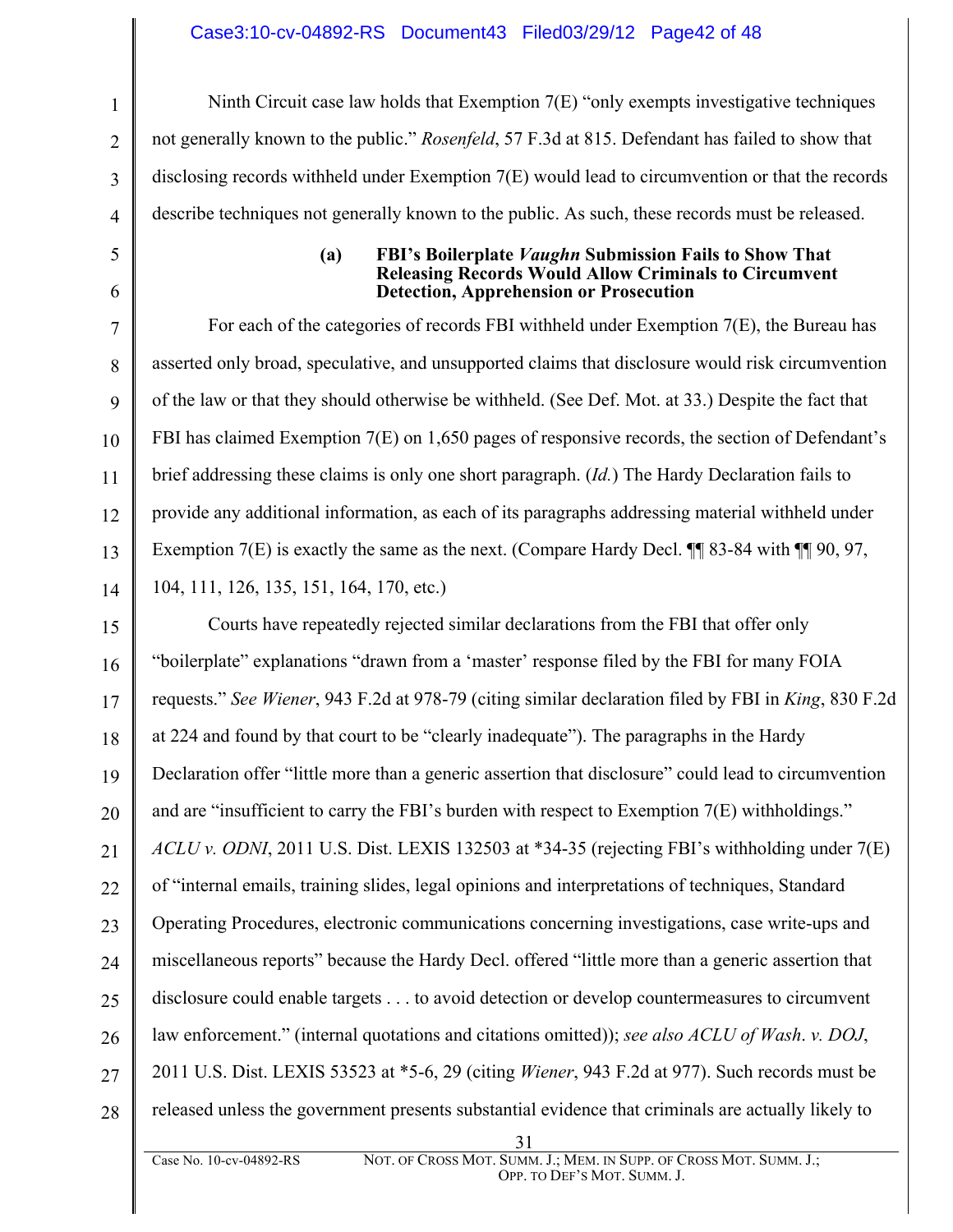#### Case3:10-cv-04892-RS Document43 Filed03/29/12 Page43 of 48

use the information to thwart law enforcement efforts. *See Gerstein v. DOJ*, No. C-03-04893, 2005 U.S. Dist. LEXIS 41276, \*41 (N.D. Cal. Sept. 30, 2005) (rejecting agency's claim that providing information on where and with what frequency a technique is used would "allow criminals to direct [their] efforts to a disclosed weakness and avoid a disclosed strength in the national law enforcement system" *id.* at \*39, 43 (internal quotations omitted)).

Because the FBI's claims that disclosure would risk circumvention of the law are vague, speculative and unsupported by specific facts tied directly to the material in the records themselves, the Bureau has failed to meet its burden to support its Exemption 7(E) claims.

# 9 10

1

2

3

4

5

6

7

8

#### **(b) Defendant Has Improperly Withheld Law Enforcement Techniques That Are Generally Known or Routine**

11 12 13 Defendant has failed to show that the numerous records it withheld under Exemption 7(E) do not describe law enforcement techniques or procedures that are routine or well-known to the public. *See Rosenfeld*, 57 F.3d at 815. As such these records must be released.

14 15 16 17 18 19 20 21 22 23 24 25 26 27 Defendant cannot withhold information about techniques or procedures that "would leap to the mind of the most simpleminded investigator." *Id.* (citing *Nat'l Sec. Archive v. FBI,* 759 F. Supp. 872, 885 (D.D.C. 1991)); *Albuquerque Publ'g Co. v. DOJ*, 726 F. Supp. 851, 857 (D.D.C. 1989). In *Albuquerque Publishing*, the court directed agencies to release records "pertaining to techniques that are commonly described or depicted in movies, popular novels, stories or magazines, or on television," including "eavesdropping, wiretapping, and surreptitious tape recording and photographing." 726 F. Supp. at 858; *see also Hamilton v. Weise*, No. 95-1161, 1997 U.S. Dist. LEXIS 18900, at \*30-32 (M.D. Fla. Oct. 1, 1997) (generally known techniques include those discussed in judicial opinions); *Rosenfeld*, 57 F.3d at 815 (details about a pretextual phone call were not protected because the technique would "leap to the mind of the most simpleminded investigator"). *See also Warshak v. U.S.*, 532 F.3d 521, 524-25 (6th Cir. 2008) (describing law enforcement technique for gaining access to suspects' email); *Dunaway*, 519 F. Supp. at 1082-83 (describing law enforcement technique for gaining access to suspects' physical mail as "commonly known").

28

FBI and DEA have failed to even argue that the law enforcement techniques they have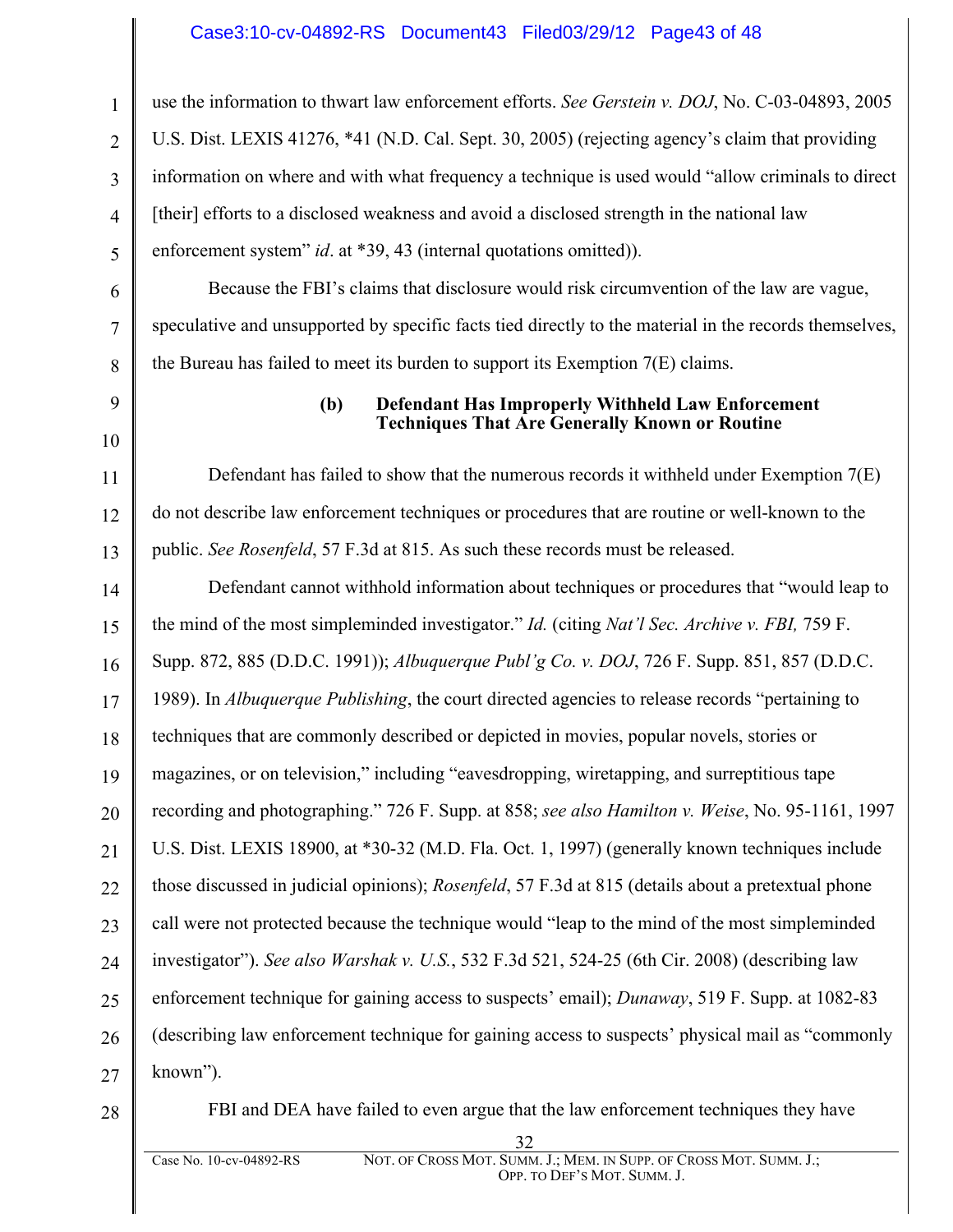## Case3:10-cv-04892-RS Document43 Filed03/29/12 Page44 of 48

withheld are not routine and the surveillance problems they are having are not well-known to the public.<sup>38</sup> And while CRIM has made this argument, (Ellis Decl. ¶ 38) it has provided no support for this claim.

| $\overline{4}$                                                       | It is not an unknown fact that the government has had trouble conducting surveillance on                                                                                                                                                                                                                                                                                                                                                                                                                                                                                                                                                                                                                                                                                                                                                                                                                                                                                                                                                                                                                                                                                                                                                                                                                                                                                                                                                                                                                                                                                                                                                                                                                                                                                                 |
|----------------------------------------------------------------------|------------------------------------------------------------------------------------------------------------------------------------------------------------------------------------------------------------------------------------------------------------------------------------------------------------------------------------------------------------------------------------------------------------------------------------------------------------------------------------------------------------------------------------------------------------------------------------------------------------------------------------------------------------------------------------------------------------------------------------------------------------------------------------------------------------------------------------------------------------------------------------------------------------------------------------------------------------------------------------------------------------------------------------------------------------------------------------------------------------------------------------------------------------------------------------------------------------------------------------------------------------------------------------------------------------------------------------------------------------------------------------------------------------------------------------------------------------------------------------------------------------------------------------------------------------------------------------------------------------------------------------------------------------------------------------------------------------------------------------------------------------------------------------------|
| 5                                                                    | certain technologies, or that certain technologies allow people to encrypt their communications or                                                                                                                                                                                                                                                                                                                                                                                                                                                                                                                                                                                                                                                                                                                                                                                                                                                                                                                                                                                                                                                                                                                                                                                                                                                                                                                                                                                                                                                                                                                                                                                                                                                                                       |
| 6                                                                    | speak anonymously. This has been a very important and well-known benefit of certain technologies                                                                                                                                                                                                                                                                                                                                                                                                                                                                                                                                                                                                                                                                                                                                                                                                                                                                                                                                                                                                                                                                                                                                                                                                                                                                                                                                                                                                                                                                                                                                                                                                                                                                                         |
| $\overline{7}$                                                       | such as Tor and Off-the-Record (OTR) chat during various recent foreign conflicts and domestic                                                                                                                                                                                                                                                                                                                                                                                                                                                                                                                                                                                                                                                                                                                                                                                                                                                                                                                                                                                                                                                                                                                                                                                                                                                                                                                                                                                                                                                                                                                                                                                                                                                                                           |
| 8                                                                    | protests and has provided much needed protection for human rights advocates, activists, and                                                                                                                                                                                                                                                                                                                                                                                                                                                                                                                                                                                                                                                                                                                                                                                                                                                                                                                                                                                                                                                                                                                                                                                                                                                                                                                                                                                                                                                                                                                                                                                                                                                                                              |
| 9                                                                    | journalists around the world. See, e.g., Austin Considine "For Activists, Tips on Safe Use of Social                                                                                                                                                                                                                                                                                                                                                                                                                                                                                                                                                                                                                                                                                                                                                                                                                                                                                                                                                                                                                                                                                                                                                                                                                                                                                                                                                                                                                                                                                                                                                                                                                                                                                     |
| 10                                                                   | Media," N.Y. Times (April 1, 2011) https://www.nytimes.com/2011/04/03/fashion/                                                                                                                                                                                                                                                                                                                                                                                                                                                                                                                                                                                                                                                                                                                                                                                                                                                                                                                                                                                                                                                                                                                                                                                                                                                                                                                                                                                                                                                                                                                                                                                                                                                                                                           |
| 11                                                                   | 03 noticed.html. <sup>39</sup> In fact, many civil liberties and other organizations, including EFF, have                                                                                                                                                                                                                                                                                                                                                                                                                                                                                                                                                                                                                                                                                                                                                                                                                                                                                                                                                                                                                                                                                                                                                                                                                                                                                                                                                                                                                                                                                                                                                                                                                                                                                |
| 12                                                                   | produced guides and tools to help people avoid surveillance of their communications. See, e.g.,                                                                                                                                                                                                                                                                                                                                                                                                                                                                                                                                                                                                                                                                                                                                                                                                                                                                                                                                                                                                                                                                                                                                                                                                                                                                                                                                                                                                                                                                                                                                                                                                                                                                                          |
| 13                                                                   | EFF, Surveillance Self-Defense Project, https://ssd.eff.org/ (detailing specific technical ways to                                                                                                                                                                                                                                                                                                                                                                                                                                                                                                                                                                                                                                                                                                                                                                                                                                                                                                                                                                                                                                                                                                                                                                                                                                                                                                                                                                                                                                                                                                                                                                                                                                                                                       |
| 14                                                                   | avoid government spying). <sup>40</sup>                                                                                                                                                                                                                                                                                                                                                                                                                                                                                                                                                                                                                                                                                                                                                                                                                                                                                                                                                                                                                                                                                                                                                                                                                                                                                                                                                                                                                                                                                                                                                                                                                                                                                                                                                  |
| 15                                                                   | It is also well-known that the government has had problems conducting surveillance on                                                                                                                                                                                                                                                                                                                                                                                                                                                                                                                                                                                                                                                                                                                                                                                                                                                                                                                                                                                                                                                                                                                                                                                                                                                                                                                                                                                                                                                                                                                                                                                                                                                                                                    |
| 16                                                                   | specific communications technologies and in getting records from specific providers. See, e.g.,                                                                                                                                                                                                                                                                                                                                                                                                                                                                                                                                                                                                                                                                                                                                                                                                                                                                                                                                                                                                                                                                                                                                                                                                                                                                                                                                                                                                                                                                                                                                                                                                                                                                                          |
| 17<br>18<br>19<br>20<br>21<br>22<br>23<br>24<br>25<br>26<br>27<br>28 | <sup>38</sup> See, e.g., Def. Mot. at 31-33; Hardy Decl. ¶ 83; Myrick Decl. ¶ 9(g).<br>$39$ See also IT News Africa, "5 Tools to Fight Internet Censorship," (March 21, 2012)<br>http://www.itnewsafrica.com/2012/03/5-tools-to-fight-internet-censorship/ (describing<br>anonymization tools such as Tor and "OTR" chat and noting their importance "in helping<br>journalists get the message out"); Virginia Heffernan, "Granting Anonymity," N.Y. Times, (Dec.<br>17, 2010) https://www.nytimes.com/2010/12/19/magazine/19FOB-Medium-t.html (noting<br>"Peaceniks and human rights groups use Tor, as do journalists, private citizens and the military");<br>Wikipedia, "Tor (anonymity network)" http://en.wikipedia.org/wiki/Tor_(anonymity_network)<br>(describing how Tor works and noting its anonymity function has been endorsed by civil liberties<br>groups as a way for whistleblowers and human rights workers to communicate with journalists).<br>40<br>See also The Guardian Project, https://guardianproject.info/ (an organization that partners with<br>human rights groups and has developed technology to protect various forms of "communications"<br>and personal data from unjust intrusion and monitoring"); Martus, https://www.martus.org/ (a<br>secure information management tool used by human rights organizations around the world to<br>encrypt information and shield the identity of victims or witnesses who provide testimony on<br>human rights abuses); http://www.whispersys.com/ (various tools to protect data on Android<br>phones); EFF, "HTTPS Everywhere," https://www.eff.org/https-everywhere (describing a tool EFF<br>developed that "encrypts your communications with many major websites, making your browsing<br>more secure"). |
|                                                                      |                                                                                                                                                                                                                                                                                                                                                                                                                                                                                                                                                                                                                                                                                                                                                                                                                                                                                                                                                                                                                                                                                                                                                                                                                                                                                                                                                                                                                                                                                                                                                                                                                                                                                                                                                                                          |

1

2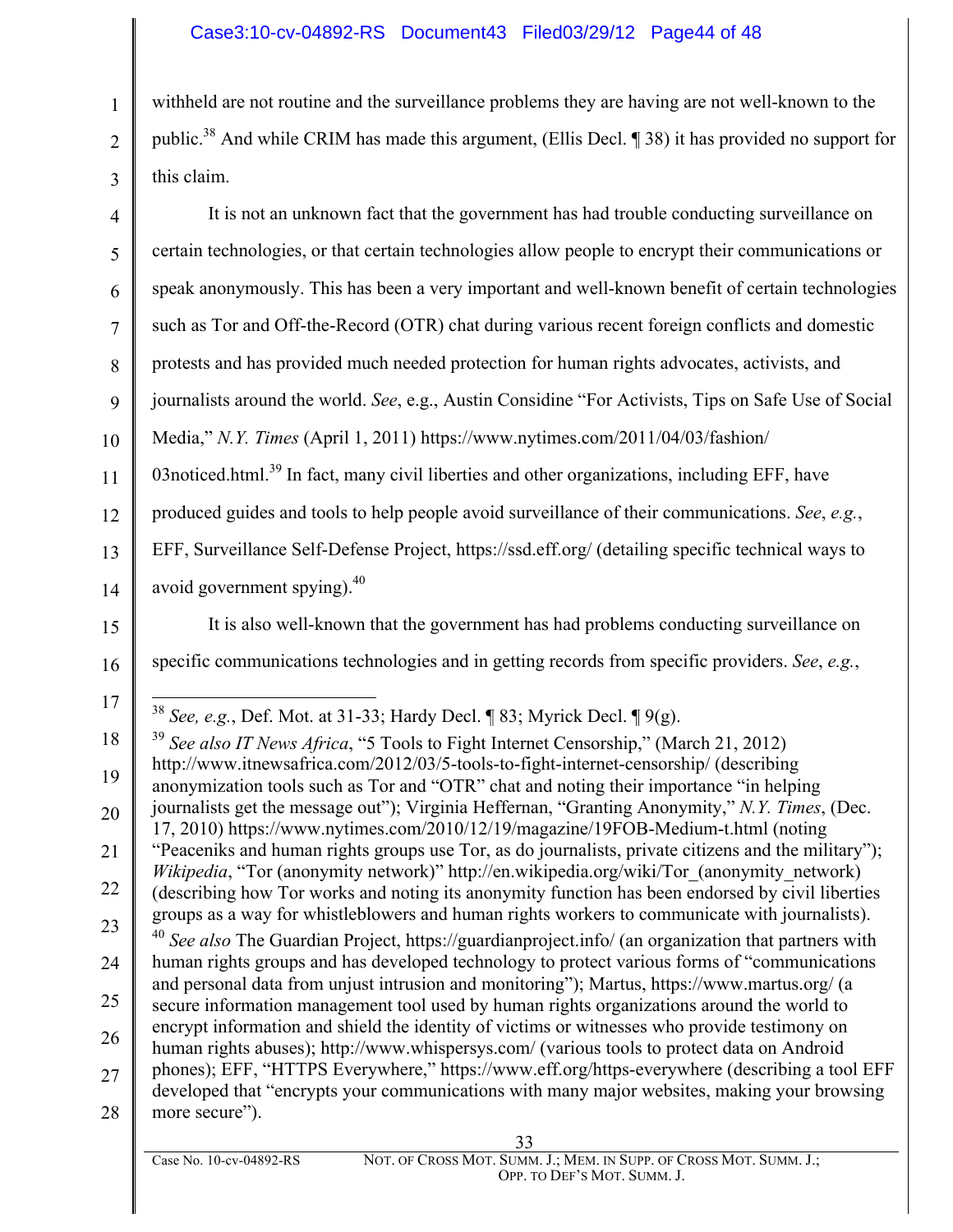Declan McCullagh, "Skype: We Can't Comply with Police Wiretap Requests," *CNET* (June 9,

3 4 6 7 8 2008) http://news.cnet.com/8301-13578\_3-9963028-38.html.<sup>41</sup> In fact, Immigrations and Customs Enforcement released 12 pages of records on referral from the FBI in this case that detail specific problems it had with several specific providers (whose names were not redacted). (*See* Second Lynch Decl. ¶ 8, Ex. 4.) And many sources offer specific and detailed information on how to either avoid or conduct surveillance on various technologies such as gaming devices, websites and instant messaging. *See, e.g.*, Nate Anderson*, "*CSI: Xbox—How Cops Perform Xbox Live Stakeouts and Console Searches," *ArsTechnica* (Jan. 2012), *http://arstechnica.com/tech-*

*policy/news/2012/01/searches-and-xbox-live-stakeouts-how-cops-investigate-consoles.ars*. 42

10 11 12 13 14 15 16 17 By reviewing the unredacted text within the documents Defendant released and the *Vaughn* submissions, it is clear that at least some, if not all of the techniques and technologies withheld are widely known. For example, several agency records refer to email, VoIP (Voice over IP), Peer-to-Peer networks, Skype and Blackberry services, and HTTPS. (*See, e.g.*, Second Lynch Decl. ¶ 5, Ex. 1 (DEA 5C-1-12, 5C-225-227, 229, 235-240, 9-4); *Vaughn* entry for CRM-000001-02; FBI EFF/Lynch 69, 94, 100, 223-224, 228, 276, 1040; EFF/Cardozo 403, 426, 463, 1080.) Because the public—including criminals—already knows about the techniques discussed in these records, disclosing this information will not create a circumvention risk. As such it, it must be released.

18

19

20

21

22

23

1

2

5

9

#### **10. Defendant Has Failed to Segregate and Release All Non-Exempt Information**

The FOIA explicitly requires that "[a]ny reasonably segregable potion of a record shall be provided to any person requesting such record after deletion of the portions which are exempt[.]" 5 U.S.C. § 552(b); *see also Church of Scientology*, 611 F.2d at 744 ("[I]t is error for a district court to simply approve the withholding of an entire document without entering a finding on

- 24 25 41 *See also* Savage, *U.S. Tries to Make it Easier to Wiretap the Internet*, N.Y. Times (discussing problems intercepting encrypted communications and communications on peer-to-peer networks); Charlie Savage, *Officials Push to Bolster Law on Wiretapping*, N.Y. Times.
- 26 <sup>42</sup> *See also* http://consoleforensics.com/ (discussing forensics for several gaming technologies); Declan McCullagh, "How safe is instant messaging? A security and privacy survey," *CNET* (June 9, 2008) http://news.cnet.com/8301-13578\_3-9962106-38.html (discussing encryption and ease of
- 27 28 surveillance of instant messages on various companies' systems). *Wikipedia*, "Anonymous P2P" https://en.wikipedia.org/wiki/Anonymous\_P2P.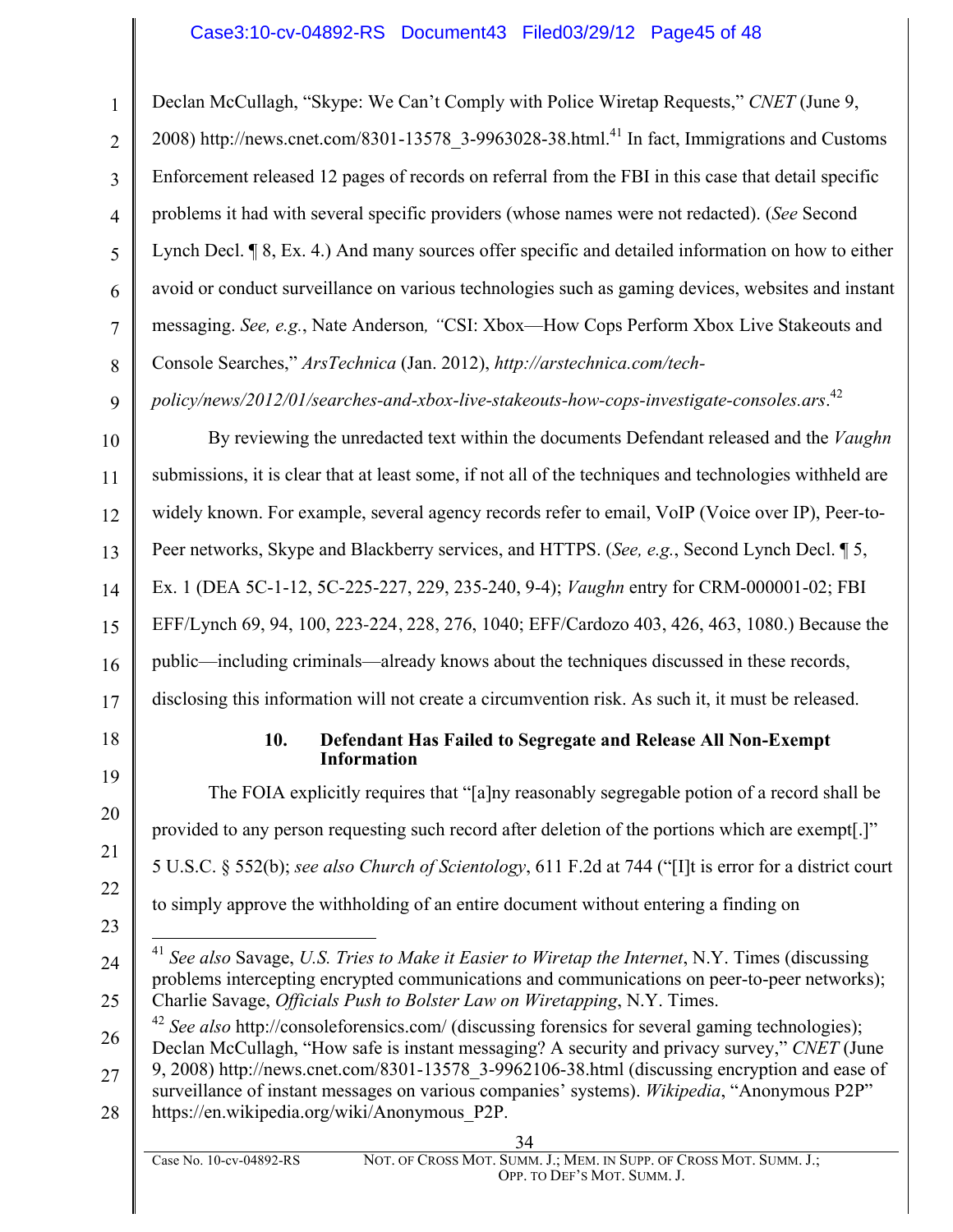segregability, or the lack thereof."). The duty to segregate extends to material withheld under all of the FOIA's nine exemptions. *Id*.

"In the Ninth Circuit, the district court must review the agency's 'segregability' decisions on a document-by-document basis." *NRDC v. DOD*, 388 F. Supp. 2d at 1096 (citing *Wiener*, 943 F.2d at 988). To satisfy its burden, the agency must "describe what proportion of the information in a document is non-exempt and how that material is dispersed throughout the document." *Mead Data Cent.*, 566 F.2d at 261; *see also NRDC v. DOD*, 388 F. Supp. 2d at 1105 (finding an agency declaration inadequate on segregability grounds when it stated merely that "none of the withheld documents contain reasonably segregable information that is not exempt").

10 11 12 13 14 15 16 17 18 19 20 Defendant states that it has "provided all 'reasonably segregable' responsive information that is not protected by an exemption." (Def. Mot. at 34.) Despite this assurance, over 3,000 pages of records at issue in this case have either been withheld in their entirety or have large blocks of redacted text, thus concealing entire sentences, paragraphs, and pages, from public disclosure. Given the broad brush with which Defendant has painted exempt material, as discussed within the sections addressing each exemption claim above, it is a near certainty that Defendant has withheld more information than is otherwise justifiable. The examples discussed above only underscore the need for this Court's searching review of the Defendant's compliance with FOIA's obligation to provide "[a]ny reasonably segregable potion" of the records at issue in this case. *See* 5 U.S.C. § 552(b). Thus, despite Defendant's assertions that it has complied with FOIA's segregability requirement, Defendant has not satisfied its burden and is not entitled to summary judgment.

21

25

26

27

28

1

2

3

4

5

6

7

8

9

**IV. CONCLUSION**

22 23 For the foregoing reasons, the government's motion for summary judgment should be denied, and EFF's Cross Motion for summary judgment should be granted.

24 DATED: March 29, 2012 Respectfully submitted,

 */s/ Jennifer Lynch* Jennifer Lynch Mark Rumold ELECTRONIC FRONTIER FOUNDATION<br>454 Shotwell Street<br>San Francisco, CA 94110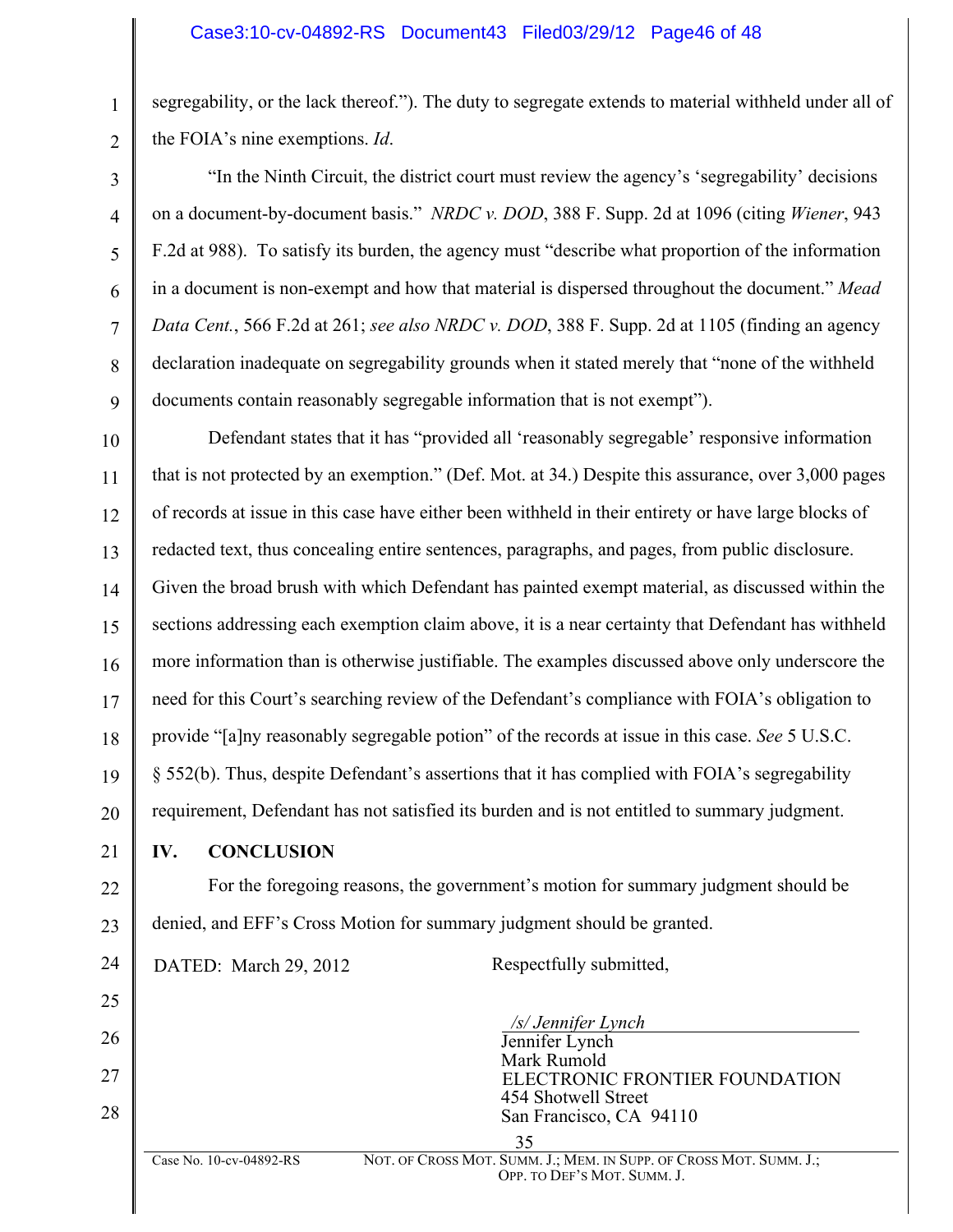|                | Case3:10-cv-04892-RS Document43 Filed03/29/12 Page47 of 48                                                            |
|----------------|-----------------------------------------------------------------------------------------------------------------------|
| $\mathbf{1}$   | Telephone: (415) 436-9333<br>Facsimile: (415) 436-9993                                                                |
| $\overline{2}$ | David L. Sobel (pro hac vice)<br>ELECTRONIC FRONTIER FOUNDATION                                                       |
| $\mathfrak{Z}$ |                                                                                                                       |
| $\overline{4}$ | 1818 N Street, N.W., Suite 410<br>Washington, DC 20036<br>Telephone: (202) 797-9009 x104<br>Facsimile: (202) 707-9066 |
| 5              |                                                                                                                       |
| 6              | Attorneys for Plaintiff<br>ELECTRONIC FRONTIER FOUNDATION                                                             |
| 7              |                                                                                                                       |
| 8              |                                                                                                                       |
| 9              |                                                                                                                       |
| 10             |                                                                                                                       |
| 11             |                                                                                                                       |
| 12             |                                                                                                                       |
| 13             |                                                                                                                       |
| 14             |                                                                                                                       |
| 15             |                                                                                                                       |
| 16             |                                                                                                                       |
| 17             |                                                                                                                       |
| 18             |                                                                                                                       |
| 19             |                                                                                                                       |
| 20             |                                                                                                                       |
| 21             |                                                                                                                       |
| 22             |                                                                                                                       |
| 23             |                                                                                                                       |
| 24             |                                                                                                                       |
| 25             |                                                                                                                       |
| 26             |                                                                                                                       |
| 27             |                                                                                                                       |
| $28\,$         |                                                                                                                       |
|                | 36<br>NOT. OF CROSS MOT. SUMM. J.; MEM. IN SUPP. OF CROSS MOT. SUMM. J.;<br>Case No. 10-cv-04892-RS                   |
|                | OPP. TO DEF'S MOT. SUMM. J.                                                                                           |
|                |                                                                                                                       |